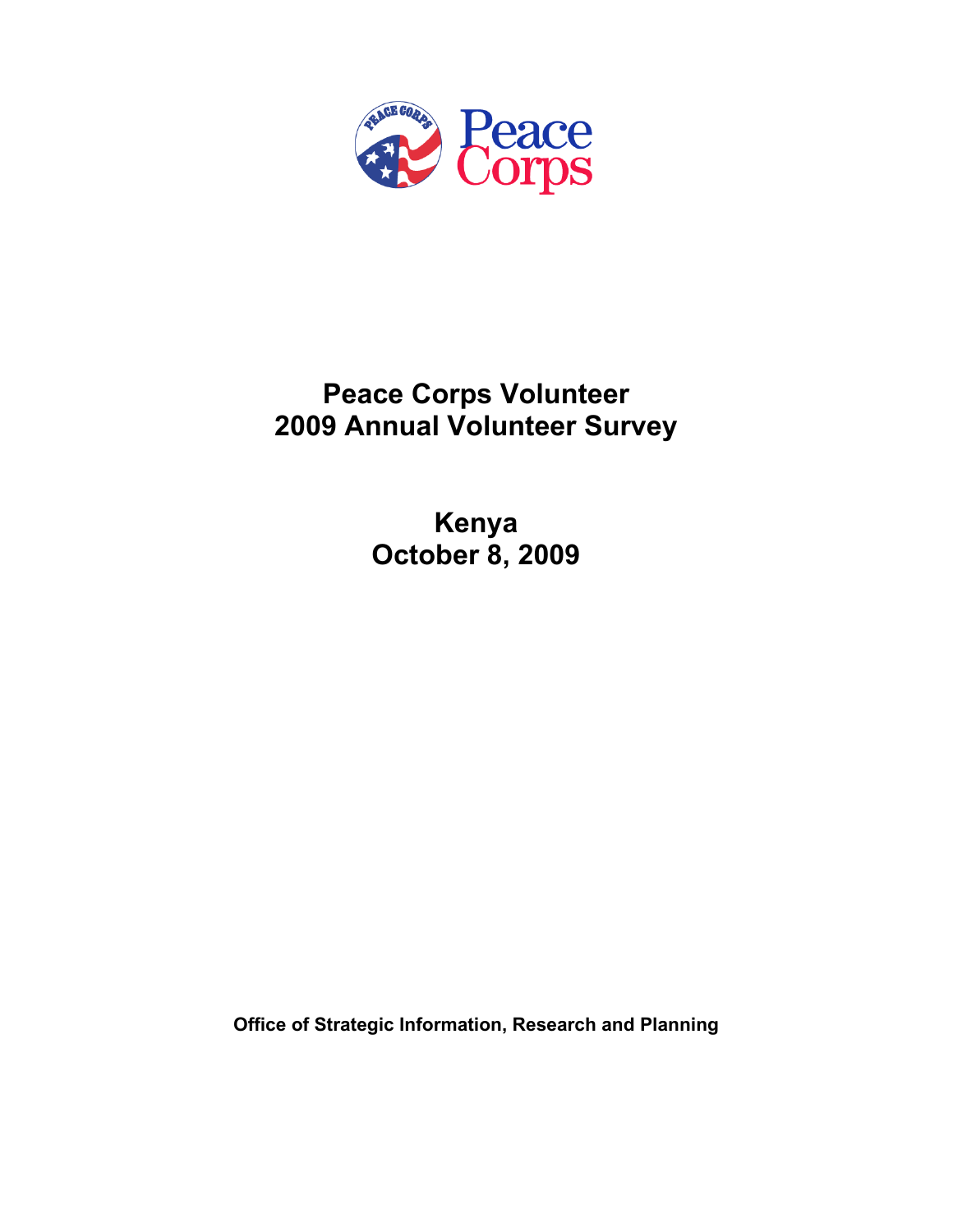# **Table of Contents**

| Introduction to the 2009 Annual Volunteer Survey Report 3 |     |
|-----------------------------------------------------------|-----|
| Overview of the Post's 2009 Volunteer Survey Respondents4 |     |
|                                                           |     |
|                                                           | .10 |
|                                                           |     |
|                                                           |     |
|                                                           |     |
|                                                           | .27 |
|                                                           |     |
|                                                           |     |
|                                                           |     |
| J. Overall Assessment of Peace Corps Service47            |     |
|                                                           |     |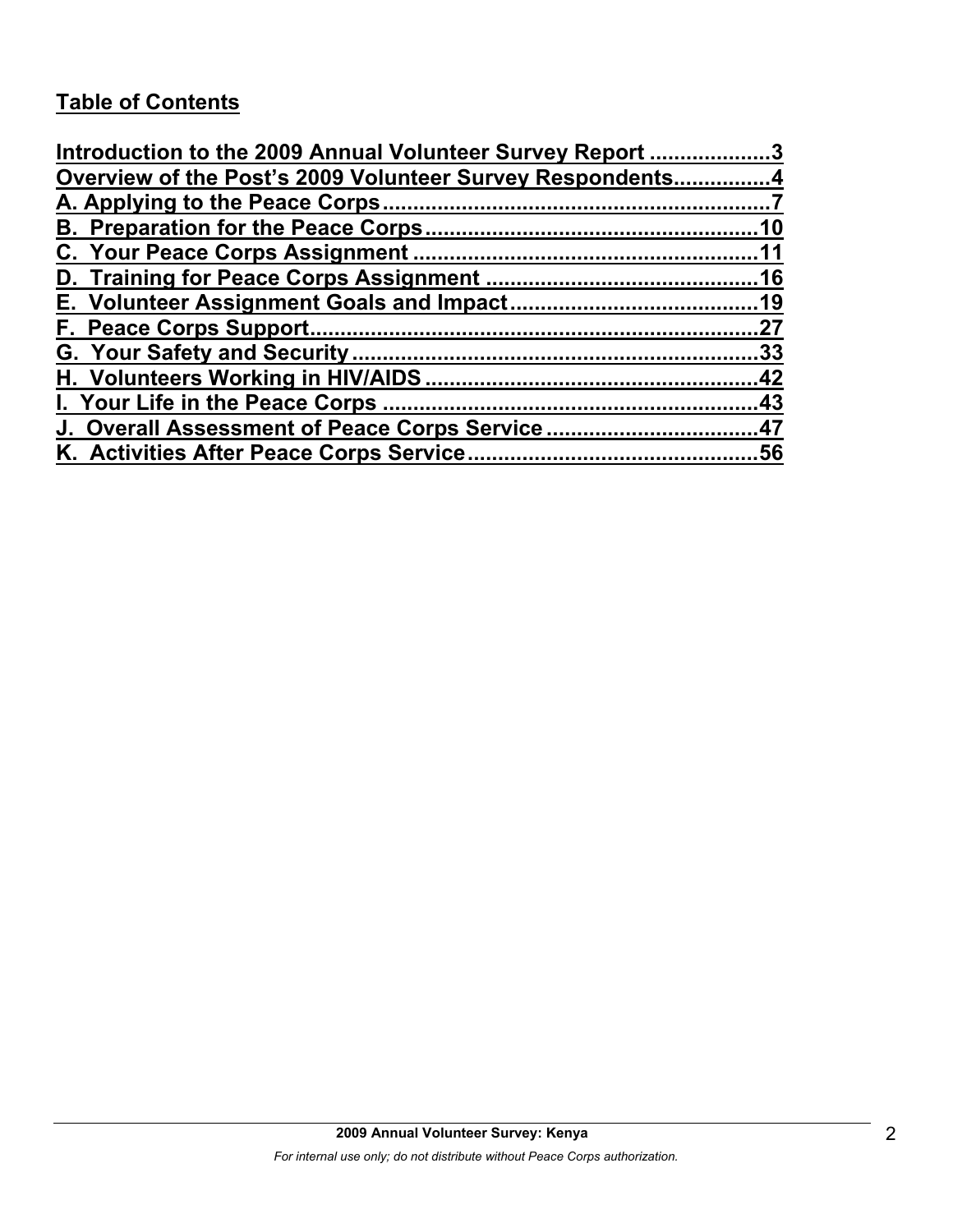## **Introduction to the 2009 Annual Volunteer Survey Report**

This country report contains the tables and charts from the Volunteers in your country who completed the 2009 Annual Volunteer Survey (AVS). The results provide a picture of the activities, experiences and views of Peace Corps Volunteers in 2009. The results show areas where Volunteers' needs are met and identify areas where improvements may be needed. The survey was fielded from May through August 2009.

A core set of questions was asked of all Volunteers. For the first time, Volunteers were also asked a series of questions relevant to their time in country:

- Volunteers in country 8 or less months were asked about applying to and preparing for the Peace Corps.
- Volunteers in country 18 or less months were asked about the effectiveness of their preservice training (PST).
- Volunteers in country 19 or more months were asked about their post-service plans, as well as the Peace Corps' resources for their post-service transition.

Tables and graphs are labeled by survey section and the survey question. The tables show the percent of post respondents that selected each choice and the total number of post respondents that answered the question. The number of responses for each question will vary, depending on:

- whether the question was asked of all Volunteers or only the Volunteers in-country a certain number of months and
- how many of the Volunteers who were "eligible" to answer the question did respond.

Most survey questions asked respondents to select only one from a set of choices. The percentages for the "select one" responses add up to 100 percent. Other questions asked Volunteers to "mark all that apply" in situations, for example, where it is likely that respondents are involved in more than one secondary activity. The percentages of the "mark all that apply" responses will total more than 100 percent; each percentage equals the number of respondents selecting that choice divided by the number of respondents who answered the question.

Posts are encouraged to compare these 2009 results with the 2006 and 2008 survey results to note trends and changes over time. Because questions are revised from one survey to the next, a crosswalk between the 2008 and 2009 questions is posted on the OSIRP intranet page under 2009 AVS Reports "Reference Documents." The earlier 2008 survey global, regional and post reports are also posted on the OSIRP Intranet page.

Volunteers' extensive narrative responses to the 29 open-ended questions on the survey are in the post's 2009 Annual Volunteer Survey Open Ended Reponses report. All Volunteers' narrative responses to key questions will be analyzed for global themes and presented in a later report.

The number of surveys for each post includes surveys submitted online by Volunteers and completed paper surveys sent to the Peace Corps headquarters for hand-entry into the online survey system. The final count may include mostly completed partial surveys added to the final dataset after the survey closed.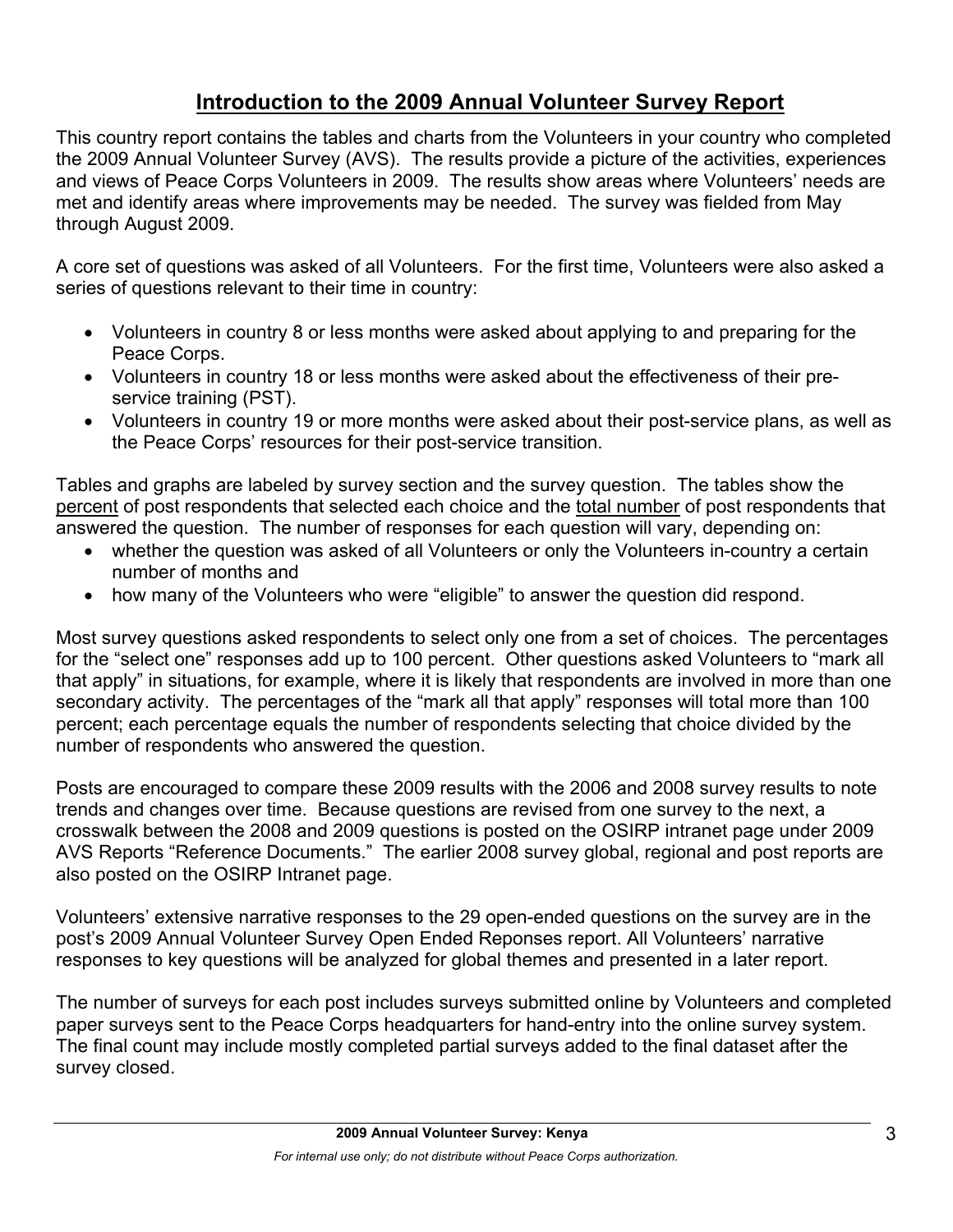## **Overview of the Post's 2009 Volunteer Survey Respondents**

This overview presents basic information about the characteristics of Volunteers who completed the 2009 Annual Volunteer Survey at post.

|            | 8 months or less |         | 9 to 18 months |         | 19 months or more |         | Total  |         |
|------------|------------------|---------|----------------|---------|-------------------|---------|--------|---------|
|            | Number           | Percent | Number         | Percent | Number            | Percent | Number | Percent |
| Months3grp | 27               | 69%     |                | 18%     | וכ                | 13%     | 39     | 100%    |

## **Completed Surveys by Months in Country**

#### **L1: What is your age?**

|         | 20-29 | 30-49 | $50+$ | Total |
|---------|-------|-------|-------|-------|
| AGE3grp | 71%   | 18%   | 11%   | 38    |

#### **L2: What is your gender?**

|               | <sup>⊧</sup> emale | Male<br>__     | Total |  |
|---------------|--------------------|----------------|-------|--|
| <b>GENDER</b> | 53%                | $17\%$<br>$+1$ | 38    |  |

### **Completed surveys by project.**

|                                      | Count           | Column N % |
|--------------------------------------|-----------------|------------|
| Deaf Education                       |                 | 18%        |
| Health - Water/Sanitation            |                 | 8%         |
| Secondary Education Math and Science | 12              | 31%        |
| Small Enterprise Development Project | 15 <sub>l</sub> | 38%        |
| Other. Please specify                |                 | 5%         |
| Total                                | 39              | 100%       |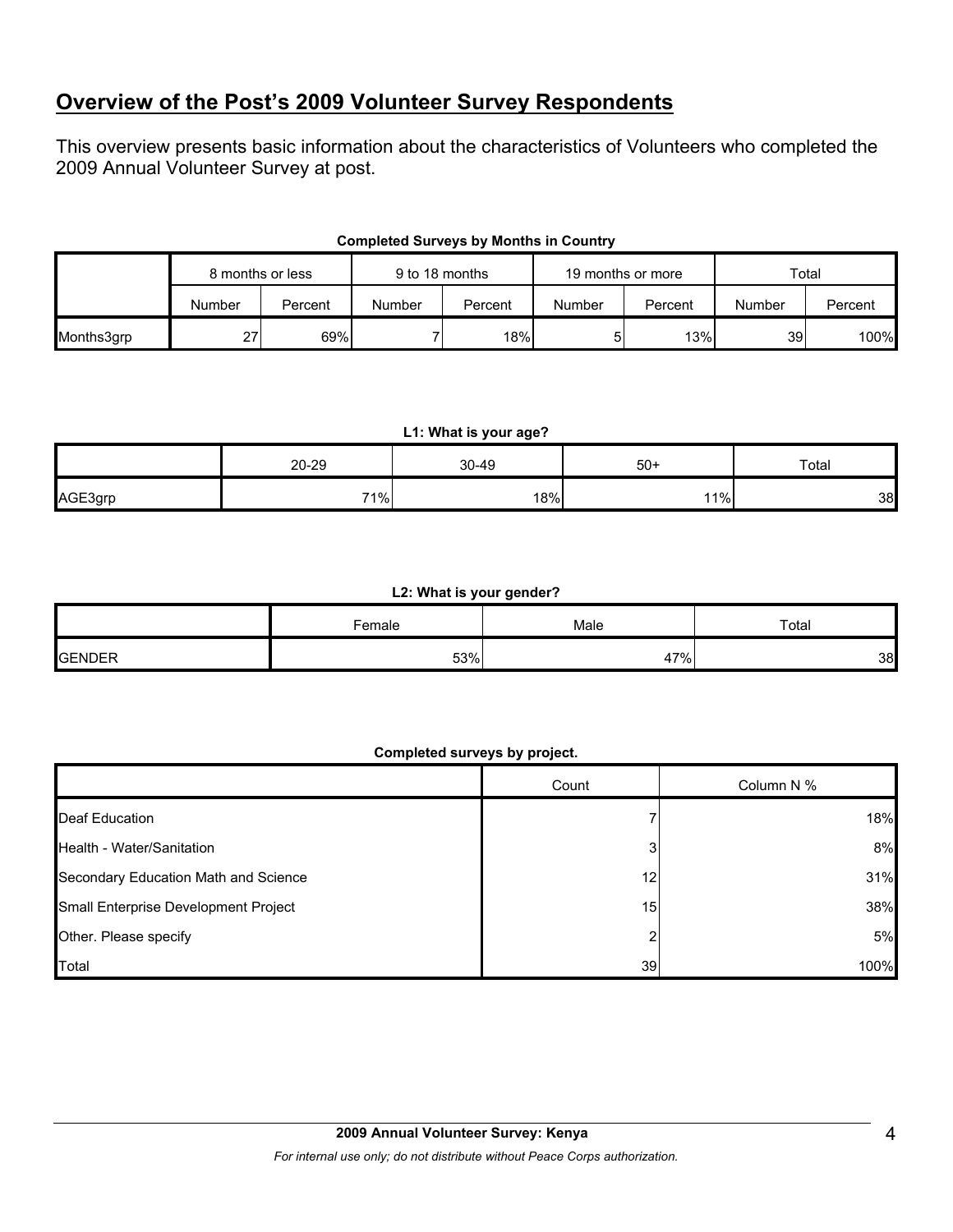|                |                                                 | Percent | Number         |
|----------------|-------------------------------------------------|---------|----------------|
| C <sub>2</sub> | Math/science teaching                           | 28%     | 11             |
|                | Business education/advising                     | 18%     | $\overline{7}$ |
|                | Other: Please specify                           | 15%     | 6              |
|                | Other education                                 | 8%      | 3              |
|                | Community development                           | 8%      | 3              |
|                | Health extension                                | $5\%$   | $\overline{a}$ |
|                | Information & communications technology (ICT)   | 5%      | $\overline{a}$ |
|                | Agriculture/fish/livestock                      | 5%      | $\overline{a}$ |
|                | <b>HIV/AIDS</b>                                 | 3%      | 1              |
|                | English teaching                                | 3%      | 1              |
|                | NGO development                                 | 3%      |                |
|                | Urban & regional planning/municipal development |         |                |
|                | Youth development                               |         |                |
|                | Water sanitation                                |         |                |
|                | Forestry/parks                                  |         |                |
|                | Environmental education                         |         |                |
|                | Teacher training                                |         |                |
|                | Agroforestry                                    |         |                |
|                | Total                                           | 100%    | 39             |

## **C2: Which best describes the focus of your primary assignment/work?**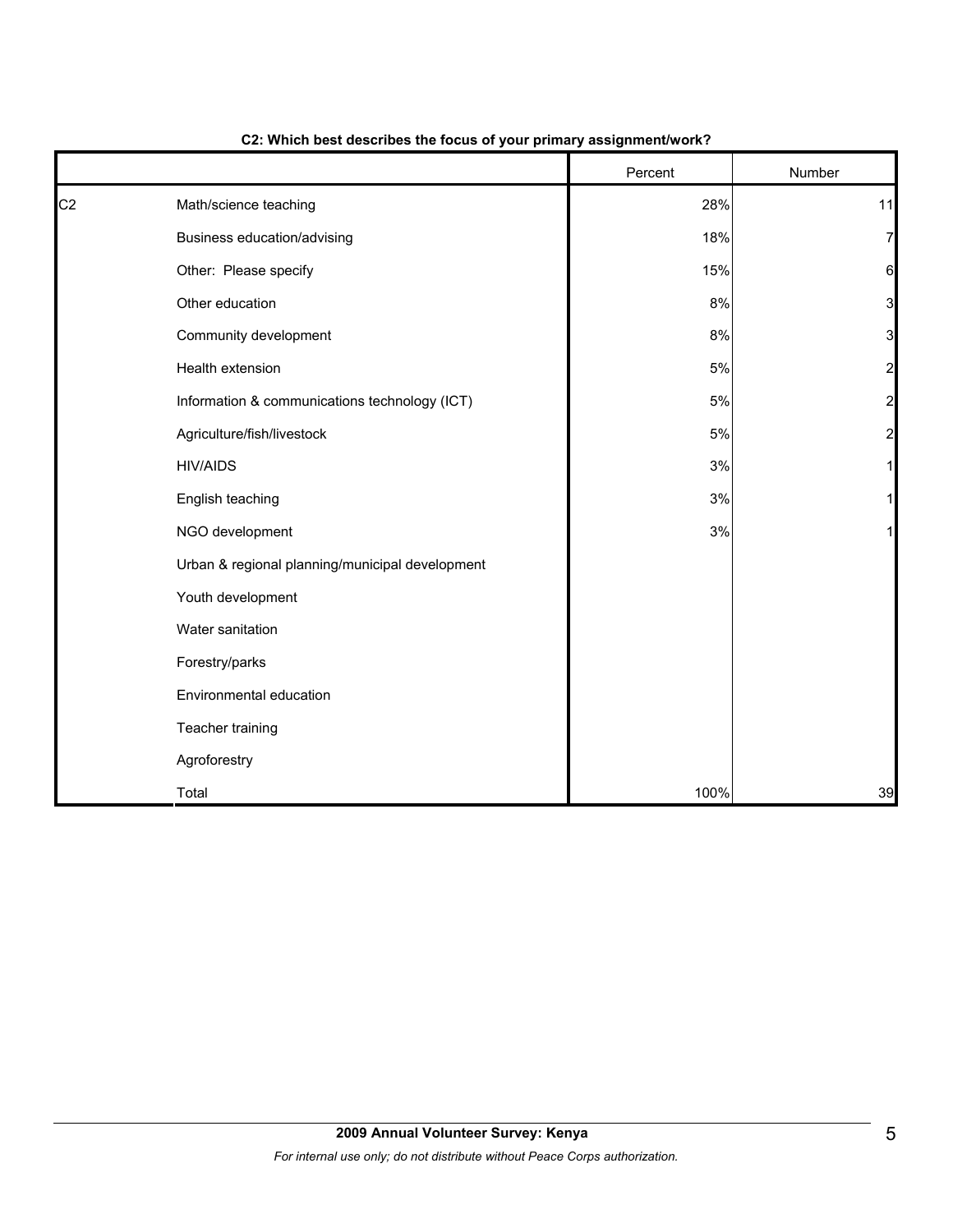|                      | ັ<br>$\sim$ $\sim$                             | $\ddot{\phantom{1}}$ | .,            |
|----------------------|------------------------------------------------|----------------------|---------------|
|                      |                                                | PERCENT              | <b>NUMBER</b> |
| C <sub>2</sub> .TEXT | Open-ended results. Not responsive to request. |                      |               |
|                      | Total                                          | 100%                 | 39            |

#### **C2.TEXT: Which of the following initiatives does your primary work include? Other (specify)**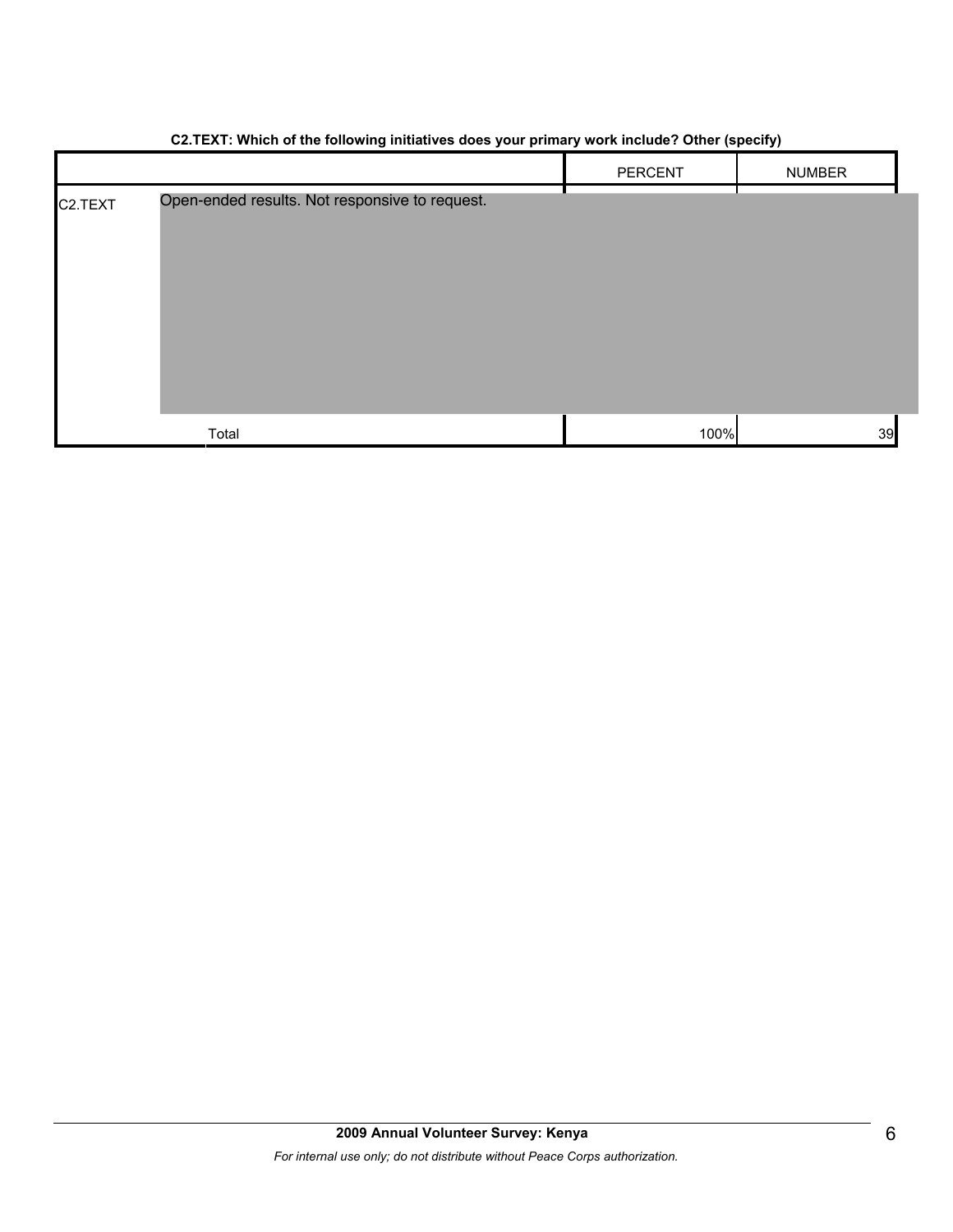# **A. Applying to the Peace Corps**

*This section reports Volunteers' motivations in applying and accepting a Peace Corps assignment.* 

|                             |               | Somewhat  |           |     |       |
|-----------------------------|---------------|-----------|-----------|-----|-------|
|                             | Not Important | important | Important | NA. | Total |
| Different culture           | 4%            | 15%       | 81%       |     | 27    |
| Work experience             | 19%           | 37%       | 44%       |     | 27    |
| Help others                 |               | 11%       | 89%       |     | 27    |
| International experience    | 4%            | 19%       | 78%       |     | 27    |
| Language                    | 19%           | 41%       | 41%       |     | 27    |
| Personal growth             |               | 4%        | 96%       |     | 27    |
| U. S. job market            | 48%           | 37%       | 15%       |     | 27    |
| Serve my country            | 31%           | 38%       | 31%       |     | 26    |
| Travel/adventure            |               | 37%       | 63%       |     | 27    |
| Other: Please specify below | 10%           |           | 10%       | 80% | 10    |

|  |  | A1: How important were the following factors in accepting a PC assignment? |
|--|--|----------------------------------------------------------------------------|
|--|--|----------------------------------------------------------------------------|

## **A1\_OTHER: How important were the following factors in accepting a PC**



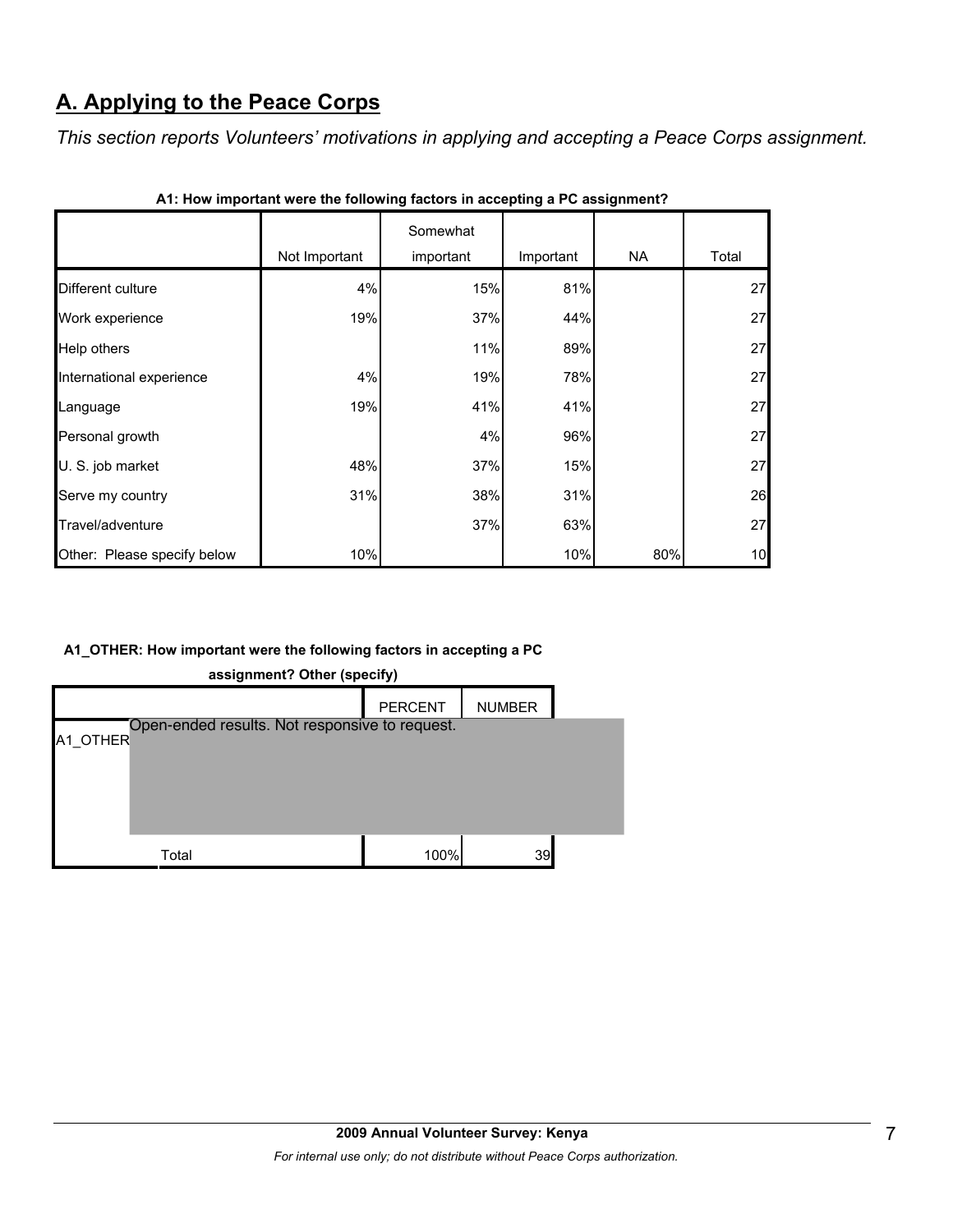|                                                                 |                                                                                              | PCV Responses | % Involved in<br>Initiative | <b>Total PCVs</b><br>Responding |
|-----------------------------------------------------------------|----------------------------------------------------------------------------------------------|---------------|-----------------------------|---------------------------------|
| What prompted you to apply to PC Personal interest in the Peace | Corps                                                                                        | 21            | 78%                         |                                 |
|                                                                 | Peace Corps website                                                                          | 14            | 52%                         |                                 |
|                                                                 | Returned Peace Corps Volunteer<br>(e.g., someone you met or know<br>personally               | 12            | 44%                         |                                 |
|                                                                 | Peace Corps campus or<br>community information session                                       | 7             | 26%                         |                                 |
|                                                                 | Other: Please specify                                                                        | 6             | 22%                         |                                 |
|                                                                 | Peace Corps recruiter                                                                        | 5             | 19%                         |                                 |
|                                                                 | Article or book about the Peace<br>Corps                                                     | 4             | 15%                         |                                 |
|                                                                 | Returned Peace Corps Volunteer<br>who spoke to your school or group<br>about the Peace Corps | 3             | 11%                         |                                 |
|                                                                 | Radio, TV, or print advertisement                                                            |               | 4%                          |                                 |
|                                                                 | Peace Corps material in the mail                                                             |               |                             |                                 |
|                                                                 | Total                                                                                        |               |                             | 27                              |

## **A2. What prompted you to apply to the PC? Mark all that apply.**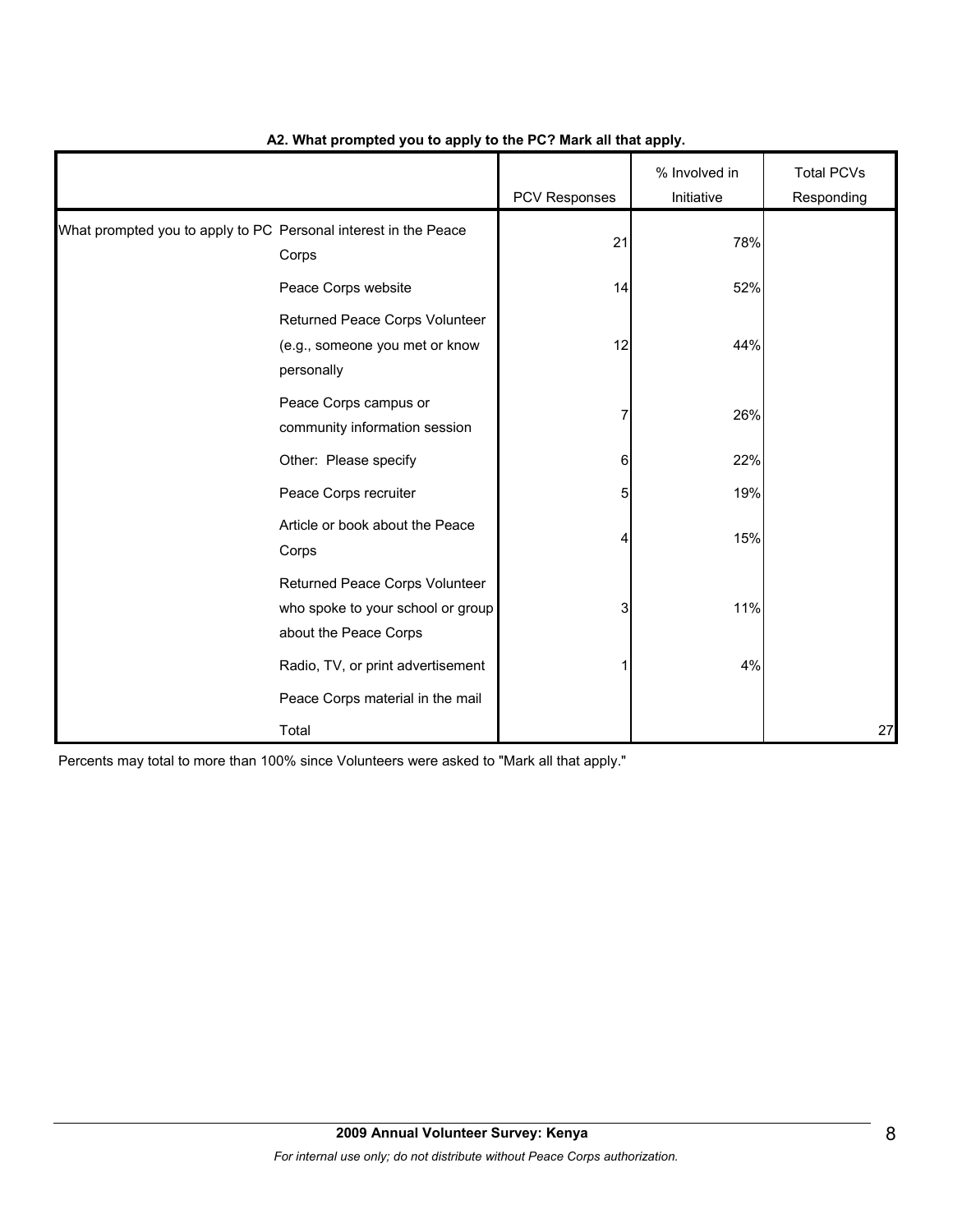|               |                                                | PERCENT | <b>NUMBER</b> |
|---------------|------------------------------------------------|---------|---------------|
| A2.OTHER.TEXT | Open-ended results. Not responsive to request. |         |               |
|               |                                                |         |               |
|               |                                                |         |               |
|               |                                                |         |               |
|               |                                                |         |               |
|               |                                                |         |               |
|               |                                                |         |               |
|               |                                                |         |               |
|               |                                                |         |               |
|               | Total                                          | 100%    | 39            |

## **A2.OTHER.TEXT: What prompted you to apply to the PC? Other (specify)**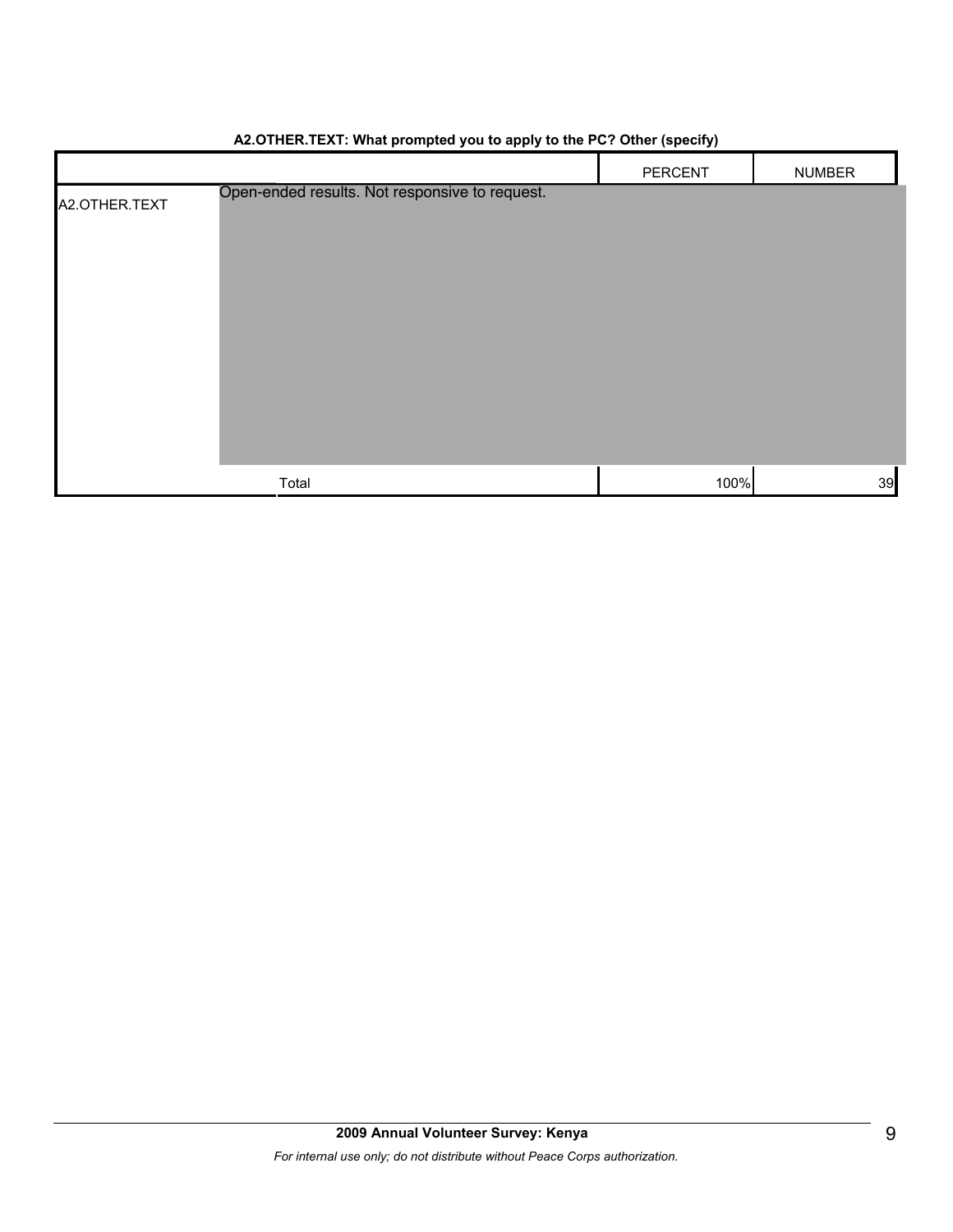# **B. Preparation for the Peace Corps**

*This section reports on Volunteers' assessment of the materials and information available before their service.* 

## **B1: How useful was the information on the PC website in preparing you for the realities of living and working as a Volunteer?**

|     |              |     |     |     | Don't know (did not |                     |       |
|-----|--------------|-----|-----|-----|---------------------|---------------------|-------|
|     | Not at all 1 |     |     |     | Extremely 5         | access information) | Total |
| ΙB1 |              | 23% | 27% | 42% | 4%                  | 4%                  | 26    |

### **B2: How useful were the PC materials about your country in helping you prepare for your service?**

|                |              |     |     |     |             | Don't know (did not |       |
|----------------|--------------|-----|-----|-----|-------------|---------------------|-------|
|                | Not at all 1 |     |     |     | Extremely 5 | access information) | Total |
| B <sub>2</sub> | 4%           | 19% | 30% | 41% | 7%          |                     | 27    |

#### **B3: How useful were the materials you received from the PC about your primary assignment in helping you prepare for your**

**service?**

|                | Not at all 1 |     |     |     | Extremely 5 | Don't know (did not<br>access information) | Total |
|----------------|--------------|-----|-----|-----|-------------|--------------------------------------------|-------|
| B <sub>3</sub> |              | 33% | 37% | 30% |             |                                            | 27    |

#### **B4: How useful were the materials you received from the PC regarding the need for flexibility in adapting to your work?**

|                | Not at all 1 |     |     |     | Extremely 5 | Don't know (did not<br>access information) | Total |
|----------------|--------------|-----|-----|-----|-------------|--------------------------------------------|-------|
| B <sub>4</sub> |              | 19% | 26% | 41% | 11%         | 4%                                         | 27    |

#### **B7: How prepared do you feel to meet the challenges of PC service?**

|                | Not at all 1 |     |     | Exceptionally<br>ت | Total |
|----------------|--------------|-----|-----|--------------------|-------|
| B <sub>7</sub> |              | 31% | 46% | 23%                | 26    |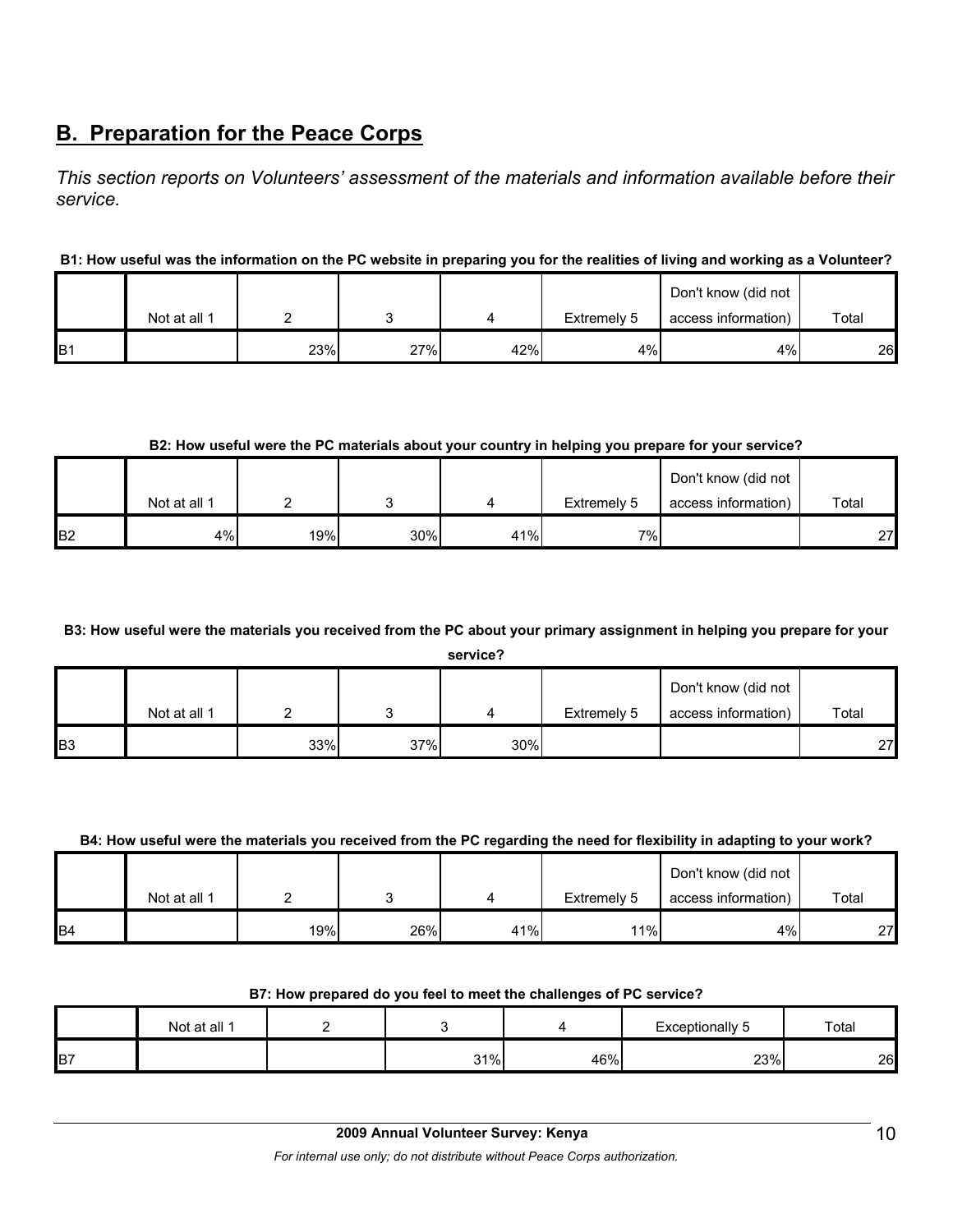# **C. Your Peace Corps Assignment**

*This section reports Volunteers' primary assignment work and secondary activities. The term "primary assignment" refers to the Volunteers' assignment which is part of an overall project plan designed by your host country partners and in-country Peace Corps staff.* 

|            |                                                                                         | appıy.        |               |                   |
|------------|-----------------------------------------------------------------------------------------|---------------|---------------|-------------------|
|            |                                                                                         |               | % Involved in | <b>Total PCVs</b> |
|            |                                                                                         | PCV Responses | Initiative    | Responding        |
| \$C3PrmAct | Working with youth                                                                      | 24            | 62%           |                   |
|            | <b>HIV/AIDS</b>                                                                         | 20            | 51%           |                   |
|            | <b>Business advertising</b>                                                             | 16            | 41%           |                   |
|            | Income generation                                                                       | 16            | 41%           |                   |
|            | Girls' education                                                                        | 14            | 36%           |                   |
|            | Sports/fitness                                                                          | 13            | 33%           |                   |
|            | World Wise Schools/<br>Correspondence Match                                             | 12            | 31%           |                   |
|            | Information and<br>communications technology<br>(ICT)                                   | 10            | 26%           |                   |
|            | English teaching                                                                        | 9             | 23%           |                   |
|            | Working with special groups<br>(e.g., disabled, elderly, ethnic<br>minorities, orphans) | 9             | 23%           |                   |
|            | Environment work                                                                        | 8             | 21%           |                   |
|            | Nutrition education                                                                     | 8             | 21%           |                   |
|            | Literacy                                                                                | 7             | 18%           |                   |
|            | Working with NGO(s)                                                                     | 7             | 18%           |                   |
|            | Microenterprise development                                                             | 6             | 15%           |                   |
|            | Rural development                                                                       | 6             | 15%           |                   |
|            | Arts                                                                                    | 5             | 13%           |                   |
|            | Library development                                                                     | 5             | 13%           |                   |
|            | Natural resources management                                                            | 5             | 13%           |                   |

## **C3: Which of the following activities does your primary assignment/work include? Mark all that**

**apply.**

**2009 Annual Volunteer Survey: Kenya** 

*For internal use only; do not distribute without Peace Corps authorization.*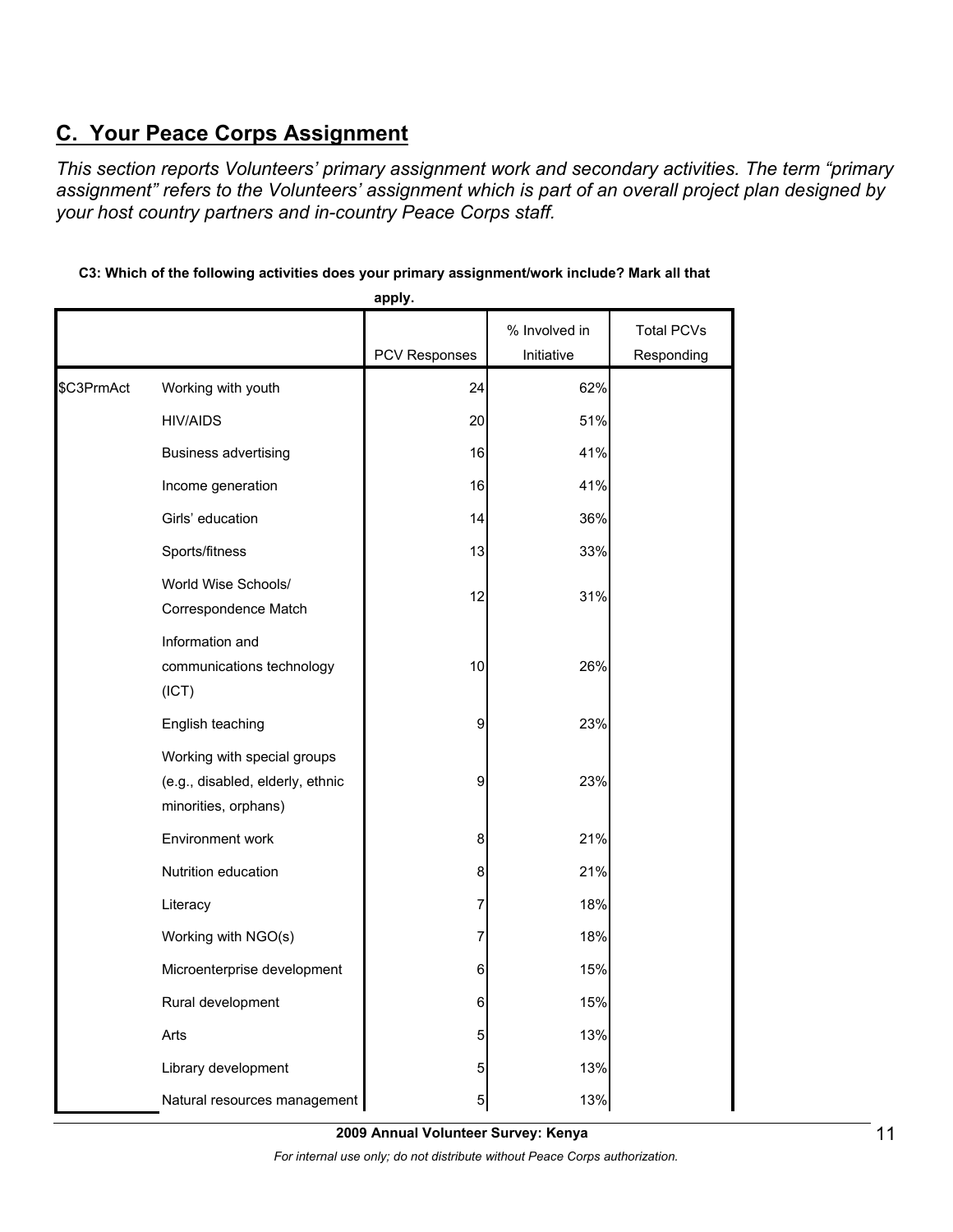| Biodiversity conservation                              | 4 | 10% |    |
|--------------------------------------------------------|---|-----|----|
| Community food security<br>(production/marketing)      | 3 | 8%  |    |
| Other: Please specify                                  | 3 | 8%  |    |
| Mobilize host country nationals<br>(HCNs) to volunteer | 2 | 5%  |    |
| Water and sanitation                                   | 2 | 5%  |    |
| Child survival                                         |   | 3%  |    |
| Household food security                                |   | 3%  |    |
| Urban development/municipal<br>development             |   | 3%  |    |
| WID/GAD                                                |   | 3%  |    |
| Total                                                  |   |     | 39 |

Percents may total to more than 100% since Volunteers were asked to "Mark all that apply."

#### **C3: Which of the following activities does your primary assignment/work include? Other (specify)**

|               |                                                | Column N % | Count | Row N % |  |
|---------------|------------------------------------------------|------------|-------|---------|--|
| C3.OTHER.TEXT | Open-ended results. Not responsive to request. |            |       |         |  |
|               | Total                                          |            | 39    | 100%    |  |

#### **C4: Hours Spent on Primary Assignment During Average Work Week**

|           | None | $1-10$ hrs | 11-20 hrs | 21-30 hrs | 31-40 hrs | More than 40 hrs | Total |
|-----------|------|------------|-----------|-----------|-----------|------------------|-------|
| C4Hrs6grp |      | 5%         | 13%       | 21%       | 23%       | 38%              | 39    |

### **C4: How many hours do you spend on your primary assignment during an average work**

**week?**

|    | All Volunteers | Average | Lowest reported | Highest reported | Did not answer |
|----|----------------|---------|-----------------|------------------|----------------|
| C4 | 39             | 38.5I   |                 |                  | 01             |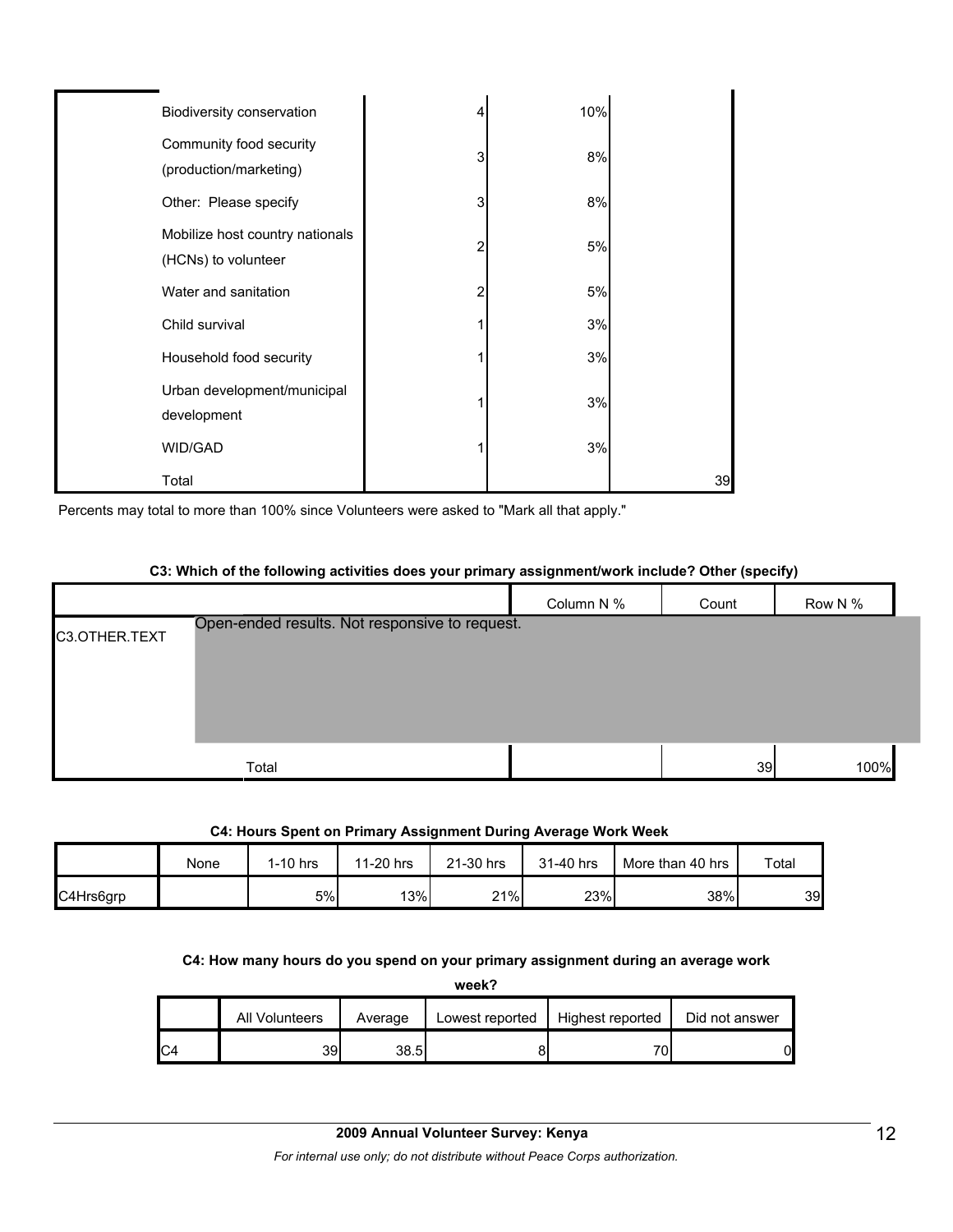|            |                                                                                         |               |                          | <b>Total PCVs</b> |
|------------|-----------------------------------------------------------------------------------------|---------------|--------------------------|-------------------|
|            |                                                                                         | PCV Responses | % Involved in Initiative | Responding        |
| \$C5SecAct | Working with youth                                                                      | 24            | 65%                      |                   |
|            | <b>HIV/AIDS</b>                                                                         | 21            | 57%                      |                   |
|            | Income generation                                                                       | 11            | 30%                      |                   |
|            | <b>Business advertising</b>                                                             | 10            | 27%                      |                   |
|            | Working with special groups (e.g.,<br>disabled, elderly, ethnic minorities,<br>orphans) | 10            | 27%                      |                   |
|            | Working with NGO(s)                                                                     | 10            | 27%                      |                   |
|            | Environment work                                                                        | 9             | 24%                      |                   |
|            | Information and communications<br>technology (ICT)                                      | 9             | 24%                      |                   |
|            | Literacy                                                                                | 8             | 22%                      |                   |
|            | Microenterprise development                                                             | 8             | 22%                      |                   |
|            | Sports/fitness                                                                          | 8             | 22%                      |                   |
|            | Library development                                                                     | 7             | 19%                      |                   |
|            | Other: Please specify                                                                   | 7             | 19%                      |                   |
|            | Arts                                                                                    | 6             | 16%                      |                   |
|            | Child survival                                                                          | 6             | 16%                      |                   |
|            | Girls' education                                                                        | 6             | 16%                      |                   |
|            | Nutrition education                                                                     | 6             | 16%                      |                   |
|            | Mobilize host country nationals (HCNs)<br>to volunteer                                  | 5             | 14%                      |                   |
|            | Water and sanitation                                                                    | 5             | 14%                      |                   |
|            | Natural resources management                                                            | 4             | 11%                      |                   |
|            | Rural development                                                                       | 4             | 11%                      |                   |
|            | World Wise Schools/ Correspondence<br>Match                                             | 4             | 11%                      |                   |
|            | English teaching                                                                        | 3             | 8%                       |                   |

**C5: Which of the following do your secondary activities (other than your primary assignment work) include? Mark all that** 

**apply.**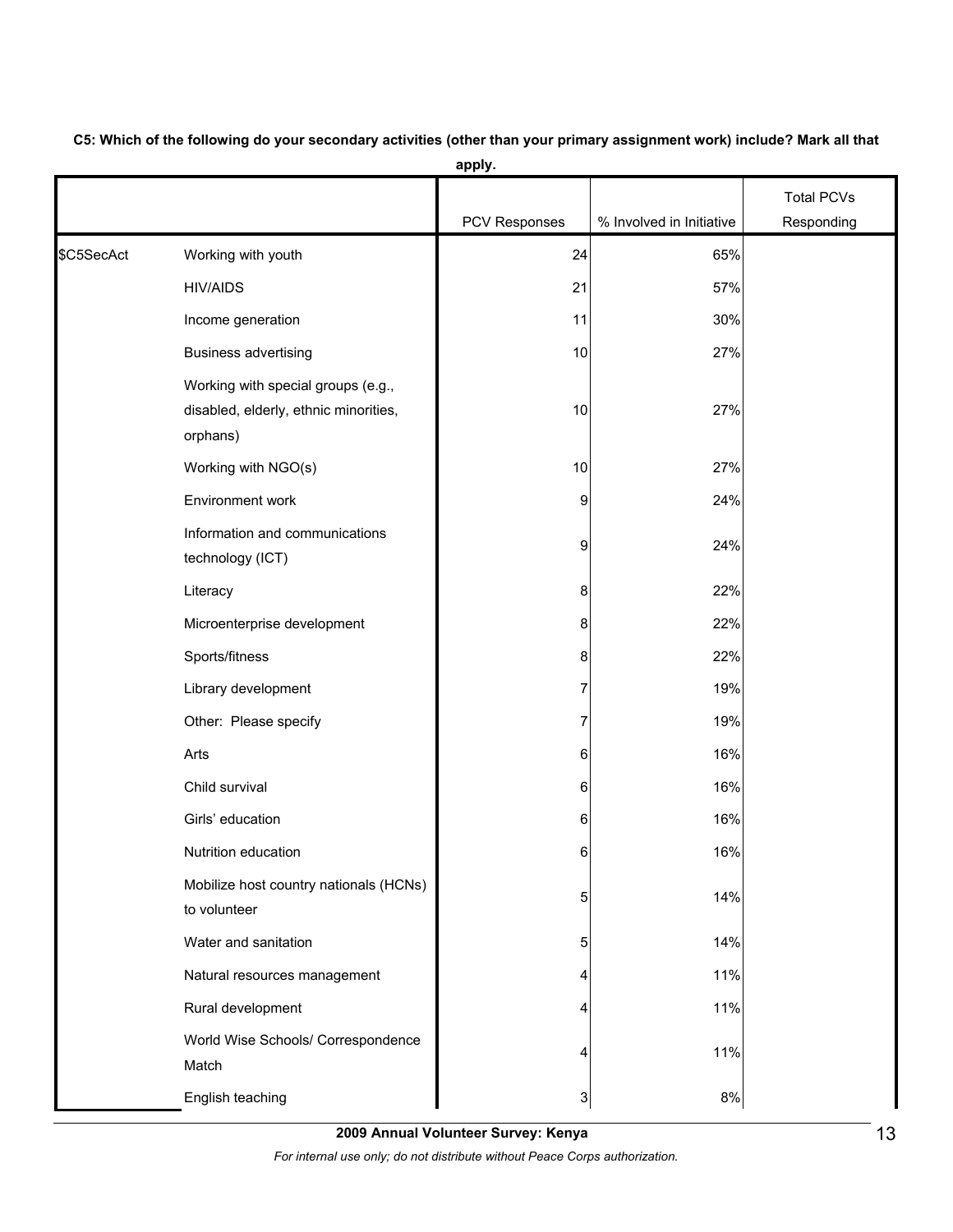| Community food security<br>(production/marketing) | 5% |    |
|---------------------------------------------------|----|----|
| Urban development/municipal<br>development        | 5% |    |
| WID/GAD                                           | 5% |    |
| Biodiversity conservation                         | 3% |    |
| Household food security                           |    |    |
| Total                                             |    | 37 |

Percents may total to more than 100% since Volunteers were asked to "Mark all that apply."

|               | oo: millon of the following as your cocontaily activities include: Gther (opeenly) |       |         |  |
|---------------|------------------------------------------------------------------------------------|-------|---------|--|
|               | Column N %<br>Open-ended results. Not responsive to request.                       | Count | Row N % |  |
|               |                                                                                    |       |         |  |
| C5.OTHER.TEXT |                                                                                    |       |         |  |
|               |                                                                                    |       |         |  |
|               |                                                                                    |       |         |  |
|               |                                                                                    |       |         |  |
|               |                                                                                    |       |         |  |
|               |                                                                                    |       |         |  |
|               |                                                                                    |       |         |  |
|               |                                                                                    |       |         |  |
|               |                                                                                    |       |         |  |
|               |                                                                                    |       |         |  |
|               |                                                                                    |       |         |  |
|               |                                                                                    |       |         |  |
|               |                                                                                    |       |         |  |
|               |                                                                                    |       |         |  |
|               |                                                                                    |       |         |  |
|               |                                                                                    |       |         |  |
|               | Total                                                                              | 39    | 100%    |  |

## **C5: Which of the following do your secondary activities include? Other (specify)**

#### **C5: No Secondary Activities**

|         |                                        | Percent | Number |
|---------|----------------------------------------|---------|--------|
| C5.NONE | No                                     | 95%     | 37     |
|         | Yes, I have no secondary<br>activities | 5%      |        |
|         | Total                                  | 100%    | 39     |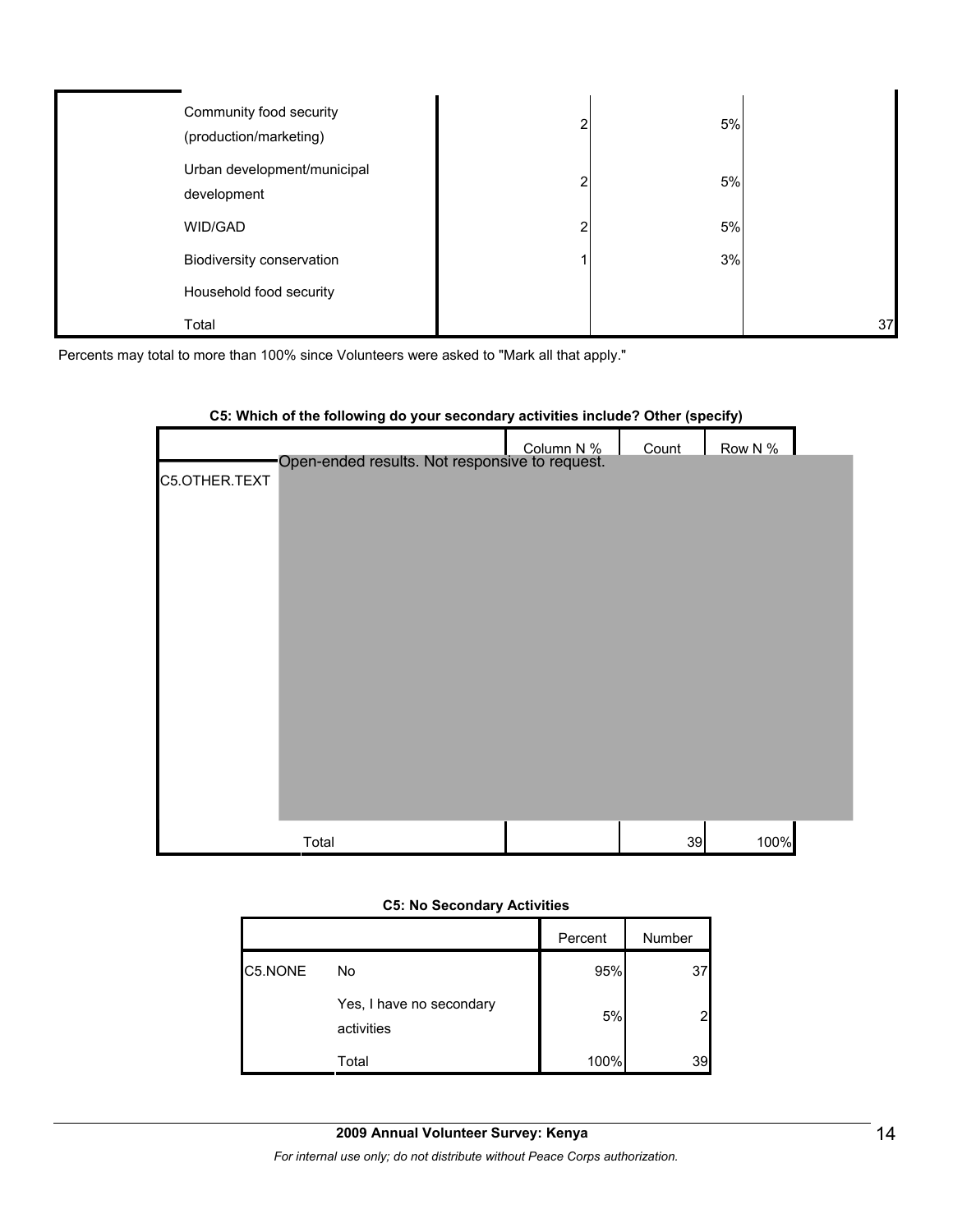| Co. Hours Spent on Secondary Activities During Average Work Week |            |           |           |           |                  |       |  |  |
|------------------------------------------------------------------|------------|-----------|-----------|-----------|------------------|-------|--|--|
| None                                                             | $1-10$ hrs | 11-20 hrs | 21-30 hrs | 31-40 hrs | More than 40 hrs | Total |  |  |
|                                                                  |            |           |           |           |                  |       |  |  |

## **C6: Hours Spent on Secondary Activities During Average Work Week**

C6Hrs6grp | | 62%| 22% 8% 3% 3% 5% 37

**C6. How many hours do you spend on secondary activities during an average work week?**

|     | All Volunteers | Average | Lowest reported | Highest reported | Did not answer |
|-----|----------------|---------|-----------------|------------------|----------------|
| IC6 | 39             | 13.81   |                 | 601              | C              |

## **C7: How personally satisfying is your--?**

|                              | Not at all 1 |     |     |     | Exceptionally 5 | Total |
|------------------------------|--------------|-----|-----|-----|-----------------|-------|
| Primary assignment           | 3%           | 21% | 28% | 21% | 28%             | 39    |
| Secondary project/activities | 3%           | 3%  | 18% | 37% | 39%             | 38    |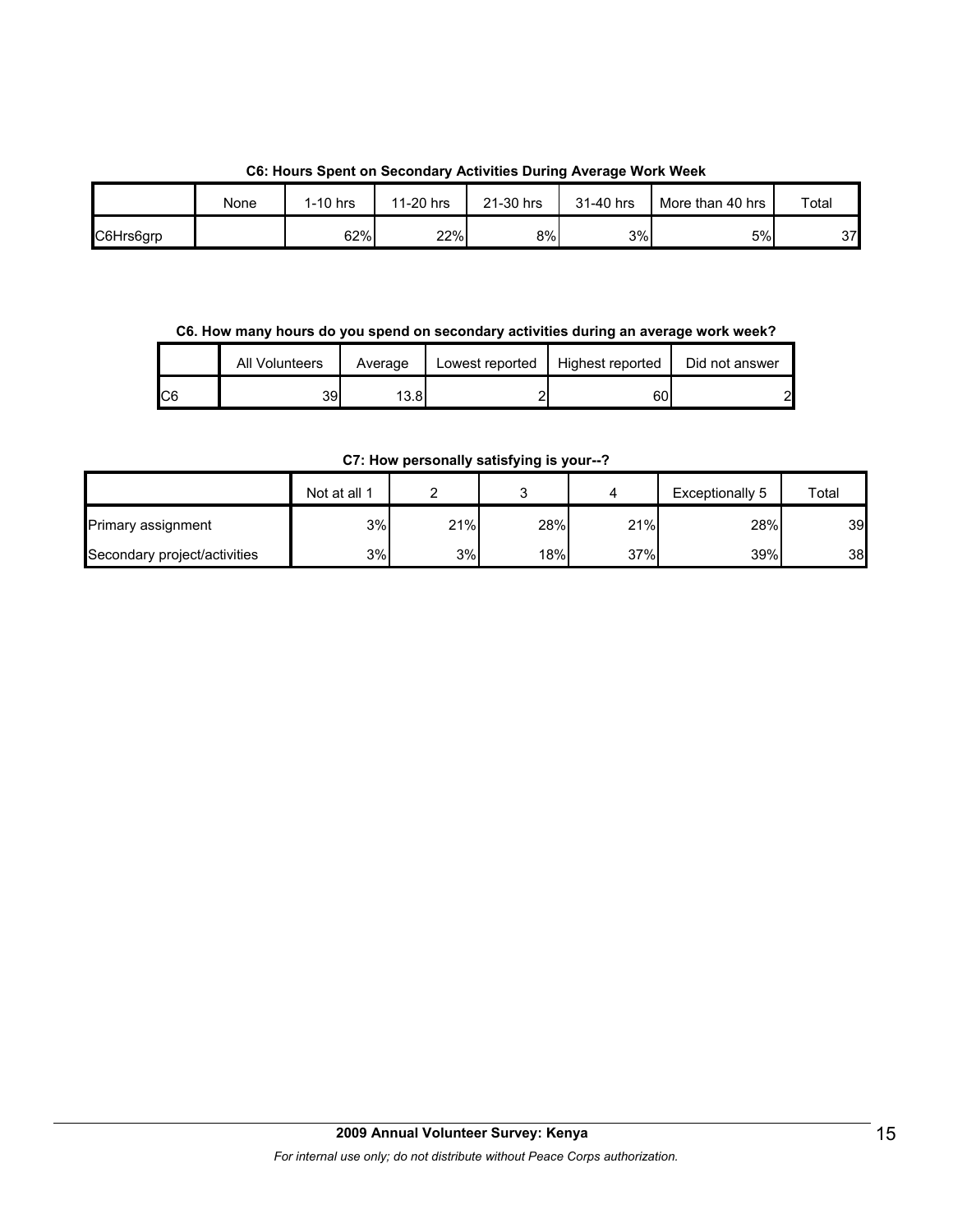# **D. Training for Peace Corps Assignment**

*This section reports Volunteers' assessments of the effectiveness of their Pre-Service Training and In-Service Training at post. In-Service Training (IST) includes: Reconnect; Technical IST; Mid-Service and Close of Service conferences; project management/leadership conferences; and other post-sponsored training sessions.* 

|                               |               |      |          |           | ັ່             | - 11<br>ິ      |       |
|-------------------------------|---------------|------|----------|-----------|----------------|----------------|-------|
|                               | Not effective | Poor | Adequate | Effective | Very Effective | NA/No training | Total |
| Manage cultural differences   |               | 3%   | 24%      | 47%       | 26%            |                | 34    |
| Deal with adjustment issues   |               | 9%   | 26%      | 38%       | 24%            | 3%             | 34    |
| Work with                     |               |      |          |           |                |                |       |
| counterparts/community        |               | 32%  | 38%      | 18%       | 9%             | 3%             | 34    |
| partners                      |               |      |          |           |                |                |       |
| Use language needed in        |               | 32%  | 35%      | 24%       | 9%             |                | 34    |
| work and social interactions  |               |      |          |           |                |                |       |
| Perform technical aspects of  | 18%           | 35%  | 26%      | 21%       |                |                | 34    |
| your work                     |               |      |          |           |                |                |       |
| Work on your project goals    | 9%            |      |          | 21%       |                |                | 34    |
| and objectives                |               | 24%  | 38%      |           | 3%             | 6%             |       |
| Conduct a participatory       |               |      |          |           |                |                |       |
| community needs               | 6%            | 18%  | 41%      | 21%       | 9%             | 6%             | 34    |
| assessment (e.g., PACA)       |               |      |          |           |                |                |       |
| Monitor your project goals    | 6%            | 35%  | 32%      | 21%       | 3%             | 3%             | 34    |
| and outcomes                  |               |      |          |           |                |                |       |
| Maintain your physical health |               |      | 6%       | 24%       | 71%            |                | 34    |
| Maintain your                 |               |      |          |           |                |                | 34    |
| mental/emotional health       |               | 3%   | 12%      | 35%       | 47%            | 3%             |       |
| Maintain your personal safety |               |      |          |           |                |                |       |
| and security                  |               |      | 6%       | 41%       | 53%            |                | 34    |

**D1: (PCVs at post 18 months or less) How effective was your Pre-Service Training (PST) in preparing you to--**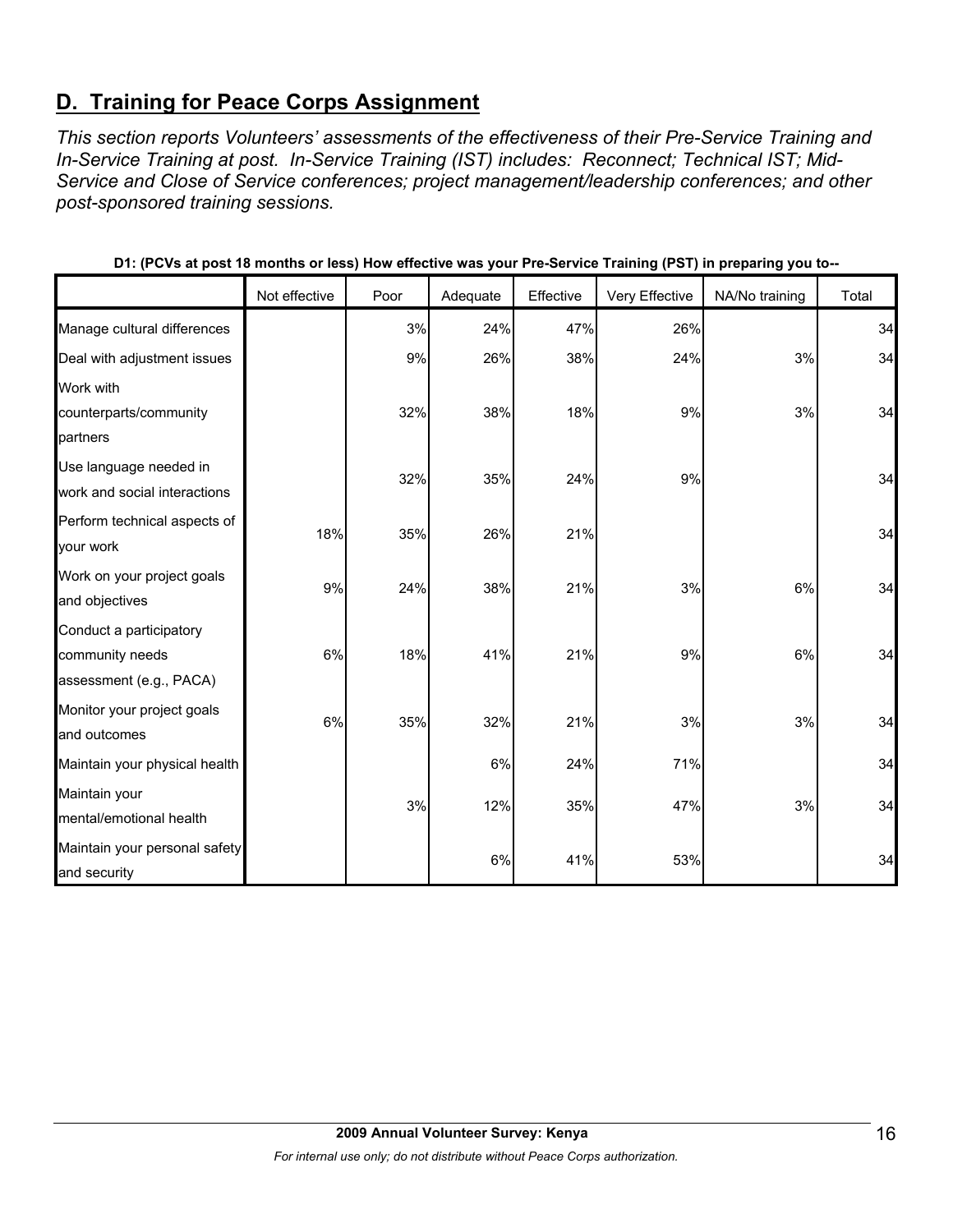|                                                                                          | Not effective | Poor  | Adequate | Effective | $\frac{1}{2}$ is the mass from the control training (i.e. i) in properting from the<br>Very Effective | NA/No training | Total |
|------------------------------------------------------------------------------------------|---------------|-------|----------|-----------|-------------------------------------------------------------------------------------------------------|----------------|-------|
| Manage cultural differences                                                              |               | 8%    | 35%      | 32%       | 8%                                                                                                    | 16%            | 37    |
| Deal with adjustment issues                                                              |               | 5%    | 38%      | 41%       | 11%                                                                                                   | 5%             | 37    |
| Build and strengthen working<br>relationships with<br>counterparts/community<br>partners |               | 11%   | 30%      | 35%       | 5%                                                                                                    | 19%            | 37    |
| Use language needed in<br>work and social interactions                                   | 5%            | 16%   | 27%      | 16%       |                                                                                                       | 35%            | 37    |
| Perform technical aspects of<br>your work                                                | 3%            | 22%   | 28%      | 22%       | 17%                                                                                                   | 8%             | 36    |
| Work on your project goals<br>and objectives                                             | 3%            | 22%   | 30%      | 27%       | 11%                                                                                                   | 8%             | 37    |
| Conduct a participatory<br>community needs<br>assessment (e.g., PACA)                    | 8%            | $8\%$ | 41%      | 8%        | 3%                                                                                                    | 32%            | 37    |
| Monitor project goals and<br>outcomes                                                    | 3%            | 19%   | 41%      | 19%       | 5%                                                                                                    | 14%            | 37    |
| Maintain your physical health                                                            |               |       | 24%      | 30%       | 43%                                                                                                   | 3%             | 37    |
| Maintain your<br>mental/emotional health                                                 |               | 3%    | 22%      | 38%       | 35%                                                                                                   | 3%             | 37    |
| Maintain your personal safety<br>and security                                            |               |       | 24%      | 41%       | 32%                                                                                                   | 3%             | 37    |

## **D5: How effective was your In-Service Training (IST) in preparing you to--**

## **D8: Did you have this skill before joining the Peace Corps?**

|                                               | No/ No answer   | <b>Yes</b>      | Total |
|-----------------------------------------------|-----------------|-----------------|-------|
| Skills specific to my assignment              | 10 <sub>1</sub> | <b>29</b>       | 39    |
| Assessing community needs                     | 28              | 11 <sub>1</sub> | 39    |
| Organizing/implementing community activities  | 23              | 15              | 38    |
| Building capacity of local organizations      | 28              | 11.             | 39    |
| Monitoring, reporting, and evaluating my work | 12              | 27              | 39    |
| Designing and implementing training sessions  | 24              | 15              | 39    |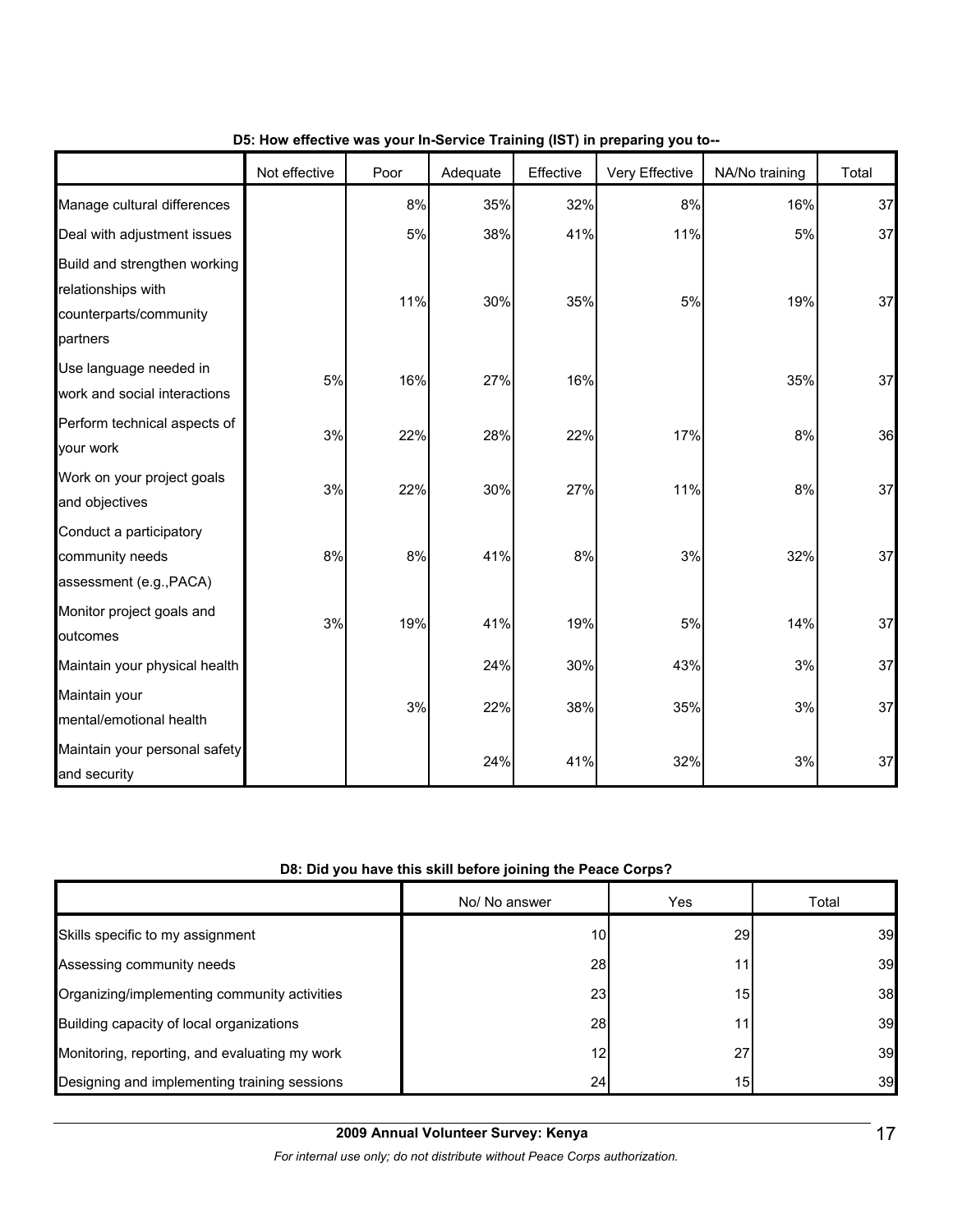|                                               | No/ No answer | Yes | Total |
|-----------------------------------------------|---------------|-----|-------|
| Skills specific to my assignment              |               | 30  | 32    |
| Assessing community needs                     | 5             | 34  | 39    |
| Organizing/implementing community activities  | 8             | 30  | 38    |
| Building capacity of local organizations      | 17            | 22  | 39    |
| Monitoring, reporting, and evaluating my work | 5             | 34  | 39    |
| Designing and implementing training sessions  | 11            | 28  | 39    |

## **D8: Is the skill needed for your Peace Corps work?**

## **D8: Have you had adequate Peace Corps training to acquire the skill?**

|                                               | No/ No answer   | Yes             | Total |
|-----------------------------------------------|-----------------|-----------------|-------|
| Skills specific to my assignment              | 15 <sub>1</sub> | 15              | 30    |
| Assessing community needs                     | 12 <sub>1</sub> | 25              | 37    |
| Organizing/implementing community activities  | 14.             | 19              | 33    |
| Building capacity of local organizations      | 21              | 13 <sub>1</sub> | 34    |
| Monitoring, reporting, and evaluating my work | 13 <sub>1</sub> | 21              | 34    |
| Designing and implementing training sessions  | 22              |                 | 34    |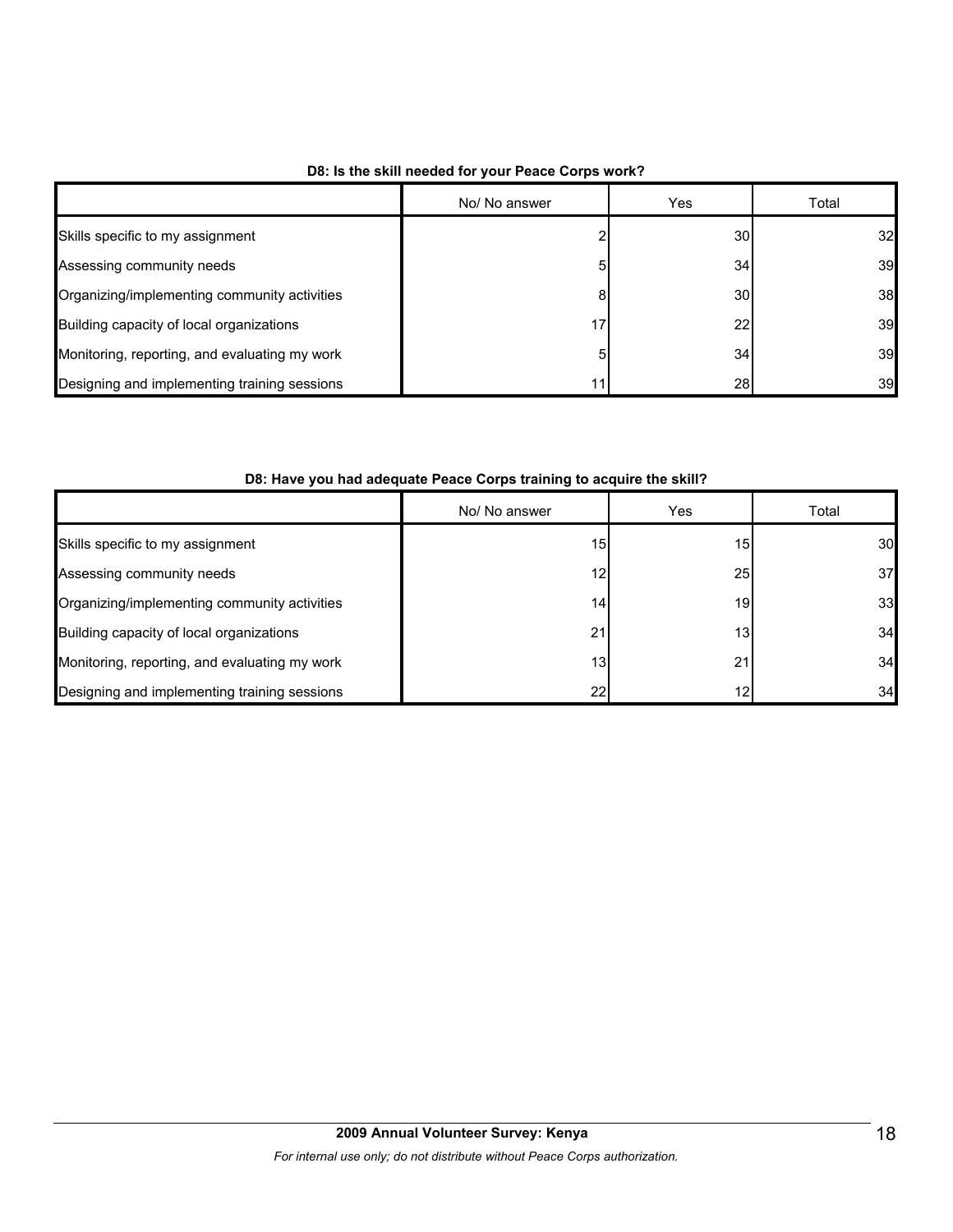# **E. Volunteer Assignment Goals and Impact**

*This section reports Volunteers' self-assessments of their impact on the individuals and organizations in the communities in which they serve. At the end of this section, Volunteers' third goal activities, participation in Coverdell World Wise School/Correspondence Match (CWWS/CM) and use of Peace Corps resources to support their work are reported in questions.* 

|                                                                                                       | Not at all 1 | $\overline{2}$ | 3   | 4   | Exceptionally 5 | <b>NA</b> | Total |
|-------------------------------------------------------------------------------------------------------|--------------|----------------|-----|-----|-----------------|-----------|-------|
| Meets the objectives of the<br>project plan                                                           |              | 10%            | 28% | 44% | 15%             | 3%        | 39    |
| Builds local capacity for<br>sustainability                                                           | 8%           | 23%            | 36% | 15% | 15%             | 3%        | 39    |
| Involves local people in<br>planning and implementing<br>activities                                   | 15%          | 15%            | 26% | 23% | 15%             | 5%        | 39    |
| Complements other local<br>development activities                                                     | 13%          | 18%            | 33% | 23% | 5%              | $8\%$     | 39    |
| Transfers skills to host country<br>individuals and organizations                                     | 5%           | 13%            | 33% | 36% | 13%             |           | 39    |
| Mobilizes host country<br>nationals (HCNs) to volunteer                                               | 24%          | 24%            | 26% | 11% | 3%              | 13%       | 38    |
| Helps promote a better<br>understanding of Americans<br>on the part of the peoples<br>served (goal 2) | 5%           | 3%             | 18% | 41% | 31%             | 3%        | 39    |
| Helps promote a better<br>understanding of other<br>peoples on the part of<br>Americans (goal 3)      | 5%           |                | 23% | 31% | 38%             | 3%        | 39    |

## **E1: To what extent does your Volunteer work assignment address the following?**

## **E2: To what extent does your host community--?**

|                                          | Not at all 1 | ົ   | ົ<br>s. | 4   | Exceptionally 5 | NA. | Total           |
|------------------------------------------|--------------|-----|---------|-----|-----------------|-----|-----------------|
| Need the assistance that you<br>provided |              | 20% | 20%     | 40% | 20%             |     | $5\overline{a}$ |
| Want the assistance that you<br>provided |              |     | 40%     | 20% | 40%             |     | $5\overline{a}$ |

*For internal use only; do not distribute without Peace Corps authorization.*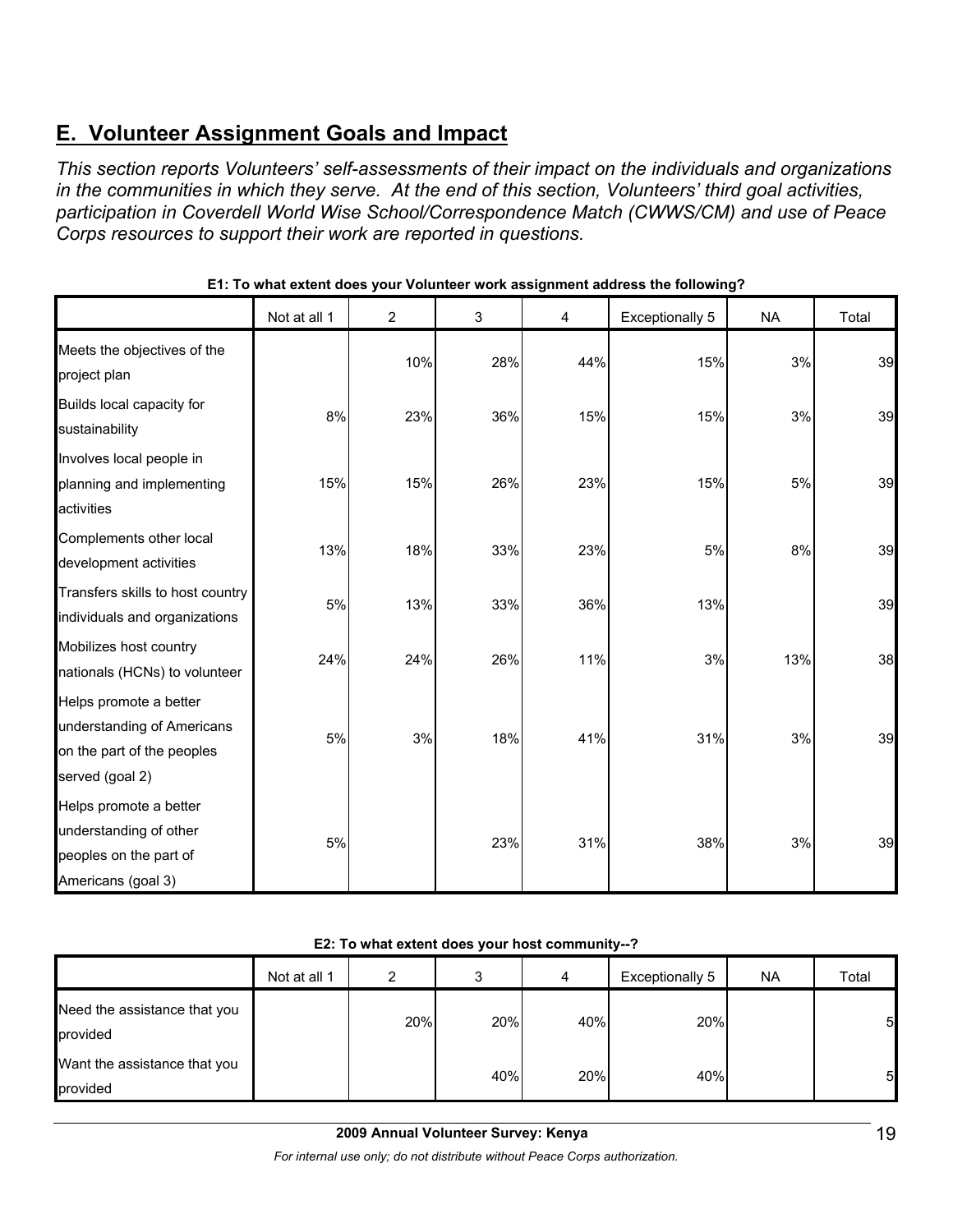|                                                                  | None 1 | $\overline{2}$ | 3   | 4   | Exceptional 5 | NA  | Total |
|------------------------------------------------------------------|--------|----------------|-----|-----|---------------|-----|-------|
| Ability to access information<br>(e.g., library, Internet, etc.) | 21%    | 24%            | 18% | 32% | 3%            | 3%  | 38    |
| Leadership skills                                                | 18%    | 13%            | 36% | 26% | 5%            | 3%  | 39    |
| Planning and management                                          | 10%    | 21%            | 23% | 38% | 8%            |     | 39    |
| Problem solving/critical thinking                                | 10%    | 13%            | 31% | 33% | 10%           | 3%  | 39    |
| Self-esteem                                                      | 8%     | 16%            | 32% | 26% | 11%           | 8%  | 38    |
| <b>Technical skills</b>                                          | 15%    | 18%            | 31% | 28% | 8%            |     | 39    |
| Use of local resources                                           | 13%    | 10%            | 36% | 23% | 13%           | 5%  | 39    |
| Use of external resources (e.g.,<br>grants, international NGOs)  | 21%    | 13%            | 44% | 10% | 5%            | 8%  | 39    |
| Better understanding of<br>Americans                             |        | 5%             | 15% | 41% | 36%           | 3%  | 39    |
| Other: Please specify below                                      |        |                | 12% |     | 12%           | 75% | 8     |

**E3: How much impact does your assignment have on the capacities of your host counterparts/community partners?**

## **E3: How much impact does your assignment have on the capacities of your host**

**counterparts/community partners? Other (specify)**

|          |                                                | Column N % | Count | Row N % |  |
|----------|------------------------------------------------|------------|-------|---------|--|
| E3 OTHER | Open-ended results. Not responsive to request. |            |       |         |  |
|          |                                                |            |       |         |  |
|          |                                                |            |       |         |  |
|          |                                                |            |       |         |  |
|          | Total                                          |            | 39    | 100%    |  |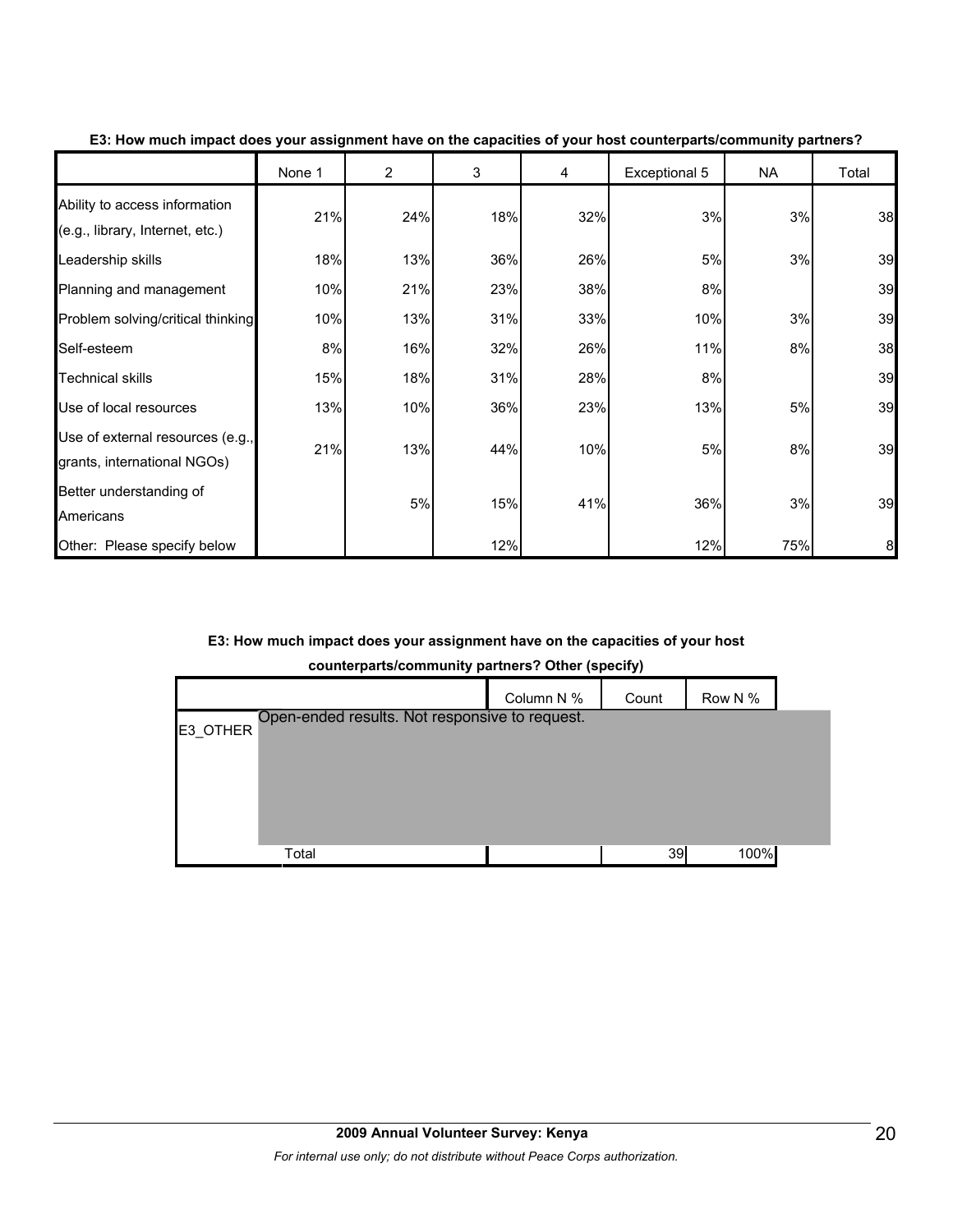|                                                                  | None 1 | $\overline{2}$ | 3   | 4   | Exceptional 5 | NA  | Total |
|------------------------------------------------------------------|--------|----------------|-----|-----|---------------|-----|-------|
| Ability to access information<br>(e.g., library, Internet, etc.) | 13%    | 16%            | 32% | 34% | 3%            | 3%  | 38    |
| Leadership skills                                                | 13%    | 11%            | 24% | 24% | 24%           | 5%  | 38    |
| Planning and management                                          | 8%     | 22%            | 19% | 41% | 11%           |     | 37    |
| Problem solving/critical thinking                                | 3%     | 8%             | 29% | 29% | 29%           | 3%  | 38    |
| Self-esteem                                                      | 3%     | 11%            | 22% | 32% | 27%           | 5%  | 37    |
| <b>Technical skills</b>                                          | 8%     | 13%            | 29% | 37% | 13%           |     | 38    |
| Use of local resources                                           | 13%    | 11%            | 32% | 29% | 13%           | 3%  | 38    |
| Use of external resources (e.g.,<br>grants, international NGOs)  | 24%    | 27%            | 27% | 3%  |               | 19% | 37    |
| Better understanding of<br>Americans                             |        |                | 21% | 37% | 39%           | 3%  | 38    |
| Other: Please specify below                                      |        |                |     |     | 10%           | 90% | 10    |

#### **E4: How much impact does your assignment have on the capacities of your host individuals with whom you work?**

## **E4: How much impact does your assignment have on the capacities of your host**

**individuals with whom you work? Other (specify)**

|          |                                                | Column N % | Count | Row N % |  |
|----------|------------------------------------------------|------------|-------|---------|--|
| E4 OTHER | Open-ended results. Not responsive to request. |            |       |         |  |
|          |                                                |            |       |         |  |
|          | Total                                          |            | 39    | 100%    |  |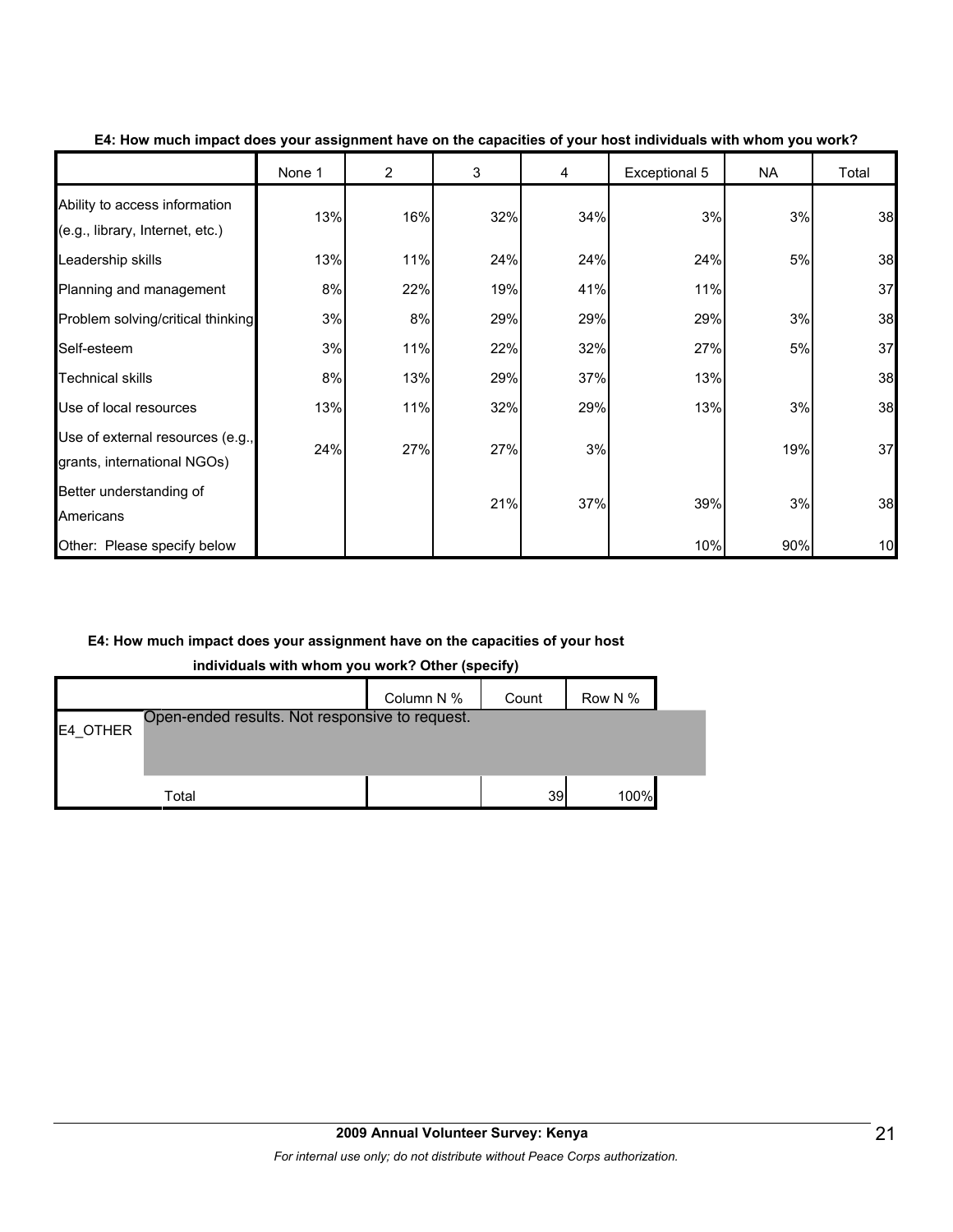|                                                              | None 1 | $\overline{2}$ | 3   | 4   | Exceptional 5 | NA  | Total |
|--------------------------------------------------------------|--------|----------------|-----|-----|---------------|-----|-------|
| Identifying and prioritizing<br>organizational needs         | 10%    | 23%            | 23% | 23% | 8%            | 13% | 39    |
| Leadership                                                   | 21%    | 13%            | 26% | 21% | 5%            | 15% | 39    |
| Management                                                   | 15%    | 21%            | 28% | 21% | 3%            | 13% | 39    |
| Monitoring and evaluation                                    | 18%    | 15%            | 33% | 21% | 3%            | 10% | 39    |
| Planning and implementing<br>organizational activities       | 10%    | 13%            | 23% | 36% | 5%            | 13% | 39    |
| Teamwork/participatory<br>decision-making                    | 15%    | 15%            | 31% | 26% | 5%            | 8%  | 39    |
| Use of local resources                                       | 15%    | 15%            | 26% | 21% | 10%           | 13% | 39    |
| Ability to mobilize, manage,<br>and sustain local volunteers | 23%    | 15%            | 23% | 13% | 5%            | 21% | 39    |
| Other: Please specify below                                  | 22%    |                |     |     |               | 78% | 9     |

**E5: To what extent does your assignment enhance the capacities of organizations with whom you work?**

## **E5: To what extent does your assignment enhance the capacities of organizations with**

**whom you work? Other (specify)**

|                                                          | Column N % | Count | Row N % |
|----------------------------------------------------------|------------|-------|---------|
| Open-ended results. Not responsive to request.<br>E5_OTH |            |       |         |
|                                                          |            |       |         |
|                                                          |            |       |         |
|                                                          |            |       |         |
|                                                          |            |       |         |
|                                                          |            |       |         |
|                                                          |            |       |         |
|                                                          |            |       |         |
| Total                                                    |            | 39    | 100%    |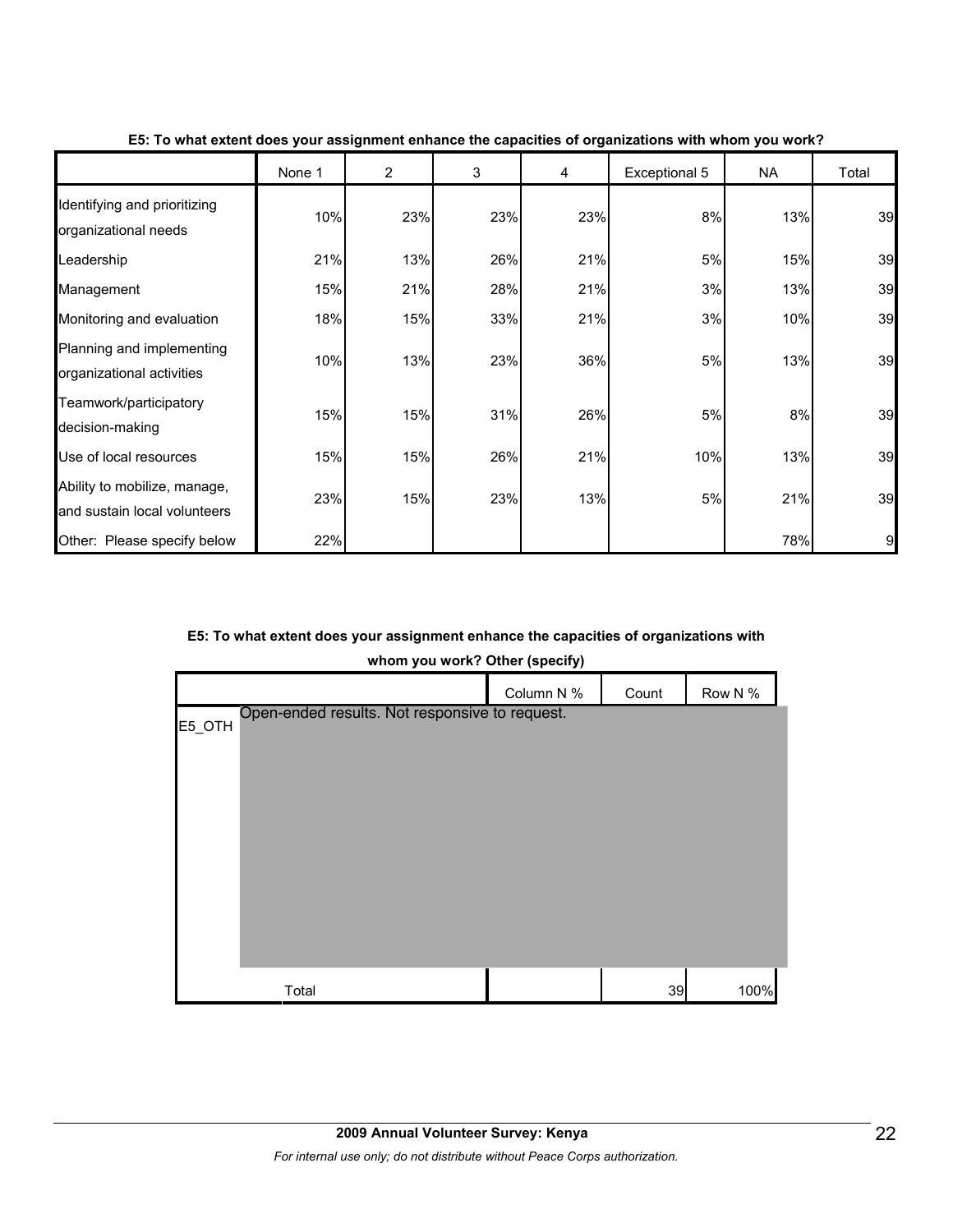|                                          | Not at all 1 | $\overline{2}$ | 3   | 4   | Exceptionally 5 | NA  | Total          |
|------------------------------------------|--------------|----------------|-----|-----|-----------------|-----|----------------|
| Your<br>counterpart/community<br>partner | 8%           | 18%            | 33% | 38% | 3%              |     | 39             |
| Another<br>institution/organization      | 10%          | 15%            | 44% | 18% |                 | 13% | 39             |
| Members of your host<br>community        |              | 13%            | 23% | 46% | 13%             | 5%  | 39             |
| Other: Please specify<br>below           |              |                | 14% | 14% |                 | 71% | $\overline{7}$ |

**E6: How effective have you been in transferring knowledge and skills to help the following persons or groups build their capacities?**

#### **E7: To what extent have HC individuals gained a better understanding of Americans? Includes "Too early to tell."**

|     | Not at all | Minimally | Moderately | Considerably | Exceptionally | Γοο early to tell | $\tau$ otal |
|-----|------------|-----------|------------|--------------|---------------|-------------------|-------------|
| IE7 | 0%l        | 5%        | 26%        | 54%          | 15%           | 0%l               | 39          |

## **E7: To what extent have HC individuals gained a better understanding of Americans? Excludes**

**"Too early to tell."**

|     | Not at all | Minimally | Moderately | Considerably | Exceptionally | ⊤otal |
|-----|------------|-----------|------------|--------------|---------------|-------|
| IE7 |            | 5%        | 26%        | 54%          | 15%           | 39    |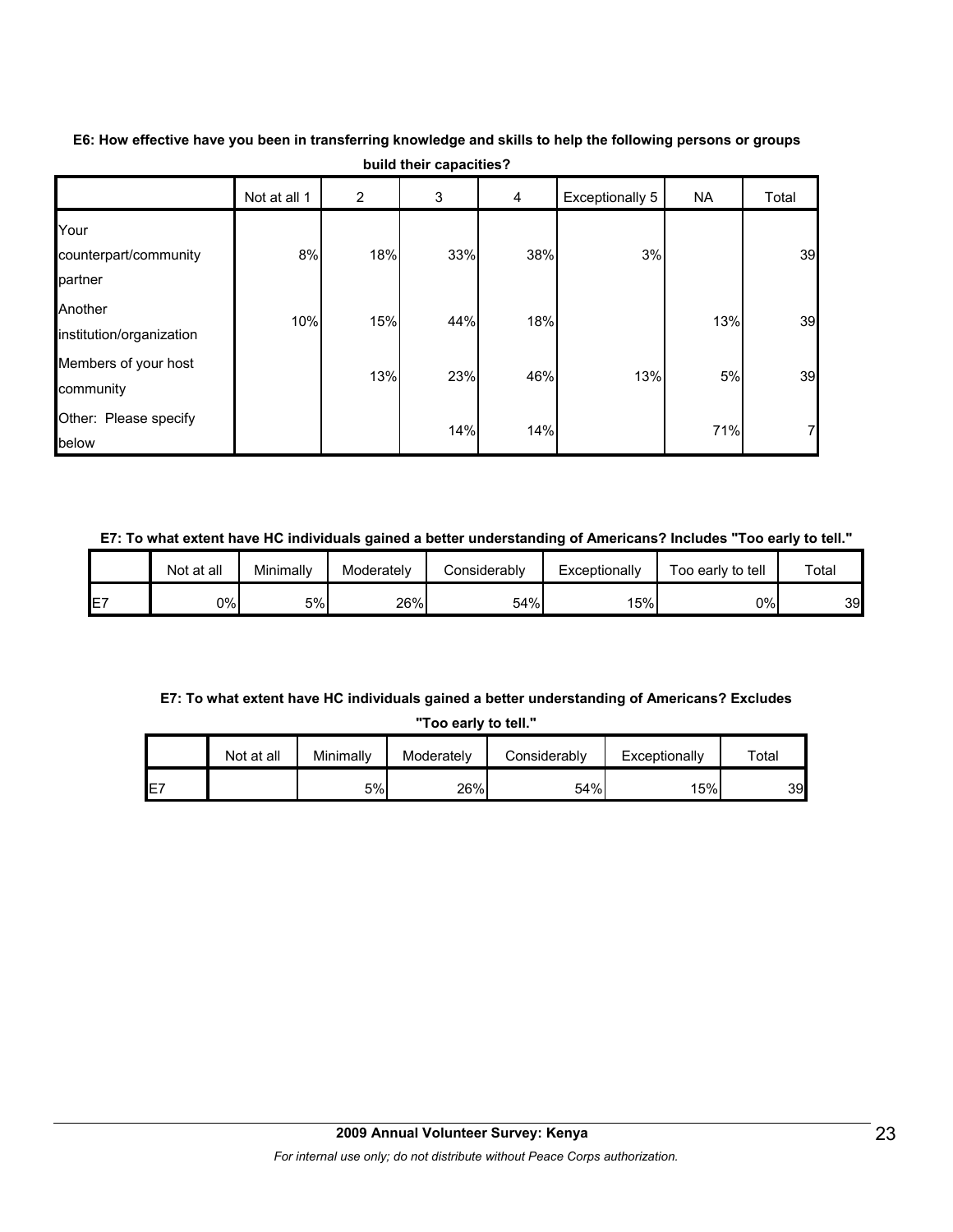|               |                                                              | PCV Responses | % Doing This | <b>Total PCVs</b><br>Responding |
|---------------|--------------------------------------------------------------|---------------|--------------|---------------------------------|
| \$E9Goal3Acts | Electronic updates                                           | 36            | 92%          |                                 |
|               | Personal website or blog                                     | 25            | 64%          |                                 |
|               | <b>Hosting American visitors</b>                             | 21            | 54%          |                                 |
|               | Hard copy/paper update                                       | 19            | 49%          |                                 |
|               | Enrollment in the CWWS/CMS<br>program                        | 16            | 41%          |                                 |
|               | Pen pal program/letter exchange                              | 13            | 33%          |                                 |
|               | While on home leave, spoke at a<br>school or community group | 7             | 18%          |                                 |
|               | Podcasted/created a slide show or<br>video posted online     | 3             | 8%           |                                 |
|               | Other please specify                                         | 2             | 5%           |                                 |
|               | Peace Corps Week activities                                  |               |              |                                 |
|               | Total                                                        |               |              | 39                              |

### **E9. In which of the following third goal activities have you participated during your PC service?**

Percents may total to more than 100% since Volunteers were asked to "Mark all that apply."

## **E9: When asked about third goal activities, Volunteer answered "No involvement in third goal activities."**

|                                                                                                                                                                                                                                                                        | Have done third<br>goal activities | No third goal<br>activities | Total |
|------------------------------------------------------------------------------------------------------------------------------------------------------------------------------------------------------------------------------------------------------------------------|------------------------------------|-----------------------------|-------|
| Peace Corps' third goal is to<br>"help promote a better<br>understanding of other peoples<br>on the part of Americans." In<br>which of the following third goal<br>activities, including your contact<br>with family and friends, have<br>you participated during your | 100%                               |                             | 39    |
| Peace Corps                                                                                                                                                                                                                                                            |                                    |                             |       |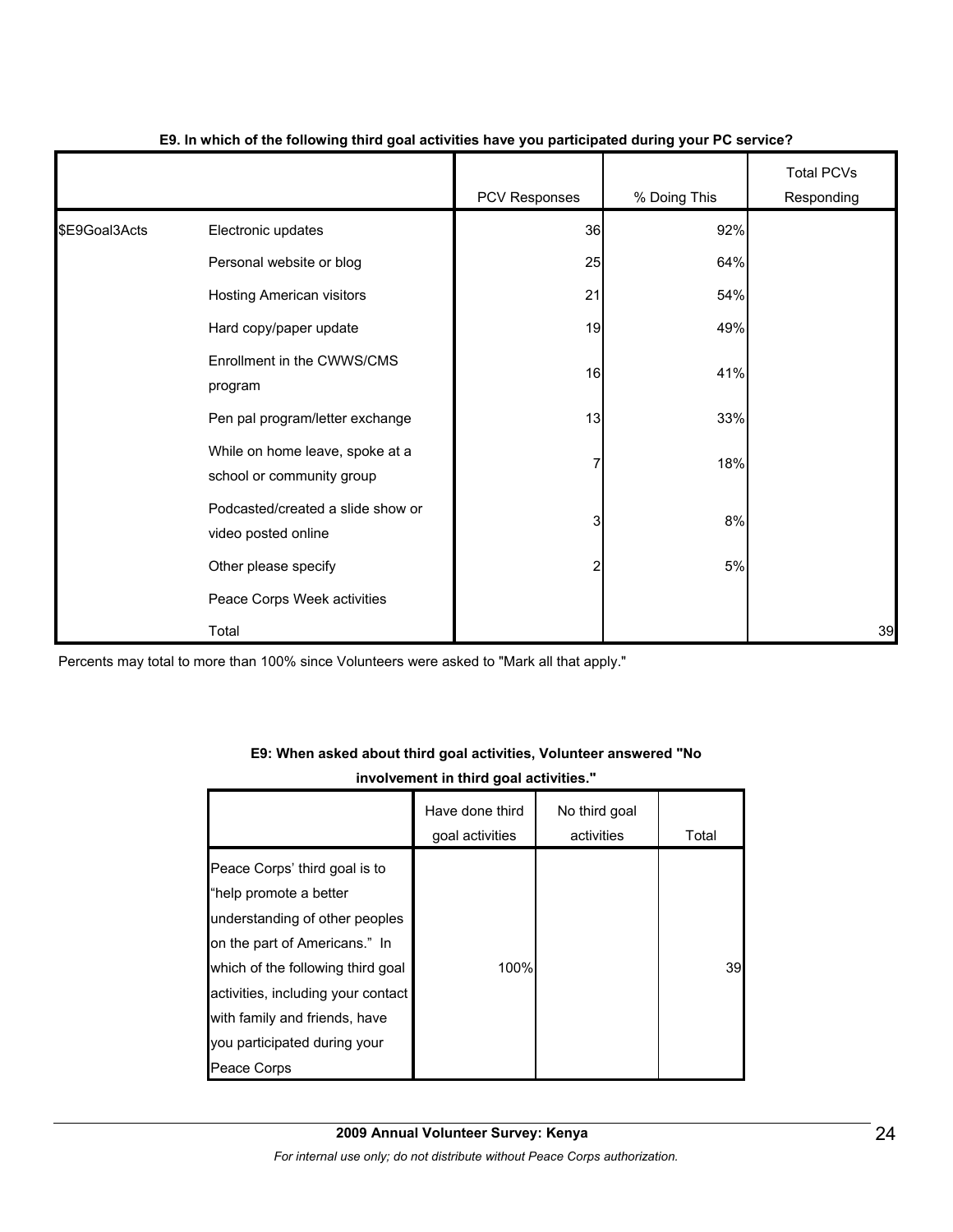|                 | I have not participated in | I have participated in<br>CWWS/CM & would | I have participated in<br>CWWS/CM and would |       |
|-----------------|----------------------------|-------------------------------------------|---------------------------------------------|-------|
|                 | CWWS/CM.                   | recommend it                              | NOT recommend it                            | Total |
| E <sub>10</sub> | 64%                        | 36%                                       |                                             | 39    |

## **E10: Would you recommend participation in the CWWS CMS to other Volunteers?**

**E11: To what extent have Americans gained a better understanding of HCNs? Includes "Too early to tell."**

|     | Not at all | Minimally | Moderatelv | Considerably | Exceptionally | Too early to tell | Total |
|-----|------------|-----------|------------|--------------|---------------|-------------------|-------|
| E11 | 0%l        | 3%        | 26%        | 51%          | 15%           | 5%                | 39    |

## **E11: To what extent have Americans gained a better understanding of HCNs? Excludes "Too early**

| to tell."   |            |           |            |              |               |       |  |  |
|-------------|------------|-----------|------------|--------------|---------------|-------|--|--|
|             | Not at all | Minimally | Moderately | Considerably | Exceptionally | Total |  |  |
| <b>IE11</b> |            | 3%        | 27%        | 54%          | 16%           | 37    |  |  |

## **E12: Which of the following resources have been useful to you in your third goal activities?**

|                                                                                | Yes |
|--------------------------------------------------------------------------------|-----|
| Coverdell World Wise Schools staff (Useful)                                    | 8   |
| Contact with other Peace Corps staff in Washington, D.C. (Useful)              | 8   |
| Information at staging (Useful)                                                | 13  |
| Information from your post sent to you before departure (Useful)               | 17  |
| Internet (Useful)                                                              | 31  |
| Invitation kits (Useful)                                                       | 18  |
| Material in staging packet (Useful)                                            | 20  |
| Peace Corps staff at post (e.g., World Wise School contact) (Useful)           | 10  |
| Recruiting (Useful)                                                            | 11  |
| Resources available from Coverdell World Wise Schools (Useful)                 | 7   |
| Resources available on Peace Corps website (e.g., third goal section) (Useful) | 10  |
| Training on third goal (Useful)                                                |     |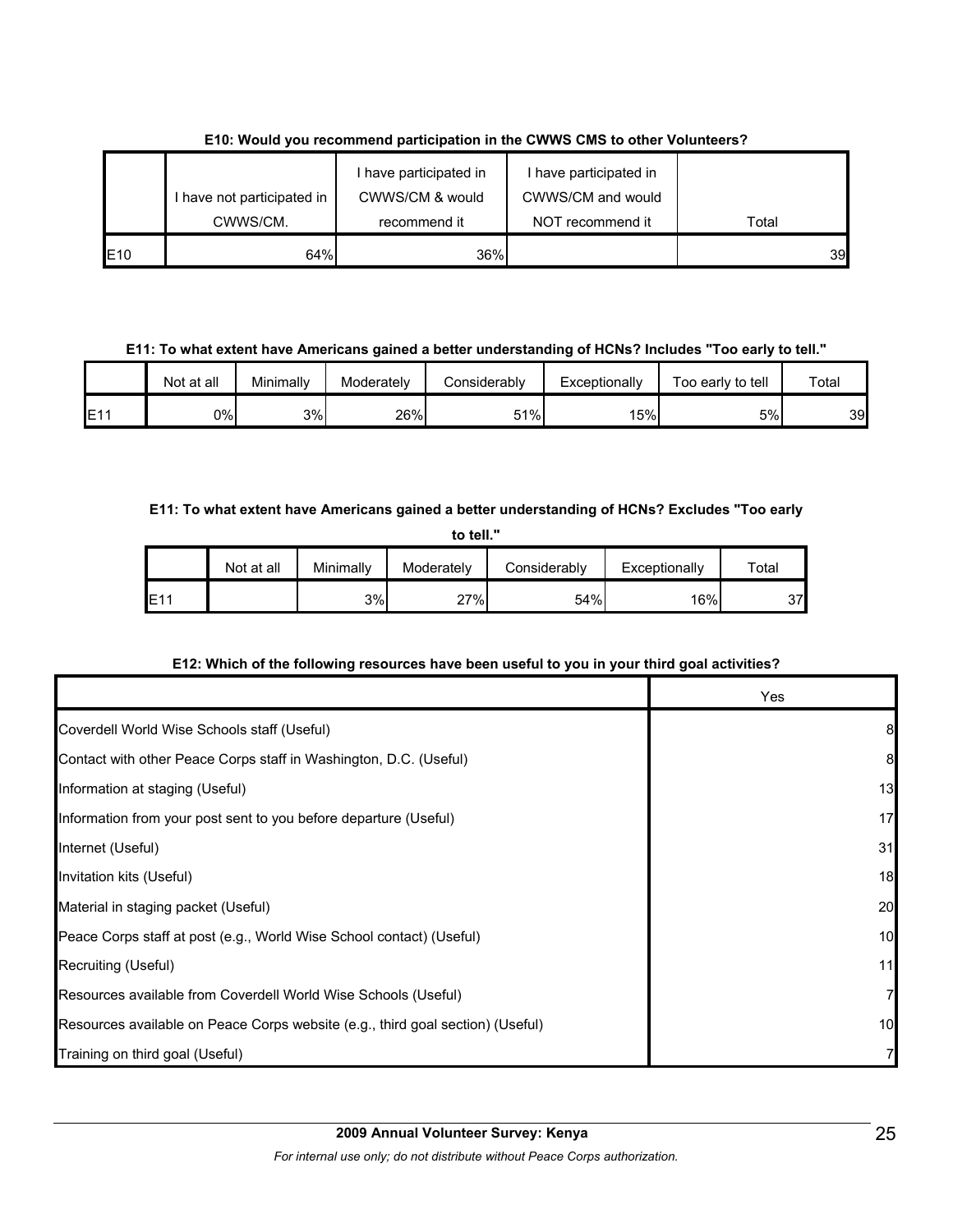|                                                                                          | Yes |
|------------------------------------------------------------------------------------------|-----|
| Coverdell World Wise Schools staff (Would be helpful)                                    | 11  |
| Contact with other Peace Corps staff in Washington, D.C. (Would be helpful)              |     |
| Information at staging (Would be helpful)                                                |     |
| Information from your post sent to you before departure (Would be helpful)               | 10  |
| Internet (Would be helpful)                                                              |     |
| Invitation kits (Would be helpful)                                                       | 6   |
| Material in staging packet (Would be helpful)                                            |     |
| Peace Corps staff at post (e.g., World Wise School contact) (Would be helpful)           | 10  |
| Recruiting (Would be helpful)                                                            | 5   |
| Resources available from Coverdell World Wise Schools (Would be helpful)                 | 10  |
| Resources available on Peace Corps website (e.g., third goal section) (Would be helpful) | 10  |
| Training on third goal (Would be helpful)                                                | 14  |

## **E12: Which of the following resources would/will be helpful to you in your third goal activities?**

**E12: Other useful/helpful resources? Other (specify)**

|           |       | Column N % | Count | Row N % |
|-----------|-------|------------|-------|---------|
| E12 OTHER |       | 100%       | 39    |         |
|           | Total |            | 39    | 100%    |

## **E13: Do you know about the Peace Corps Partnership Program (PCPP)?**

|                 | No  | Yes, but I haven't used it. | Yes, I have used it. | Total |
|-----------------|-----|-----------------------------|----------------------|-------|
| E <sub>13</sub> | 26% | 64%                         | 10%                  | 39    |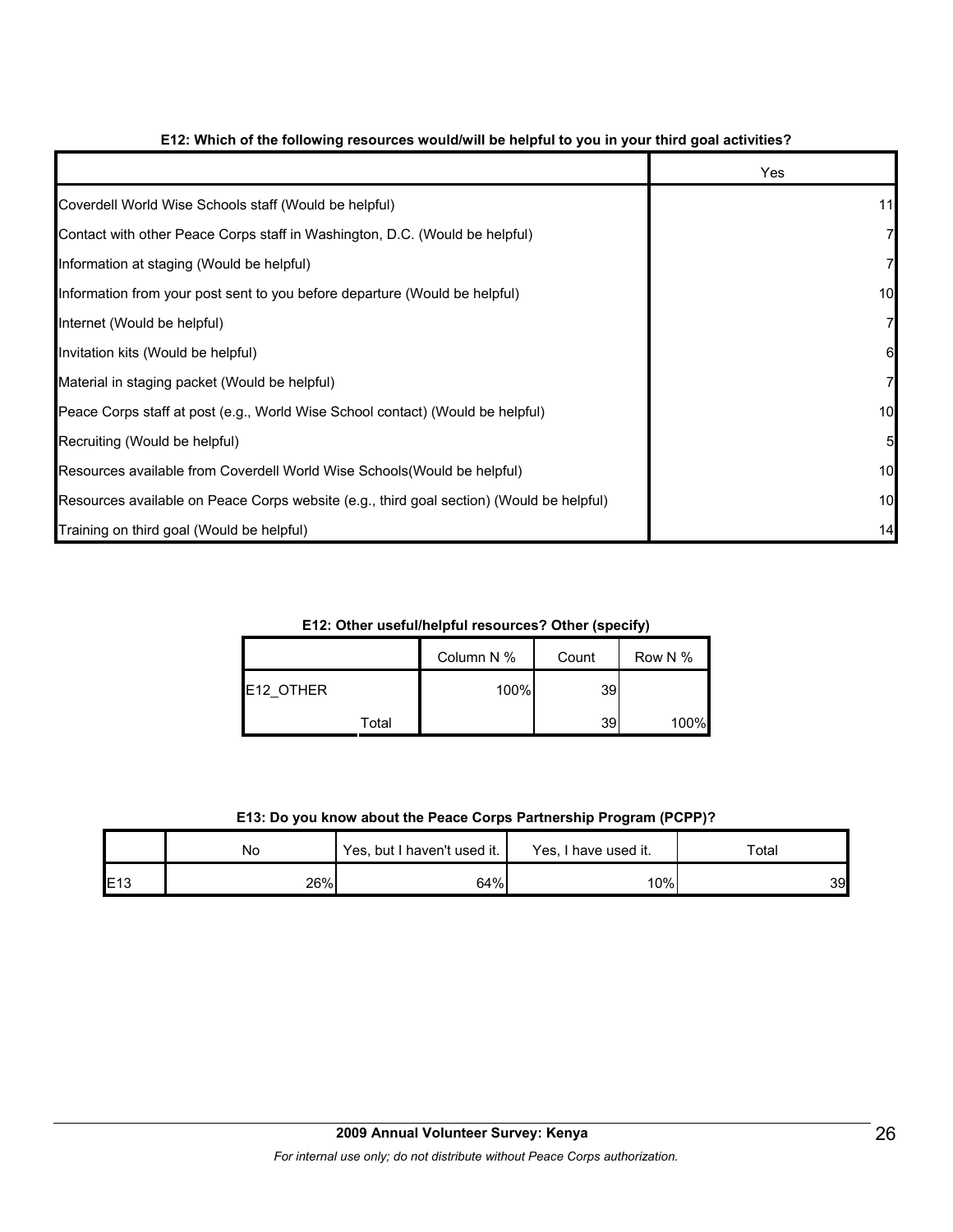## **F. Peace Corps Support**

*This section reports Volunteers' assessments of in-country Peace Corps.* 

|                | Not at all | Poorly | Adequately | Well | Very well | Total        |
|----------------|------------|--------|------------|------|-----------|--------------|
| F <sub>1</sub> | 4%         | $7\%$  | 41%        | 26%  | 22%       | ົາ<br>$\sim$ |

**F1 (PCVs at post 9+ months): How prepared for your arrival were the host people with whom you work?**



F1: When you arrived at your community, how prepared for your arrival were the host people with whom you work?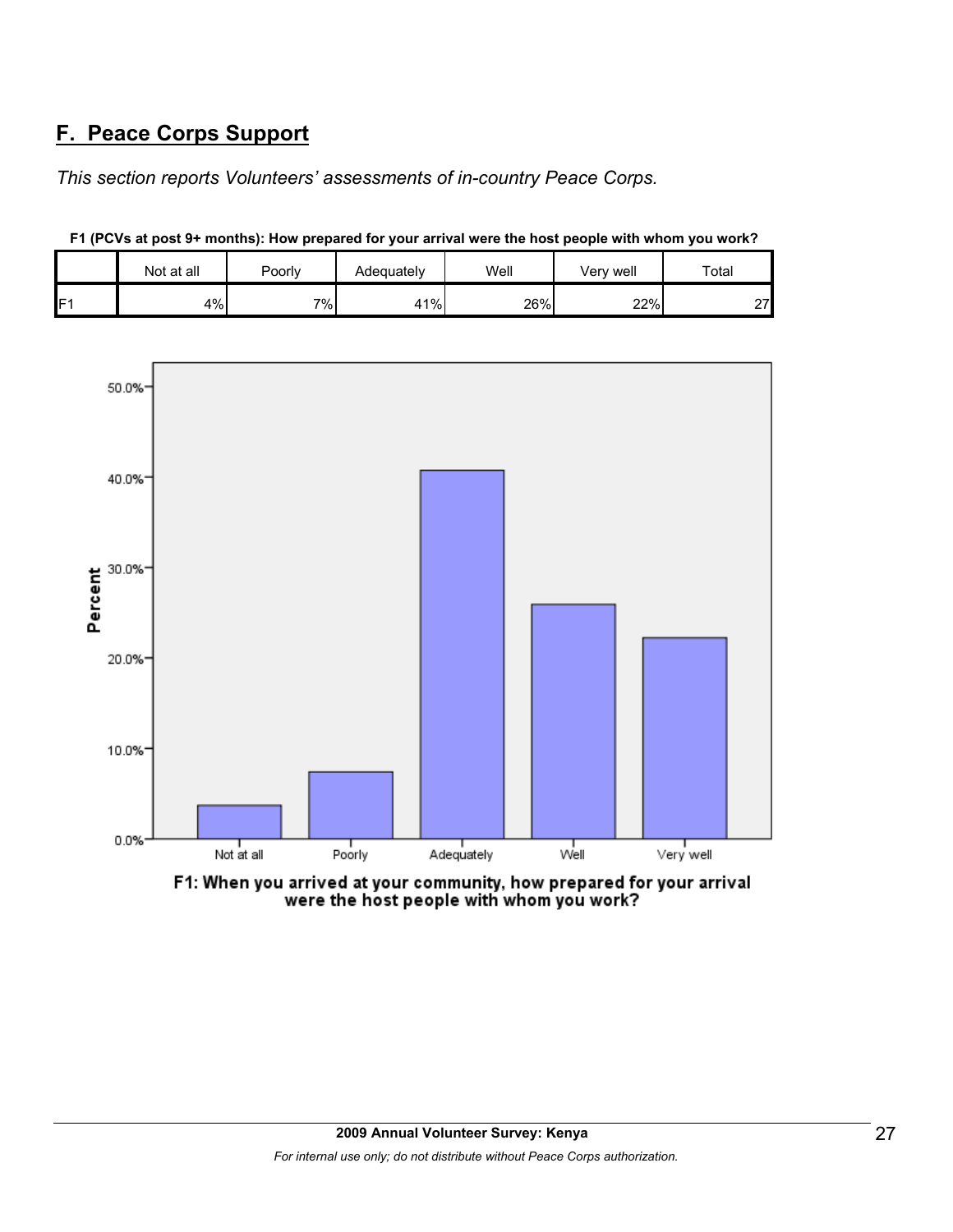|     | Not at all | Minimally | Adequately | Considerably | Exceptionally | Not Used | Total |
|-----|------------|-----------|------------|--------------|---------------|----------|-------|
| IF2 |            |           |            | 26%          | 74%           |          | 39    |

**F2: How satisfied are you with the health care you received from your PCMO(s)?**

## **F3: How satisfied are you with the following support provided by in-country PC staff?**

|                             | Not at all 1 | $\overline{2}$ | 3   | 4   | Completely 5 | <b>NA</b> | Total |
|-----------------------------|--------------|----------------|-----|-----|--------------|-----------|-------|
| Administrative/logistical   |              | 18%            | 33% | 36% | 13%          |           | 39    |
| Cross-cultural              | 3%           | 8%             | 44% | 31% | 15%          |           | 39    |
| Emotional                   |              | 13%            | 26% | 33% | 23%          | 5%        | 39    |
| Feedback on my work reports | 18%          | 16%            | 29% | 18% | 8%           | 11%       | 38    |
| Job assignment              | 3%           | 10%            | 36% | 36% | 15%          |           | 39    |
| Language learning           |              | 36%            | 36% | 21% | 8%           |           | 39    |
| Medical                     |              |                | 3%  | 18% | 79%          |           | 39    |
| Safety and security         |              |                | 8%  | 46% | 46%          |           | 39    |
| Site selection/preparation  | 5%           | 8%             | 21% | 46% | 21%          |           | 39    |
| <b>Technical skills</b>     | 8%           | 24%            | 42% | 26% |              |           | 38    |

# **F4: How satisfied are you with the Peace Corps allocation of time and resources to mental**

**health/adjustment issues?**

|                | Not at all satisfied |    |     |     | Completely  |       |
|----------------|----------------------|----|-----|-----|-------------|-------|
|                |                      |    | ັ   |     | satisfied 5 | Total |
| F <sub>4</sub> | 3%                   | 8% | 36% | 33% | 21%         | 39    |

## **F5: What level of PC support have you received to help cope with stress from issues such as HIV/AIDS, food insecurity, etc. in your community? (Including PCVs w/no need for support)**

|     | No support | Minimal support | Adequate support | Considerable<br>support | Exceptional<br>support | NA/I have no<br>need for support | Total |
|-----|------------|-----------------|------------------|-------------------------|------------------------|----------------------------------|-------|
| IF5 | 5%         | 13%             | 18%।             | 10%                     | 8%                     | 46%                              | 39    |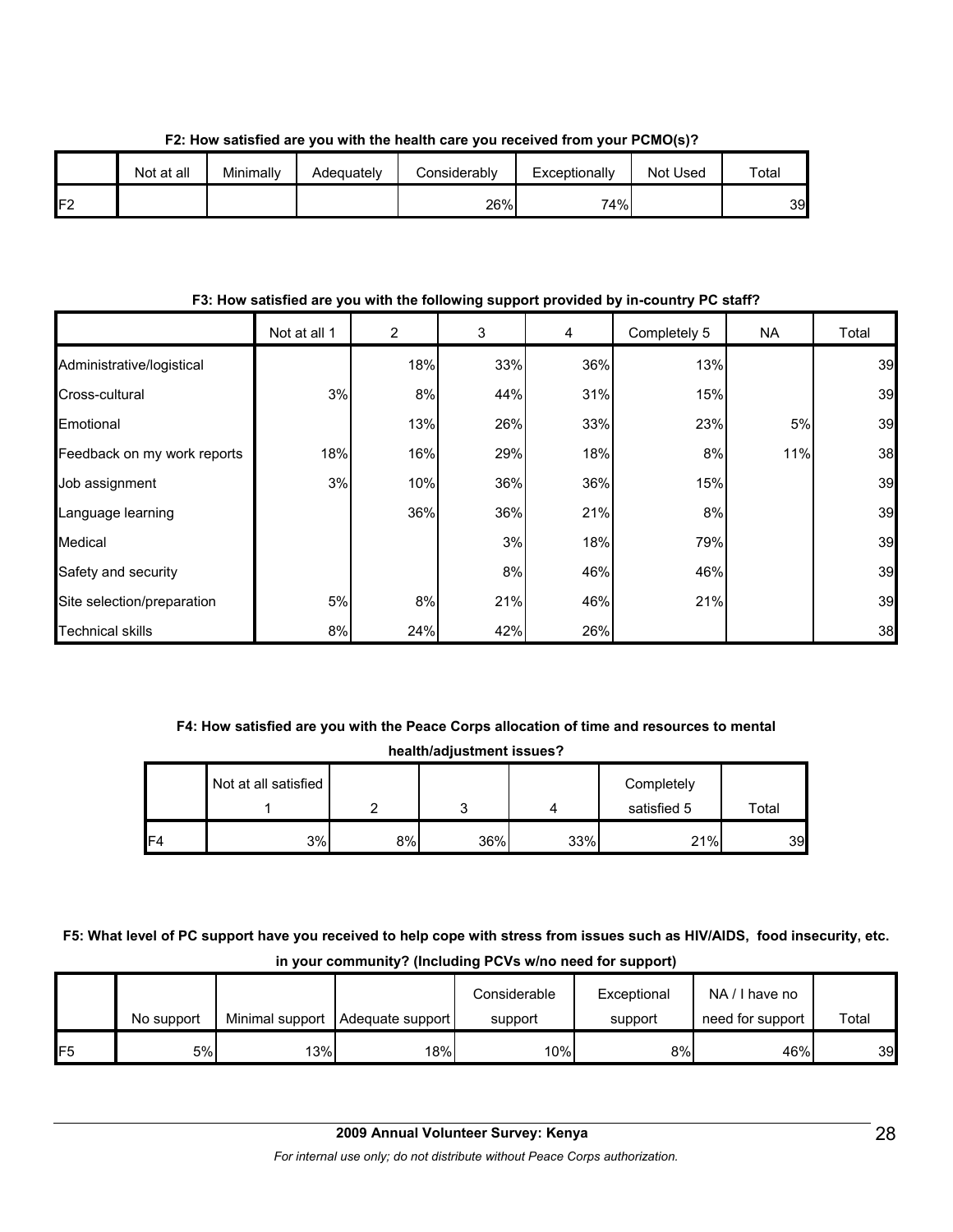## **F5: What level of PC support have you received to help cope with stress from issues such as HIV/AIDS, food insecurity, etc. in your community? (Excluding PCVs w/no need for support)**

|     |            |                 |                  | Considerable | Exceptional |       |
|-----|------------|-----------------|------------------|--------------|-------------|-------|
|     | No support | Minimal support | Adequate support | support      | support     | Total |
| IF5 | 10%        | 24%             | 33%              | 19%          | 14%         | 21    |

#### **F6: How would you rate your interaction with the Country Director in terms of the following?**

|                                    | Not adequate | Adequate | Total |
|------------------------------------|--------------|----------|-------|
| Responsiveness to my issues        | 0%           | 100%     | 39    |
| Informative content                | 0%           | 100%     | 39    |
| My comfort level discussing issues | 3%           | 97%      | 39    |
| Adequacy of visits                 | 37%          | 63%      | 38    |

## **F6b: How would you rate your interaction with the PTO/SRPTC in terms of the following?**

|                                    | Not adequate | Adequate | Total |
|------------------------------------|--------------|----------|-------|
| Responsiveness to my issues        | 20%          | 80%      | 35    |
| Informative content                | 15%          | 85%      | 34    |
| My comfort level discussing issues | 21%          | 79%      | 34    |
| Adequacy of visits                 | 33%          | 67%      | 33    |

**F6c: How would you rate your interaction with the APCD/Program** 

## **Manager in terms of the following?**

|                                       | Not adequate | Adequate | Total |
|---------------------------------------|--------------|----------|-------|
| Responsiveness to my issues           | 18%          | 82%      | 38    |
| Informative content                   | 18%          | 82%      | 38    |
| My comfort level discussing<br>issues | 8%           | 92%      | 38    |
| Adequacy of visits                    | 14%          | 86%      | 37    |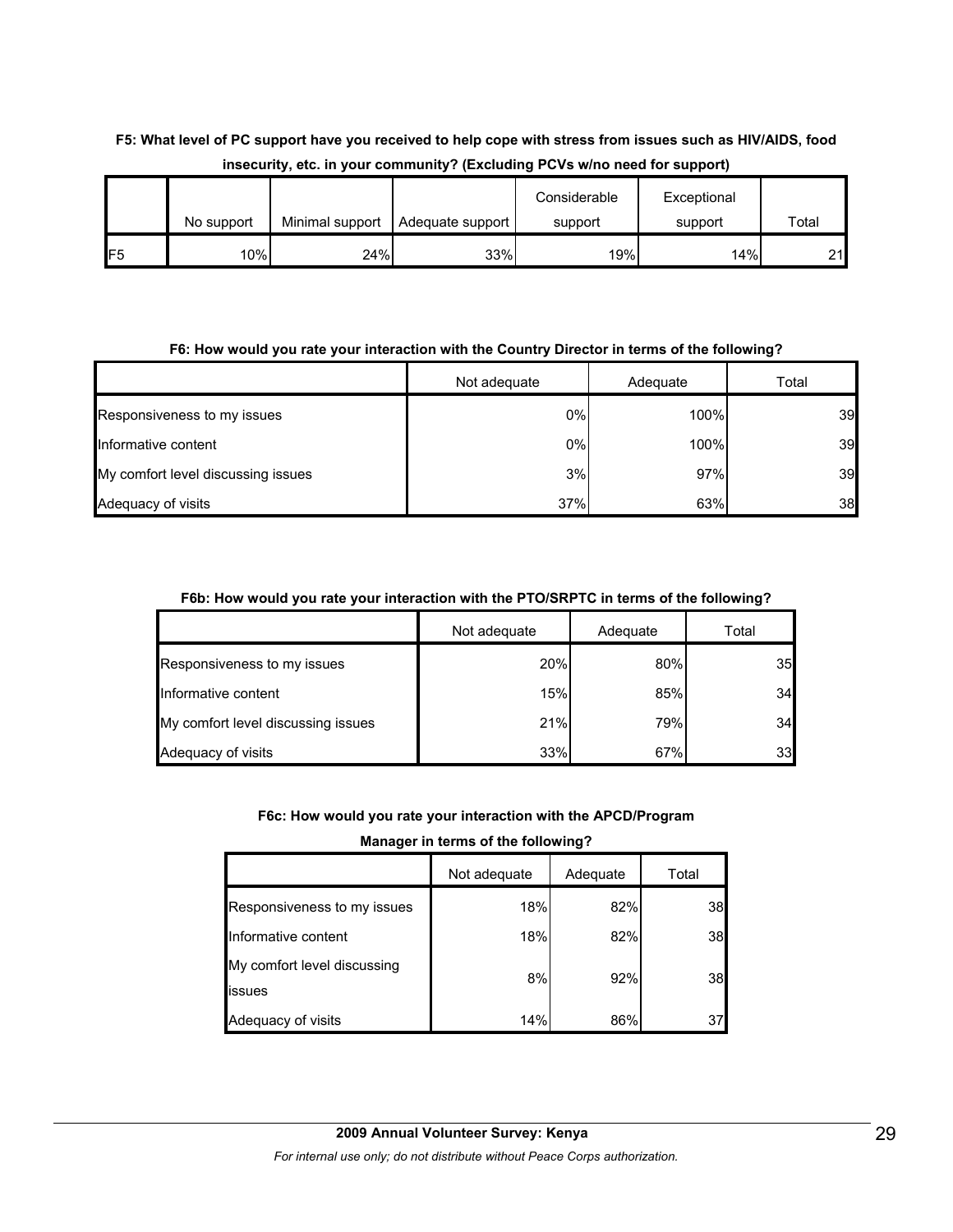|                                    | Not adequate | Adequate | Total |
|------------------------------------|--------------|----------|-------|
| Responsiveness to my issues        | 0%           | 100%     | 38    |
| Informative content                | 0%           | 100%     | 35    |
| My comfort level discussing issues | 0%           | 100%     | 38    |
| Adequacy of visits                 | 6%           | 94%      | 34    |

## **F6d: How would you rate your interaction with the PCMO in terms of the following?**

## **F6e: How would you rate your interaction with the Safety and Security Coordinator in terms of the following?**

|                                    | Not adequate | Adequate | Total |
|------------------------------------|--------------|----------|-------|
| Responsiveness to my issues        | 0%           | 100%     | 38    |
| Informative content                | $0\%$        | 100%     | 36    |
| My comfort level discussing issues | 3%           | 97%      | 37    |
| Adequacy of visits                 | 18%          | 82%      | 33    |

## **F6f: How would you rate your interaction with the Training Manager in terms of the following?**

|                                    | Not adequate | Adequate | Total |
|------------------------------------|--------------|----------|-------|
| Responsiveness to my issues        | 8%           | 92%      | 37    |
| Informative content                | 11%          | 89%      | 36    |
| My comfort level discussing issues | 8%           | 92%      | 37    |
| Adequacy of visits                 | 15%          | 85%      | 33    |

## **F6g: How would you rate your interaction with administrative staff in terms of the following?**

|                                    | Not adequate | Adequate | Total |
|------------------------------------|--------------|----------|-------|
| Responsiveness to my issues        | 3%           | 97%      | 36    |
| Informative content                | 11%          | 89%      | 36    |
| My comfort level discussing issues | 8%           | 92%      | 38    |
| Adequacy of visits                 | 9%           | 91%      | 32    |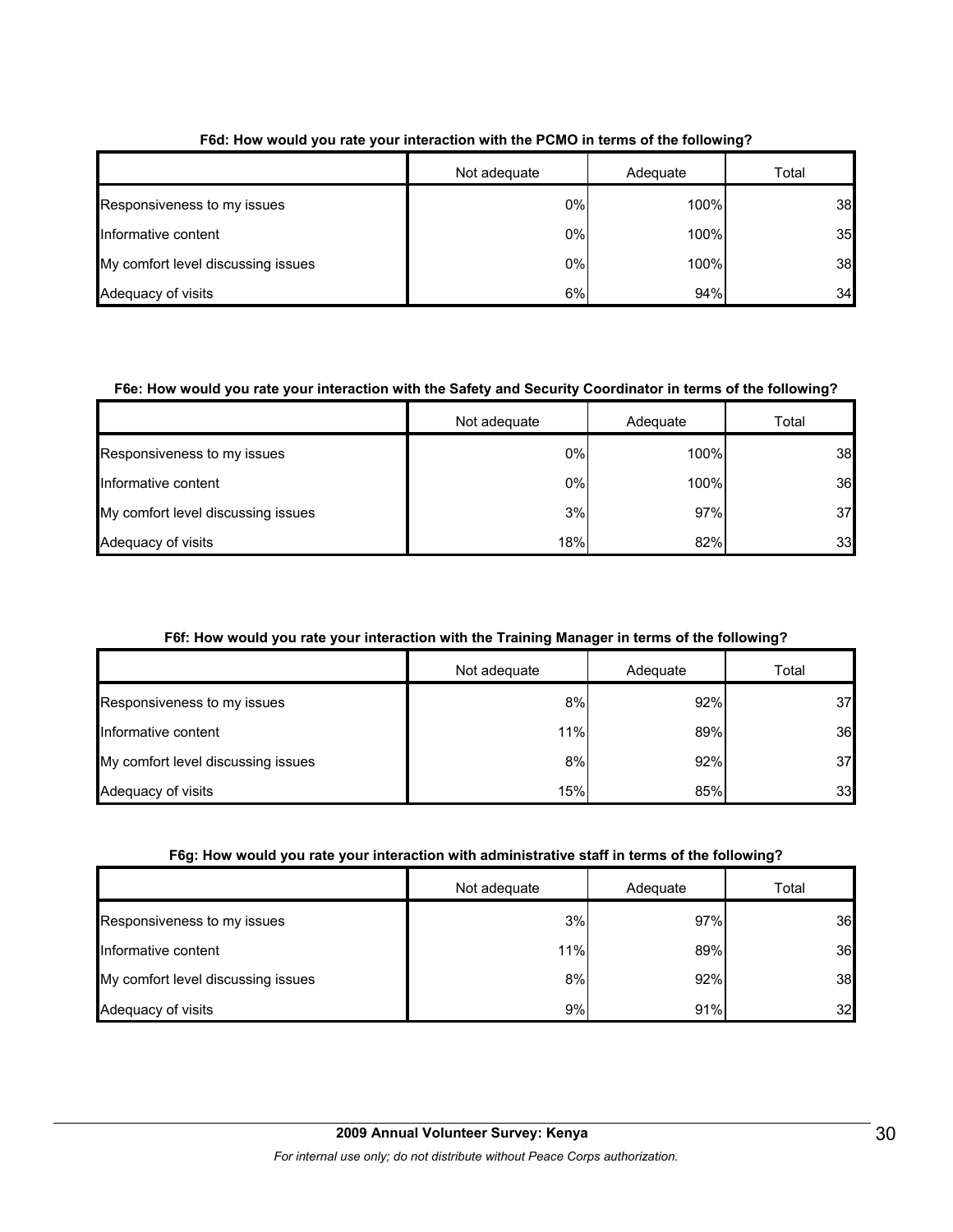|                                    | Not adequate | Adequate | Total          |
|------------------------------------|--------------|----------|----------------|
| Responsiveness to my issues        | 0%           | 100%     |                |
| Informative content                | 0%           | 100%     | $\overline{2}$ |
| My comfort level discussing issues | 0%           | 100%     | 3              |
| Adequacy of visits                 | 0%           | 100%     | 3              |

#### **F6h: How would you rate your interaction with other post staff (please specify) in terms of the following?**

## **F7: To what extent is your CD aware of Volunteer issues and concerns through interactions with Volunteers?**

|     | Not at all | Minimally | Adeauatelv | <b>Considerably</b> | Completelv | Total |
|-----|------------|-----------|------------|---------------------|------------|-------|
| IF7 |            | 3%        | 26%        | 53%                 | 18%        | 38    |

|                | of front to the mode chocard may you doo to communicate many o clum. |      |                 |
|----------------|----------------------------------------------------------------------|------|-----------------|
| Most effective | Text messaging                                                       | 42%  | 16              |
|                | Cellphone (voice)                                                    | 37%  | 14              |
|                | Email/ Internet                                                      | 16%  | $6\phantom{.}6$ |
|                | In-person visits                                                     | 5%   | $\overline{2}$  |
|                | Other. Please specify                                                |      |                 |
|                | Telephone not at residence or work                                   |      |                 |
|                | Telephone at residence or work                                       |      |                 |
|                | Letters                                                              |      |                 |
|                | CB radio                                                             |      |                 |
|                | Total                                                                | 100% | 38              |

#### **F8: What is the most effective way you use to communicate with PC staff?**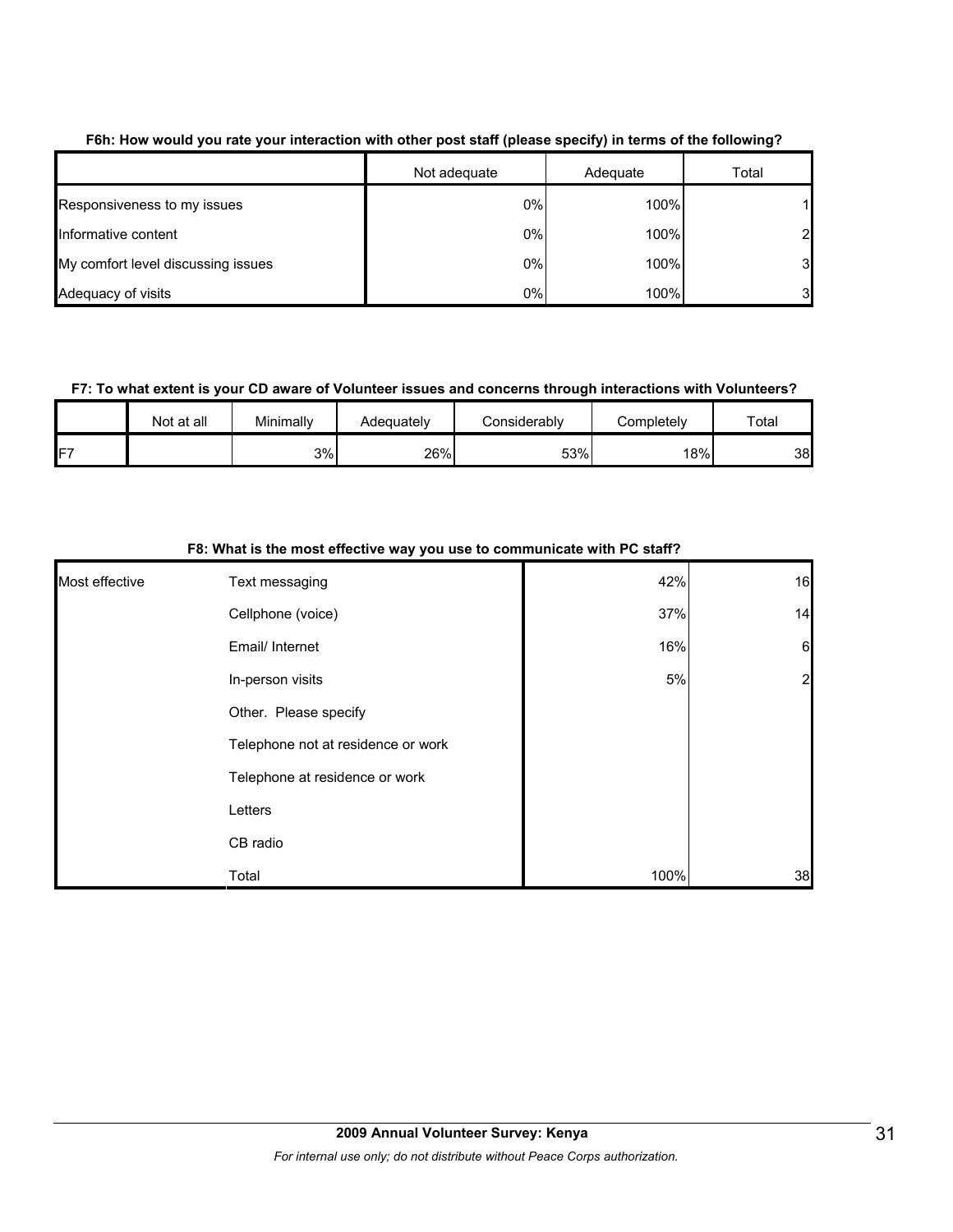| Second most effective | Text messaging                     | 34%  | 13 |
|-----------------------|------------------------------------|------|----|
|                       | Email/ Internet                    | 34%  | 13 |
|                       | Cellphone (voice)                  | 29%  | 11 |
|                       | Letters                            | 3%   | 1  |
|                       | Other. Please specify              |      |    |
|                       | Telephone not at residence or work |      |    |
|                       | Telephone at residence or work     |      |    |
|                       | In-person visits                   |      |    |
|                       | CB radio                           |      |    |
|                       | Total                              | 100% | 38 |

#### **F8: What is the second most effective way you use to communicate with PC staff?**

### **F8: What is the third most effective way you use to communicate with PC staff?**

| (C11_THREE) Third most effective | Email/ Internet                    | 38%  | 14               |
|----------------------------------|------------------------------------|------|------------------|
|                                  | In-person visits                   | 22%  | $\boldsymbol{8}$ |
|                                  | Cellphone (voice)                  | 16%  | $6\phantom{.}6$  |
|                                  | Text messaging                     | 11%  | $\overline{4}$   |
|                                  | Telephone not at residence or work | 5%   | $\overline{2}$   |
|                                  | Letters                            | 5%   | $\overline{2}$   |
|                                  | Telephone at residence or work     | 3%   | 1                |
|                                  | Other. Please specify              |      |                  |
|                                  | CB radio                           |      |                  |
|                                  | Total                              | 100% | 37               |

## **F9: How do you rate the effectiveness of your communication resources for contacting in-country PC staff?**

|     | Very poor | Poor | Adequate | Good | Excellent | ™otal |
|-----|-----------|------|----------|------|-----------|-------|
| IF9 |           | 3%   | 18%      | 55%  | 24%       | 38    |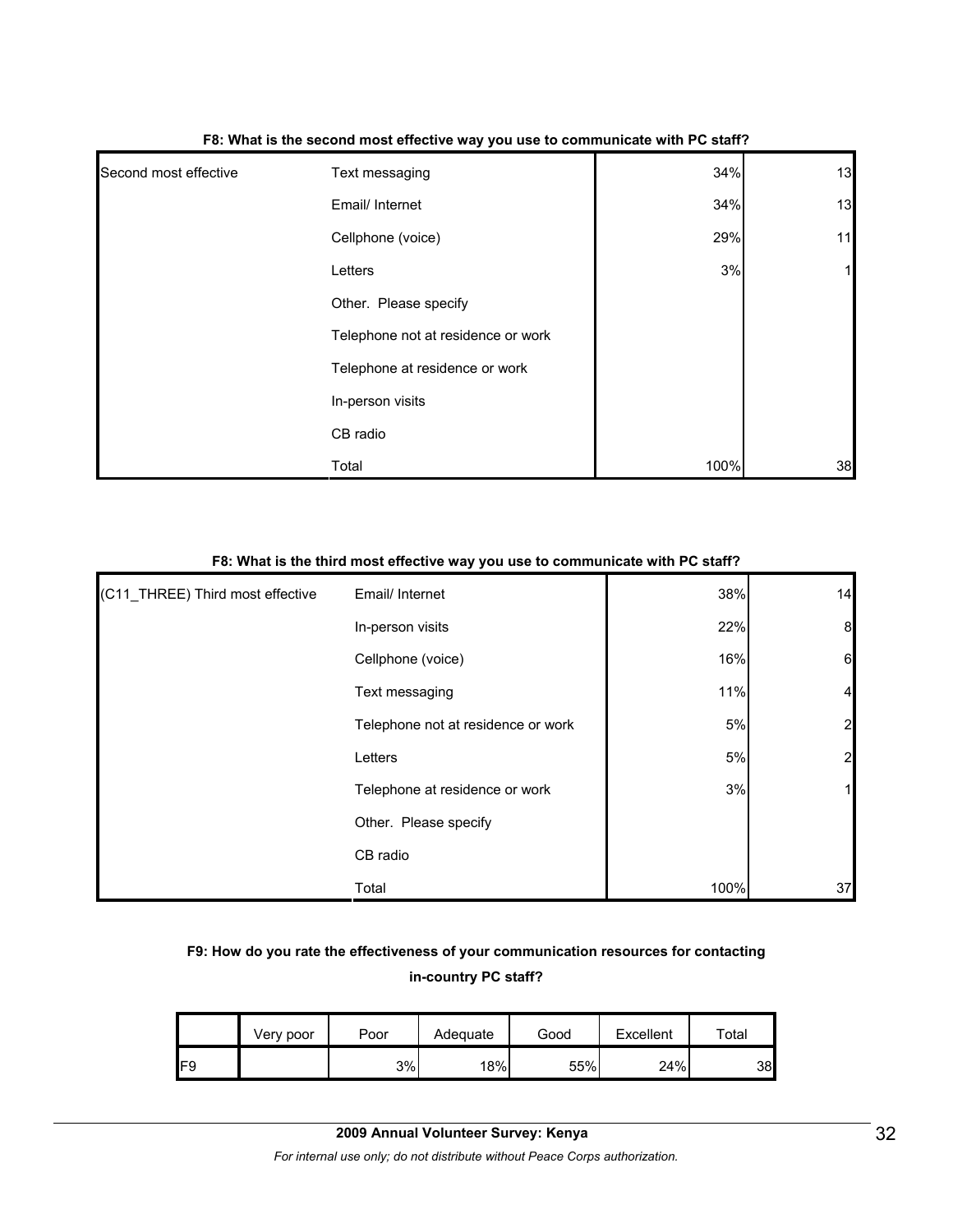## **G. Your Safety and Security**

*This section reports on how safe and informed about their safety Volunteers feel. Their experiences with reported and unreported crimes are summarized.* 

|                                                  | Not at All |            | Adequately |              |           |       |
|--------------------------------------------------|------------|------------|------------|--------------|-----------|-------|
|                                                  | Safe       | Often Safe | Safe       | Usually Safe | Very Safe | Total |
| Where you live                                   |            |            | 5%         | 34%          | 61%       | 38    |
| Where you work                                   |            |            | 3%         | 24%          | 74%       | 38    |
| When you travel in-country                       | 3%         | 11%        | 45%        | 32%          | 11%       | 38    |
| City where main Peace<br>Corps office is located | 13%        | 21%        | 39%        | 16%          | 11%       | 38    |

## **G1: How safe do you feel...?**

**G2: Please indicate the number of times you experienced the following types of discrimination/harassment.**

|                    | Never  | Once  | 2-5 times | 6-10 times | 11-25 times | $26+$ times | Total |
|--------------------|--------|-------|-----------|------------|-------------|-------------|-------|
| Age                | 88.9%  |       | 11.1%     |            |             |             | 27    |
| Anti-American      | 75.0%  | 10.7% | 10.7%     | 3.6%       |             |             | 28    |
| <b>Disability</b>  | 92.9%  |       | 3.6%      | 3.6%       |             |             | 28    |
| Gender             | 57.1%  | 3.6%  | 25.0%     | 7.1%       | 3.6%        | 3.6%        | 28    |
| Racial/color       | 60.0%  | 6.7%  | 6.7%      | 10.0%      |             | 16.7%       | 30    |
| Religious          | 76.9%  |       | 23.1%     |            |             |             | 26    |
| Sexual (verbal)    | 75.0%  | 3.6%  | 14.3%     |            | 3.6%        | 3.6%        | 28    |
| Sexual (physical)  | 88.9%  | 3.7%  | 3.7%      |            | 3.7%        |             | 27    |
| Sexual orientation | 100.0% |       |           |            |             |             | 26    |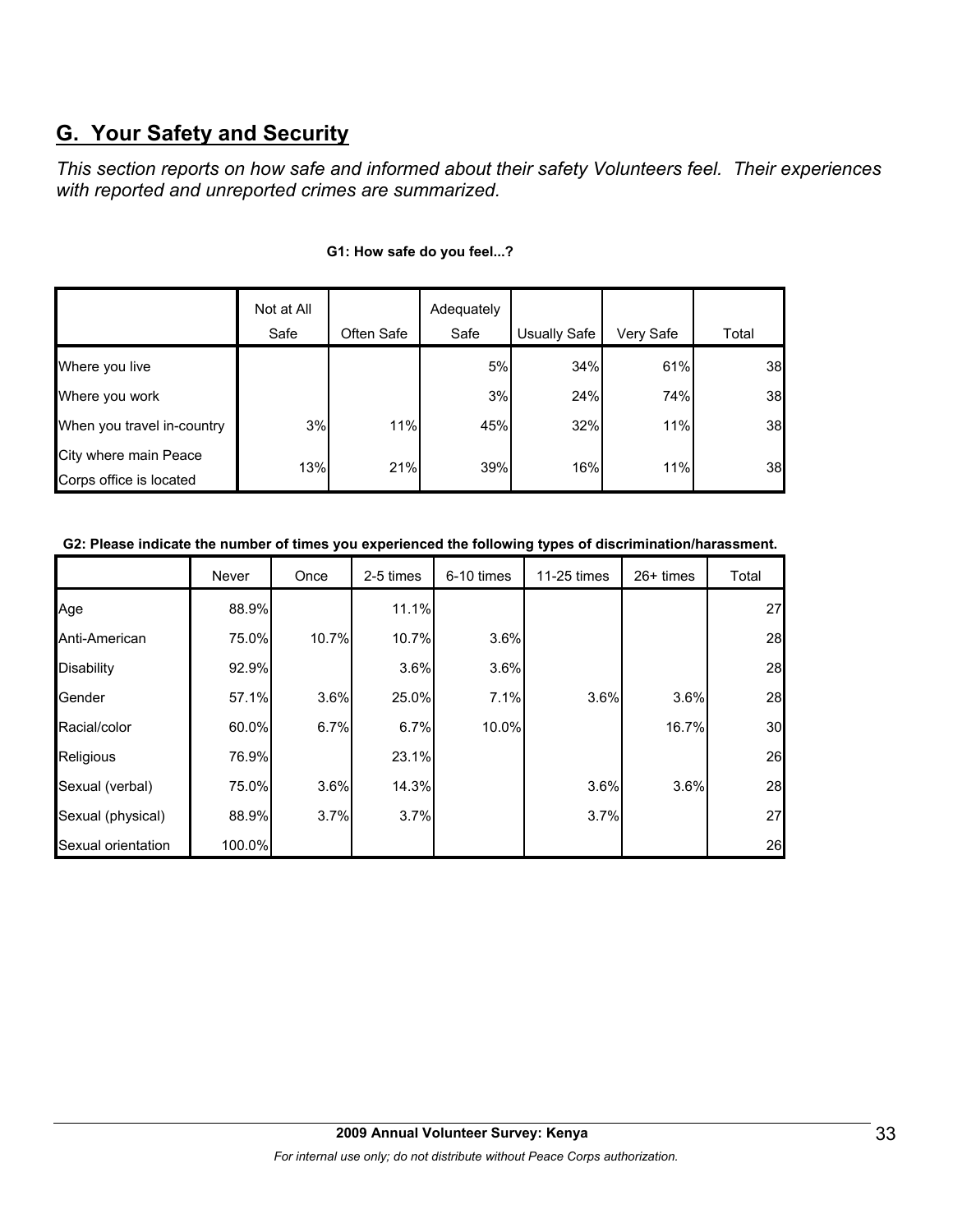|                    | Never  | Once  | 2-5 times | 6-10 times | 11-25 times | 26+ times | Total          |
|--------------------|--------|-------|-----------|------------|-------------|-----------|----------------|
| Age                | 100.0% |       |           |            |             |           | $\overline{4}$ |
| Anti-American      | 100.0% |       |           |            |             |           | $\overline{7}$ |
| <b>Disability</b>  | 100.0% |       |           |            |             |           | 3 <sup>l</sup> |
| Gender             | 92.3%  |       | 7.7%      |            |             |           | 13             |
| Racial/color       | 84.6%  |       | 7.7%      |            |             | 7.7%      | 13             |
| Religious          | 100.0% |       |           |            |             |           | 8 <sup>1</sup> |
| Sexual (verbal)    | 87.5%  |       |           |            |             | 12.5%     | 8 <sup>1</sup> |
| Sexual (physical)  | 80.0%  | 20.0% |           |            |             |           | 5 <sub>l</sub> |
| Sexual orientation | 100.0% |       |           |            |             |           | $\overline{2}$ |

## **G2: Please indicate the number of times you reported discrimination/harassment events to PC.**

**G3: Please indicate the number of times you experienced the following types of crimes.**

|                    | Never  | Once  | 2-5 times | 6-10 times | 11-25 times | 26+ times | Total |
|--------------------|--------|-------|-----------|------------|-------------|-----------|-------|
| <b>Burglary</b>    | 92.9%  | 7.1%  |           |            |             |           | 28    |
| Theft              | 73.3%  | 16.7% | 10.0%     |            |             |           | 30    |
| Robbery            | 93.1%  | 6.9%  |           |            |             |           | 29    |
| Physical assault   | 93.5%  | 6.5%  |           |            |             |           | 31    |
| Aggravated assault | 96.7%  | 3.3%  |           |            |             |           | 30    |
| Sexual assault     | 100.0% |       |           |            |             |           | 29    |
| Rape               | 100.0% |       |           |            |             |           | 29    |

#### **G3: Please indicate the number of times you reported the following crimes to Peace Corps.**

|                    | Never  | Once   | 2-5 times | 6-10 times | 11-25 times | $26+$ times | Total        |
|--------------------|--------|--------|-----------|------------|-------------|-------------|--------------|
| <b>Burglary</b>    | 50.0%  | 50.0%  |           |            |             |             | 2            |
| <b>Theft</b>       | 50.0%  | 25.0%  | 25.0%     |            |             |             | 8            |
| Robbery            | 33.3%  | 66.7%  |           |            |             |             | 3            |
| Physical assault   |        | 100.0% |           |            |             |             | 11           |
| Aggravated assault | 100.0% |        |           |            |             |             | $\mathbf{1}$ |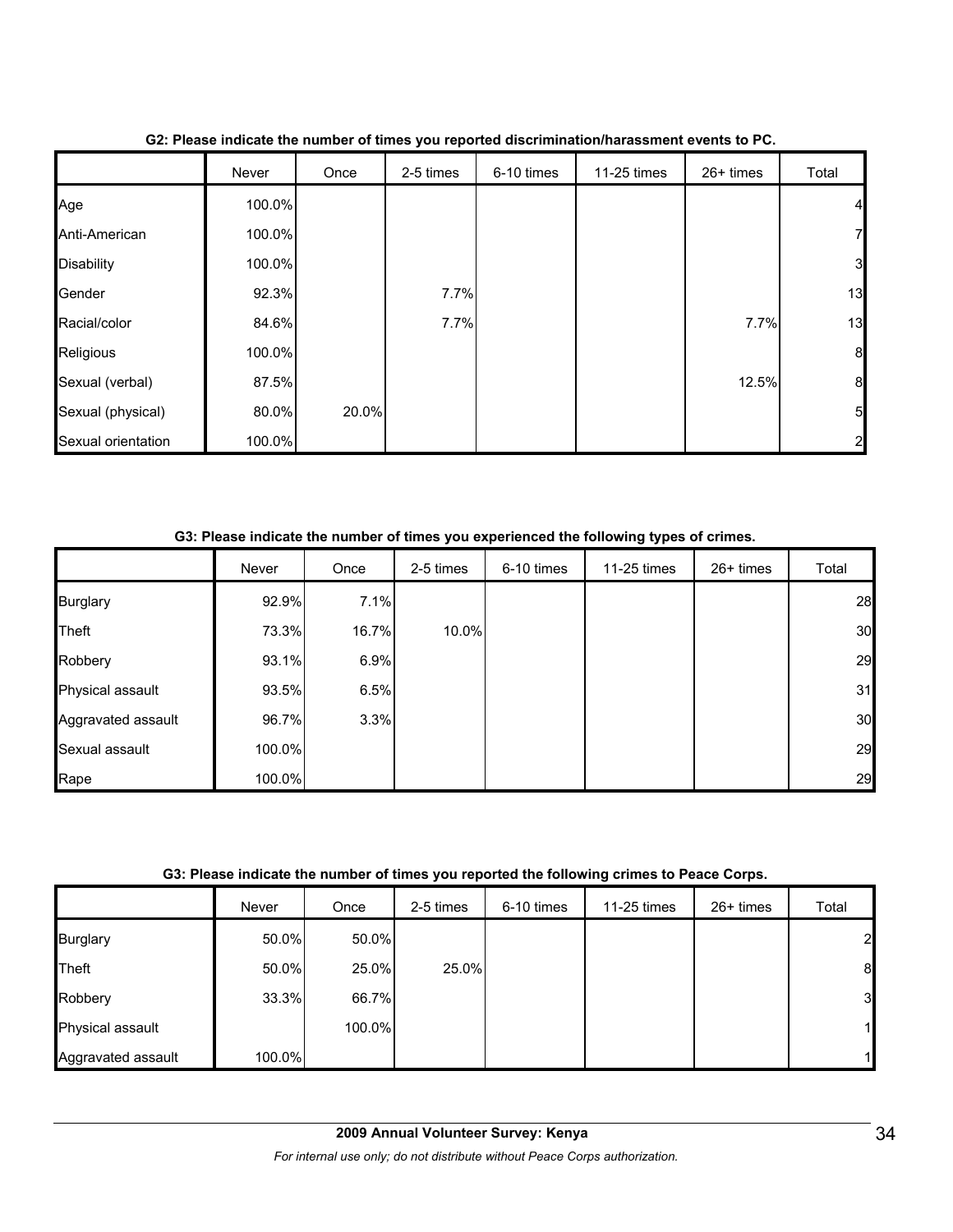|            |                                                             | .             | $\mathbf{v}$      |                                 |
|------------|-------------------------------------------------------------|---------------|-------------------|---------------------------------|
|            |                                                             | PCV Responses | % Reason Not Rptd | <b>Total PCVs</b><br>Responding |
| \$NoRpBurg | Other                                                       |               | 100%              |                                 |
|            | did not think the PC could help                             |               |                   |                                 |
|            | I believed it could result in changing<br>sites             |               |                   |                                 |
|            | I felt it was too minor or common to<br>report              |               |                   |                                 |
|            | Concerns of a possible breach in<br>confidentiality         |               |                   |                                 |
|            | Reporting might result in disciplinary<br>action against me |               |                   |                                 |
|            | It might hurt my relationship with the<br>community         |               |                   |                                 |
|            | Total                                                       |               |                   |                                 |

## **G4a: If you did not report your experience with burglary, please your reason(s) for not reporting.**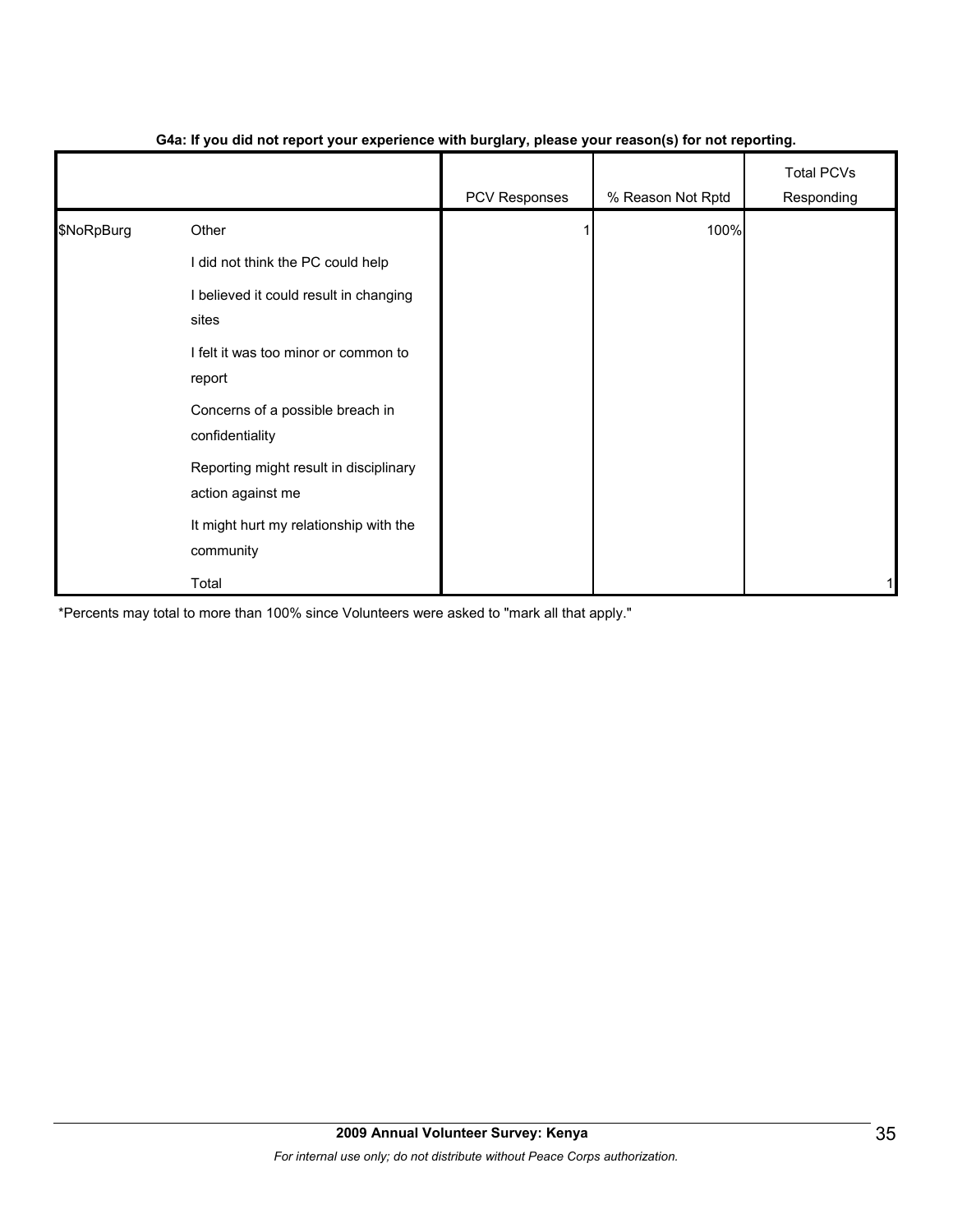|             |                                                             | - 1           | $\mathbf{v}$      |                                 |
|-------------|-------------------------------------------------------------|---------------|-------------------|---------------------------------|
|             |                                                             | PCV Responses | % Reason Not Rptd | <b>Total PCVs</b><br>Responding |
| \$NoRpTheft | I felt it was too minor or common to<br>report              |               | 80%               |                                 |
|             | I did not think the PC could help                           | 3             | 60%               |                                 |
|             | It might hurt my relationship with the<br>community         |               | 20%               |                                 |
|             | I believed it could result in changing<br>sites             |               |                   |                                 |
|             | Concerns of a possible breach in<br>confidentiality         |               |                   |                                 |
|             | Reporting might result in disciplinary<br>action against me |               |                   |                                 |
|             | Other                                                       |               |                   |                                 |
|             | Total                                                       |               |                   | 5                               |

## **G4b: If you did not report your experience with theft, please your reason(s) for not reporting.**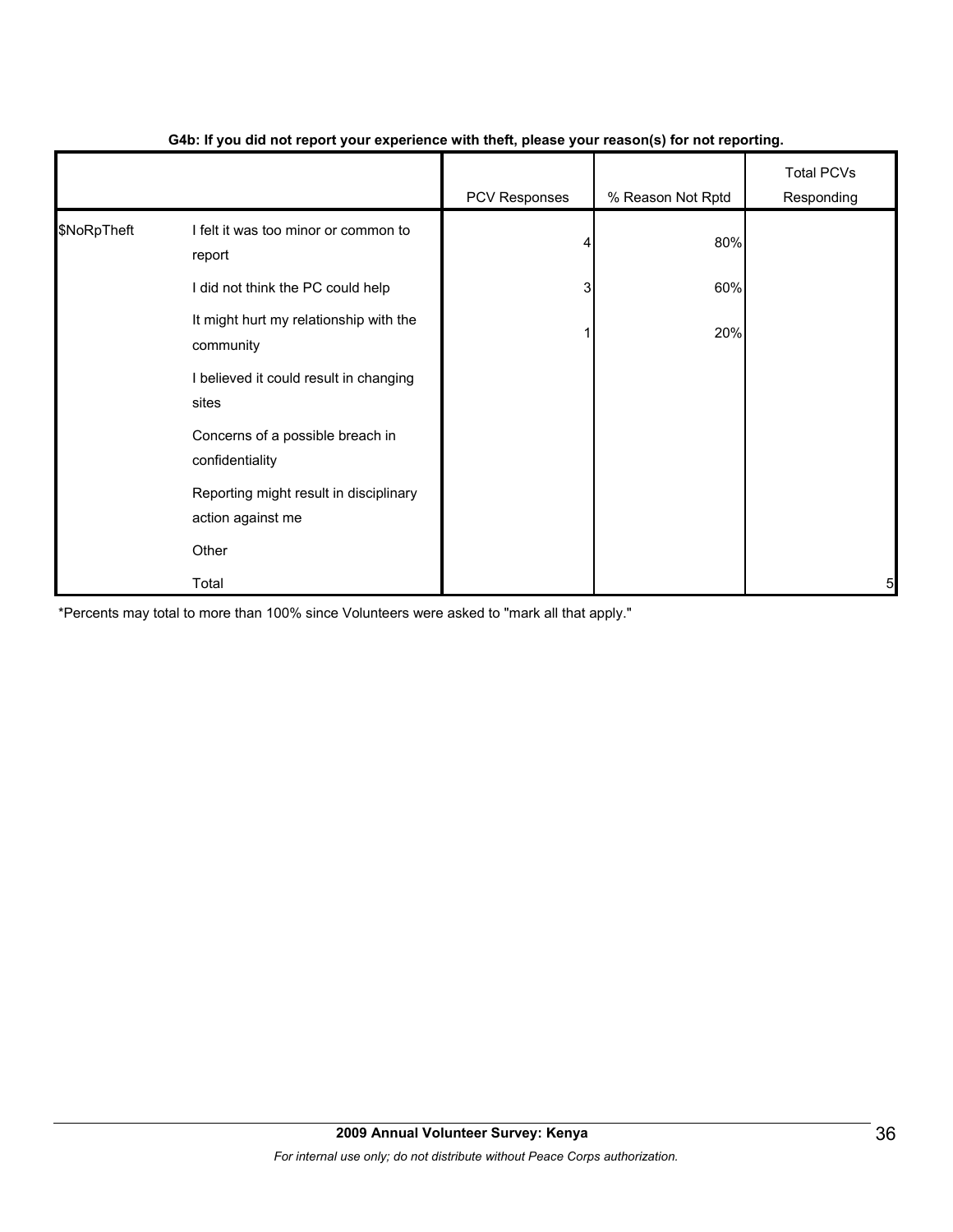|            |                                                             | PCV Responses | % Reason Not Rptd | <b>Total PCVs</b><br>Responding |
|------------|-------------------------------------------------------------|---------------|-------------------|---------------------------------|
| \$NoRpRobb | I did not think the PC could help                           |               | 100%              |                                 |
|            | I felt it was too minor or common to<br>report              |               | 100%              |                                 |
|            | I believed it could result in changing<br>sites             |               |                   |                                 |
|            | Concerns of a possible breach in<br>confidentiality         |               |                   |                                 |
|            | Reporting might result in disciplinary<br>action against me |               |                   |                                 |
|            | It might hurt my relationship with the<br>community         |               |                   |                                 |
|            | Other                                                       |               |                   |                                 |
|            | Total                                                       |               |                   |                                 |

### **G4c: If you did not report your experience with robbery, please your reason(s) for not reporting.**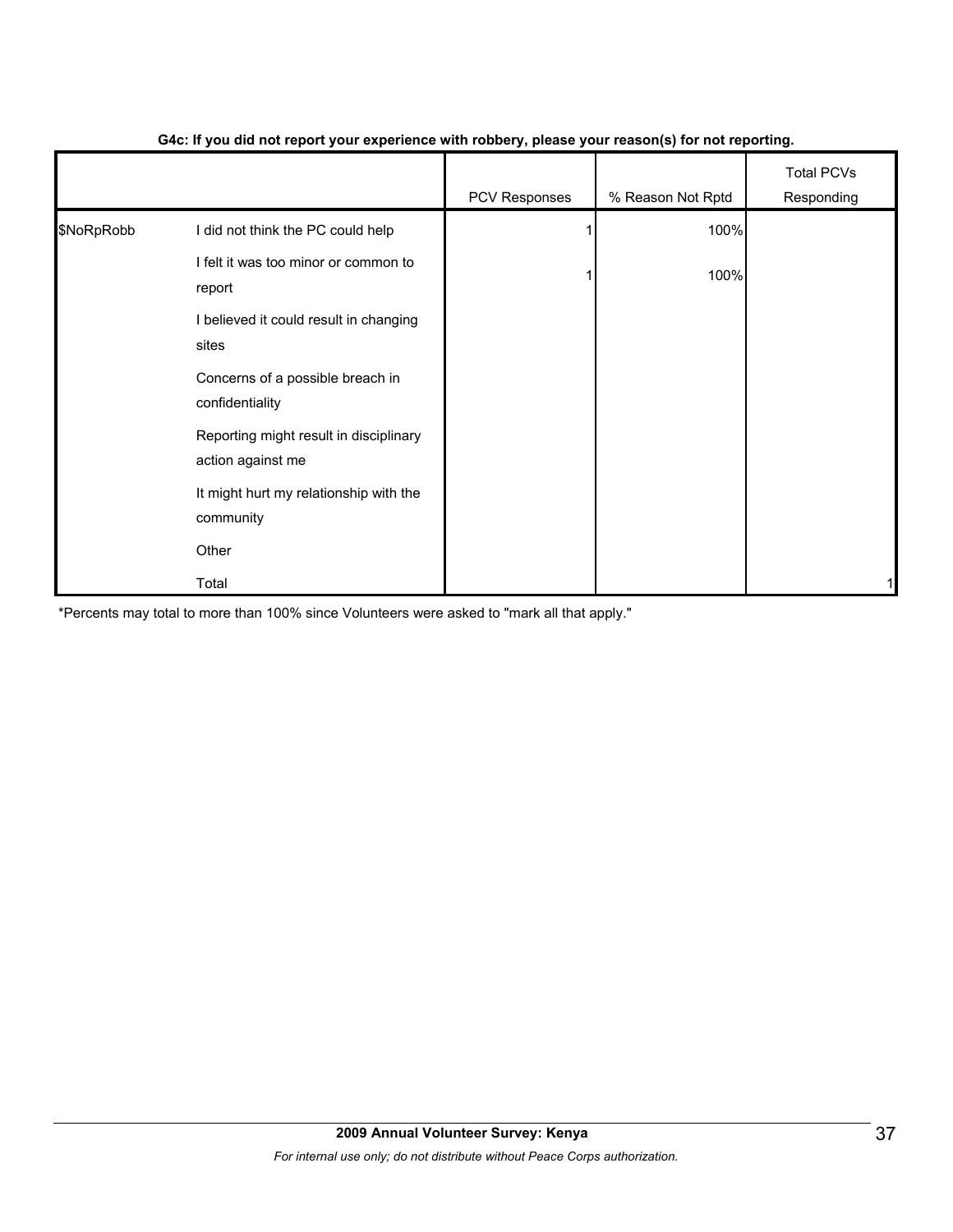|            |                                                             | reporting.           |                      |                                 |
|------------|-------------------------------------------------------------|----------------------|----------------------|---------------------------------|
|            |                                                             | <b>PCV Responses</b> | % Reason Not<br>Rptd | <b>Total PCVs</b><br>Responding |
| \$NoRpPhAs | I felt it was too minor or<br>common to report              |                      | 100%                 |                                 |
|            | Other                                                       |                      | 100%                 |                                 |
|            | I did not think the PC could help                           |                      |                      |                                 |
|            | I believed it could result in<br>changing sites             |                      |                      |                                 |
|            | Concerns of a possible breach<br>in confidentiality         |                      |                      |                                 |
|            | Reporting might result in<br>disciplinary action against me |                      |                      |                                 |
|            | It might hurt my relationship<br>with the community         |                      |                      |                                 |
|            | Total                                                       |                      |                      |                                 |

#### **G4d: If you did not report your experience with physical assault, please your reason(s) for not reporting.**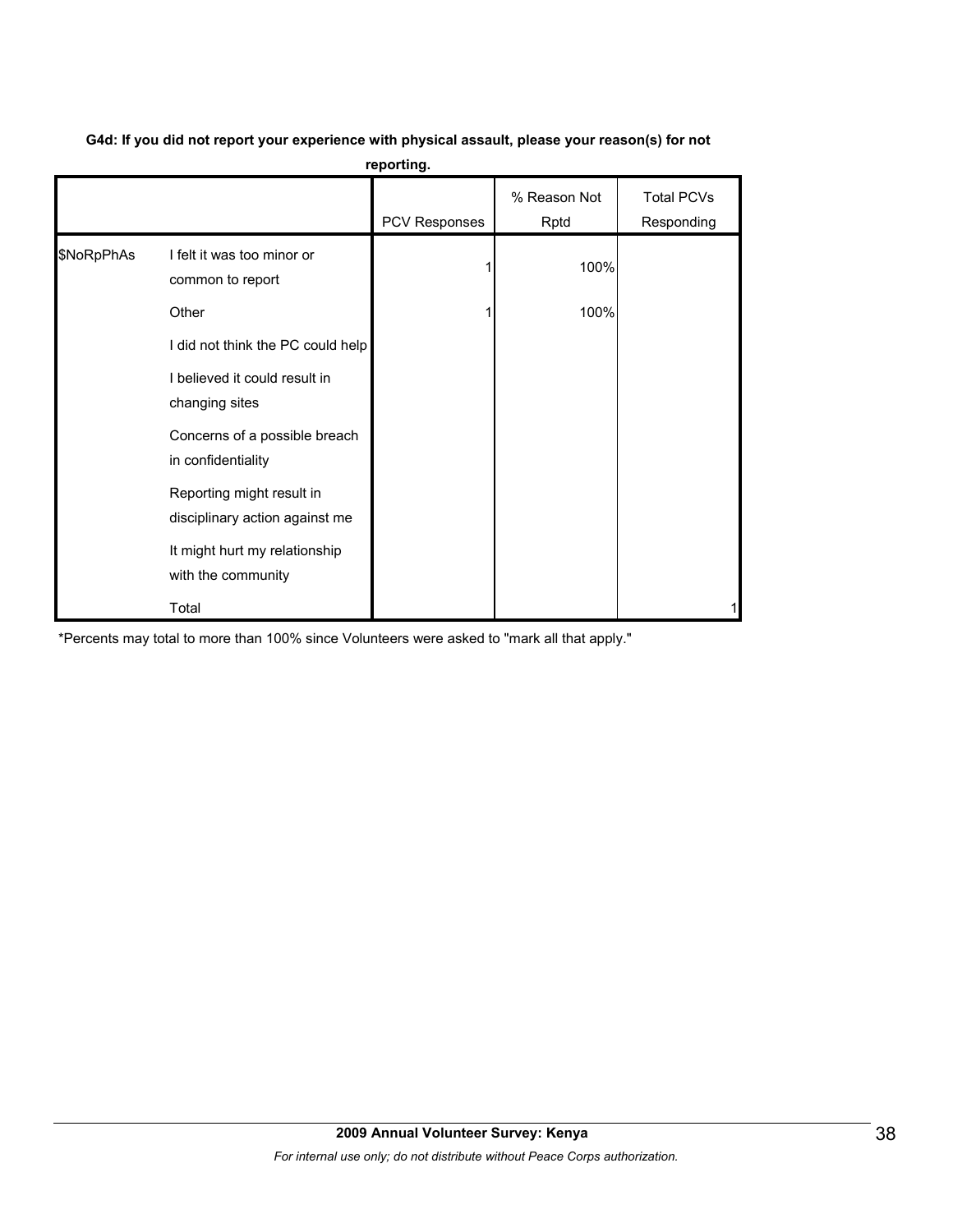# **G4: If you did not report your experience with aggravated assault, please your reason(s) for not**

| reporting. |  |  |  |
|------------|--|--|--|
|            |  |  |  |

|            |                                                                    | PCV Responses | % Reason Not<br>Rptd | <b>Total PCVs</b><br>Responding |
|------------|--------------------------------------------------------------------|---------------|----------------------|---------------------------------|
| \$NoRpAgAs | I did not think the PC could help<br>I believed it could result in |               | 100%                 |                                 |
|            | changing sites                                                     |               |                      |                                 |
|            | I felt it was too minor or<br>common to report                     |               |                      |                                 |
|            | Concerns of a possible breach<br>in confidentiality                |               |                      |                                 |
|            | Reporting might result in<br>disciplinary action against me        |               |                      |                                 |
|            | It might hurt my relationship<br>with the community                |               |                      |                                 |
|            | Other                                                              |               |                      |                                 |
|            | Total                                                              |               |                      |                                 |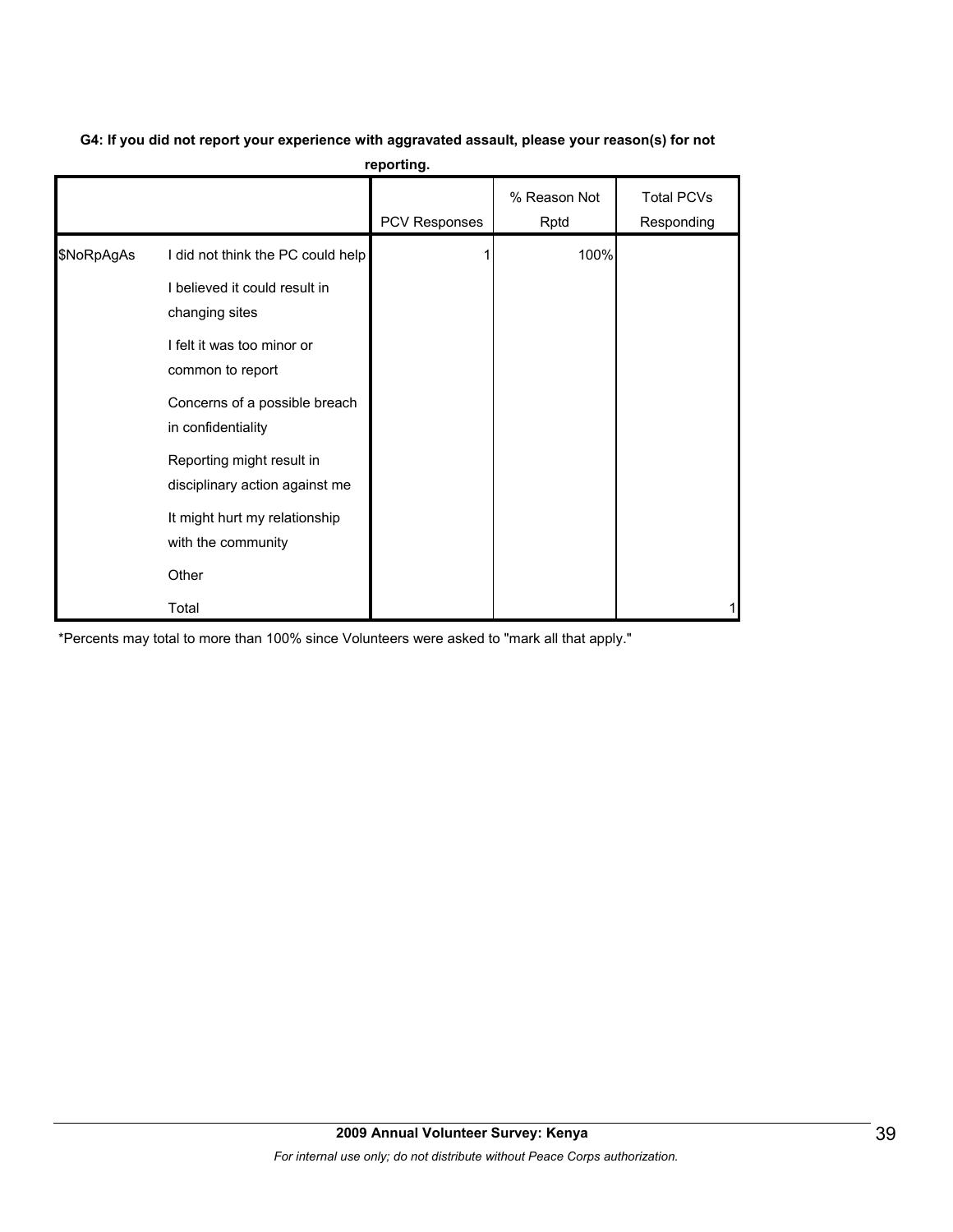**reporting.**

|            |                                                                                                                                                                                                                                                                                               | PCV Responses | % Reason Not<br>Rptd | <b>Total PCVs</b><br>Responding |
|------------|-----------------------------------------------------------------------------------------------------------------------------------------------------------------------------------------------------------------------------------------------------------------------------------------------|---------------|----------------------|---------------------------------|
| \$NoRpSxAs | I did not think the PC could help<br>I believed it could result in<br>changing sites<br>I felt it was too minor or<br>common to report<br>Concerns of a possible breach<br>in confidentiality<br>Reporting might result in<br>disciplinary action against me<br>It might hurt my relationship |               |                      |                                 |
|            | with the community<br>Other<br>Total                                                                                                                                                                                                                                                          |               |                      |                                 |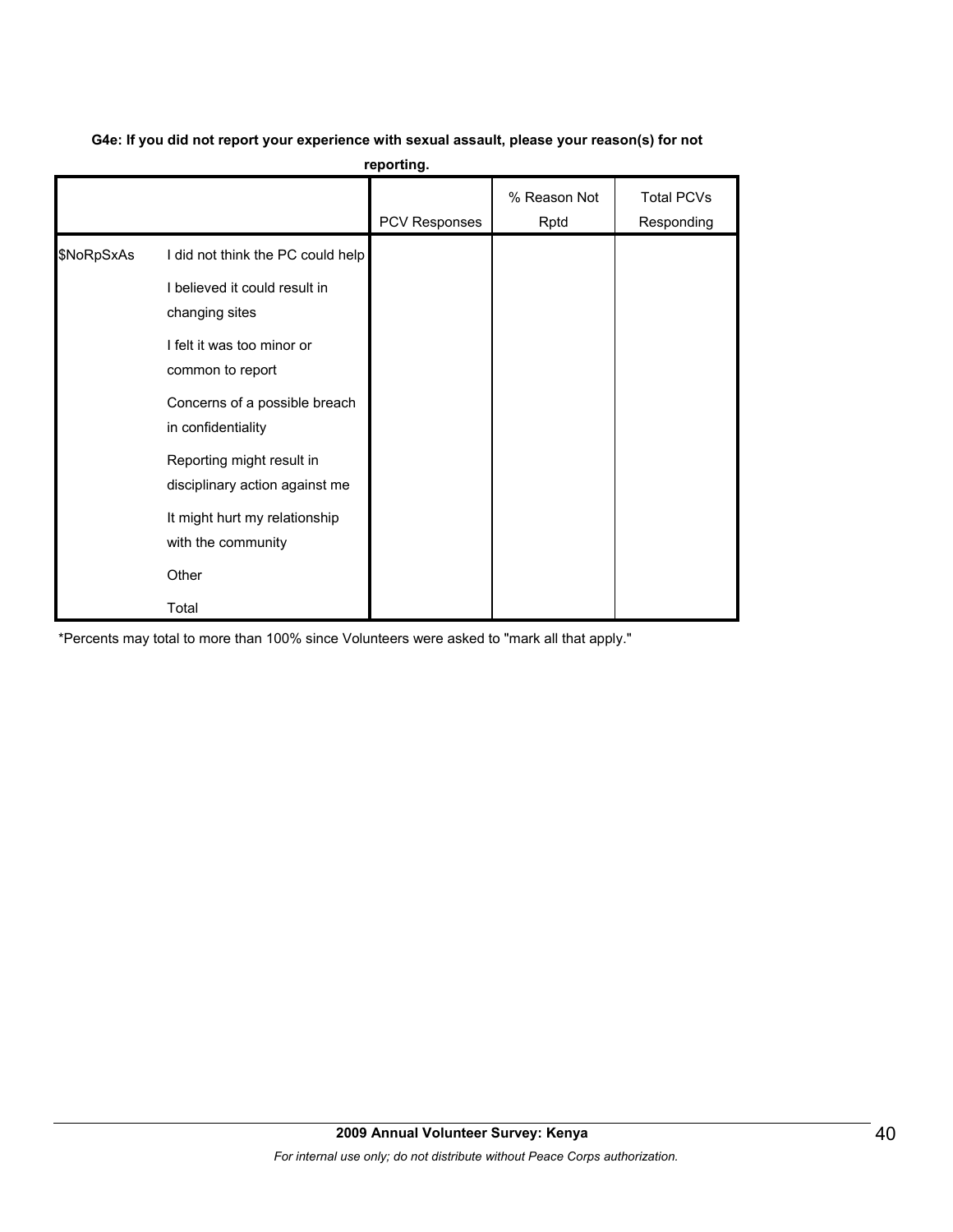|            |                                                             | <b>PCV Responses</b> | % Reason Not<br>Rptd | <b>Total PCVs</b><br>Responding |
|------------|-------------------------------------------------------------|----------------------|----------------------|---------------------------------|
| \$NoRpRape | I did not think the PC could help                           |                      |                      |                                 |
|            | I believed it could result in<br>changing sites             |                      |                      |                                 |
|            | I felt it was too minor or<br>common to report              |                      |                      |                                 |
|            | Concerns of a possible breach<br>in confidentiality         |                      |                      |                                 |
|            | Reporting might result in<br>disciplinary action against me |                      |                      |                                 |
|            | It might hurt my relationship<br>with the community         |                      |                      |                                 |
|            | Other                                                       |                      |                      |                                 |
|            | Total                                                       |                      |                      |                                 |

## **G4f: If you did not report your experience with rape, please your reason(s) for not reporting.**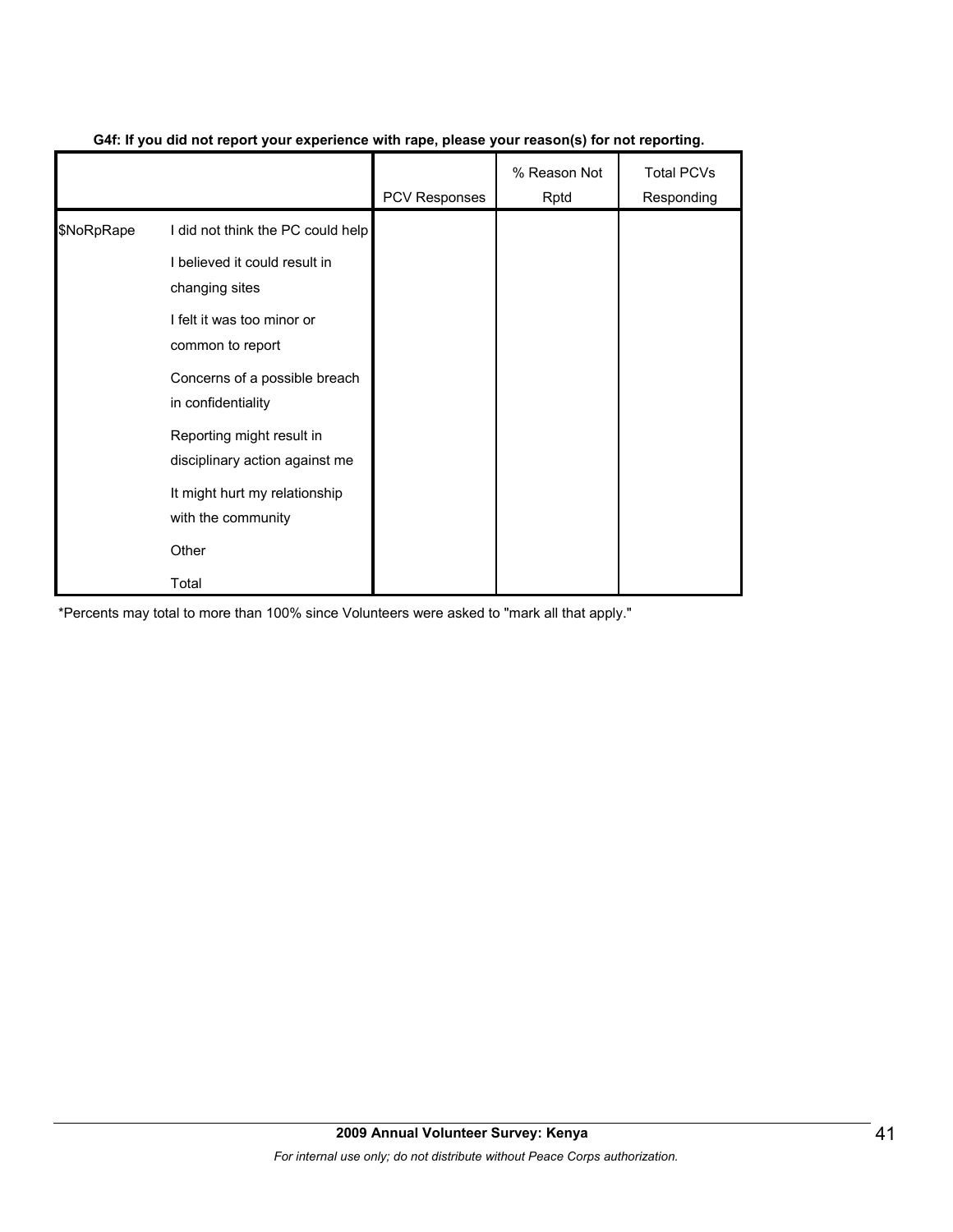## **H. Volunteers Working in HIV/AIDS**

*This section reports Volunteers' involvement in HIV/AIDS and their perceived effectiveness of their HIV/AIDS related activities.* 

|    |                  | HIV/AIDS work is | Involved in<br>HIV/AIDS efforts, |                    |       |
|----|------------------|------------------|----------------------------------|--------------------|-------|
|    | HIV/AIDS work is | part of my       | not                              | Not involved in    |       |
|    | my primary       | secondary        | primary/secondary                | any HIV/AIDS       |       |
|    | assignment.      | activities.      | work                             | related activities | Total |
| H1 | 26%              | 39%              | 26%                              | 8%                 | 38    |

## **H1: Which of the following best describes your involvement in HIV/AIDS activities?**

## **H2: How well has PC training prepared you to undertake your HIV/AIDS activities?**

|                | Not at all | Poorly | Adequately | Well | Very well | <b>NA</b> | Total |
|----------------|------------|--------|------------|------|-----------|-----------|-------|
| H <sub>2</sub> |            | 11%    | 31%        | 49%  | 9%        |           | 35    |

## **H3: In working with HC individuals or groups, how would you rate the effectiveness of your specific HIV/AIDS activities? (Including the "Don't Know" responses)**

|                 |                  | Sometimes |                 | Almost always |            |       |
|-----------------|------------------|-----------|-----------------|---------------|------------|-------|
|                 | Seldom effective | effective | Often effective | effective     | Don't know | Total |
| IH <sub>3</sub> | 3%               | 29%       | 46%             | 3%            | 20%        | 35    |

## **H3: In working with HC individuals or groups, how would you rate the effectiveness of your specific HIV/AIDS activities? (Excluding the "Don't Know" responses)**

|     | Seldom effective | Sometimes<br>effective | Often effective | Almost always<br>effective | Total           |
|-----|------------------|------------------------|-----------------|----------------------------|-----------------|
| lН3 | 4%               | 36%                    | 57%             | 4%                         | 28 <sub>l</sub> |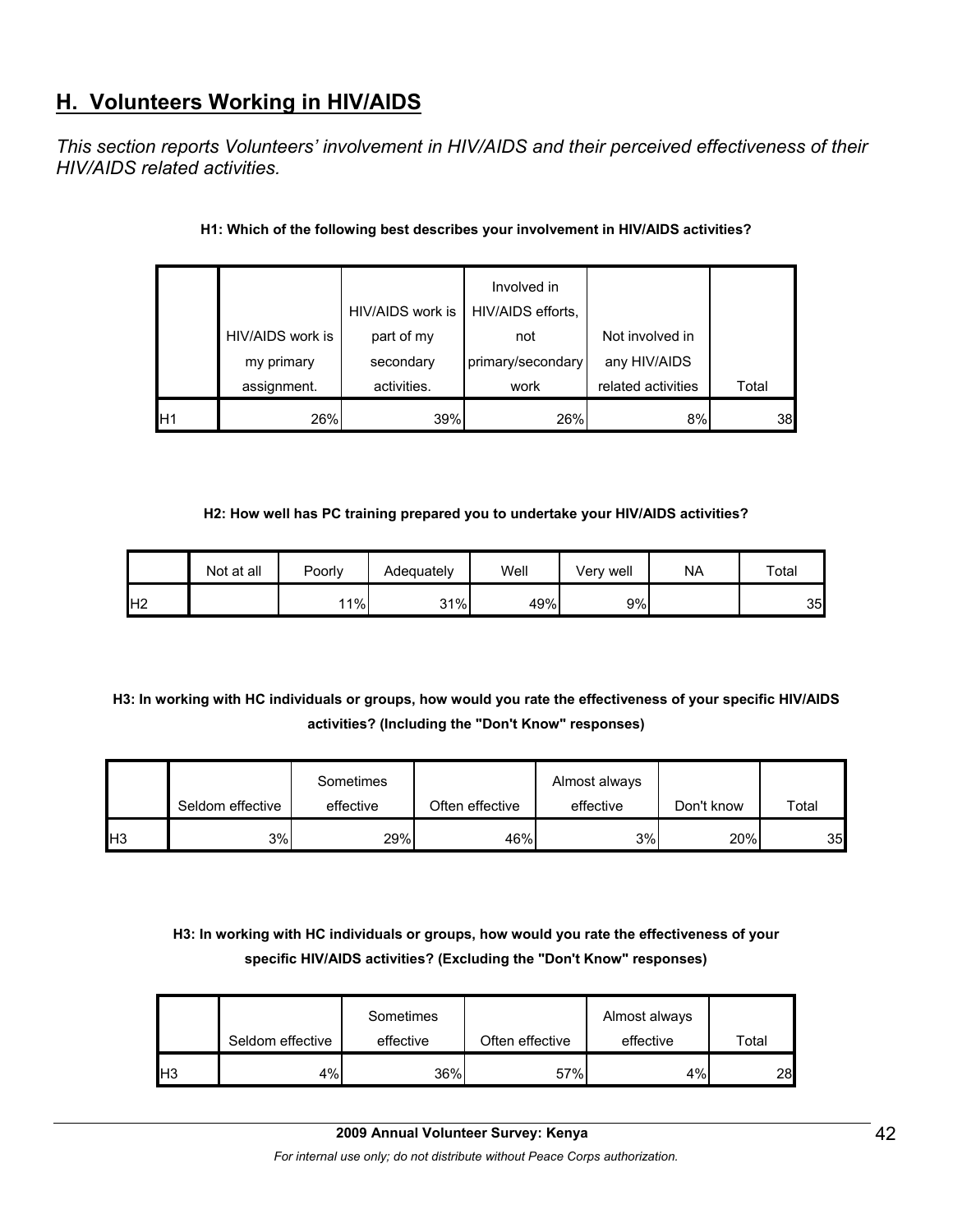## **I. Your Life in the Peace Corps**

*This section reports on Volunteers' descriptions of and adjustments to their living conditions, including stress factors and how Volunteers cope with stress.* 

| lı <sub>1</sub> |                      | 76%                  |                | 24%              | 38    |
|-----------------|----------------------|----------------------|----------------|------------------|-------|
|                 | individual or family | only                 | during PST).   | my community.    | Total |
|                 | host country         | individual or family | community (not | PST and later in |       |
|                 | Never lived with a   | host country         | Yes, in my     | Yes, both during |       |
|                 |                      | Yes, I lived with a  |                |                  |       |

## **I1: Have you lived with a host country individual or family?**

## **I2: How often do you interact with HCNs in community/family social events?**

|     |       | Several times a |        | Several times a |         | Less than once a |       |
|-----|-------|-----------------|--------|-----------------|---------|------------------|-------|
|     | Dailv | week            | Weeklv | month           | Monthly | month            | Total |
| 112 | 37%   | 18%             | 8%     | 13%             | 11%     | 13%              | 38    |

## **I3: How well can you communicate in the language used by most people in your community?**

|    | Not at all | Poorly | Adequately | Well | Verv well | $\tau$ otal |
|----|------------|--------|------------|------|-----------|-------------|
| ⊔ט | 11%        | 29%    | 47%        | 13%  |           | 38          |

#### **I4: Do you have the following at your worksite?**

|               |       | Sometimes or |                 |
|---------------|-------|--------------|-----------------|
|               | Never | more often   | Total           |
| Electricity   | 21%   | 79%          | 38              |
| Running water | 24%   | 76%          | 37 <sub>1</sub> |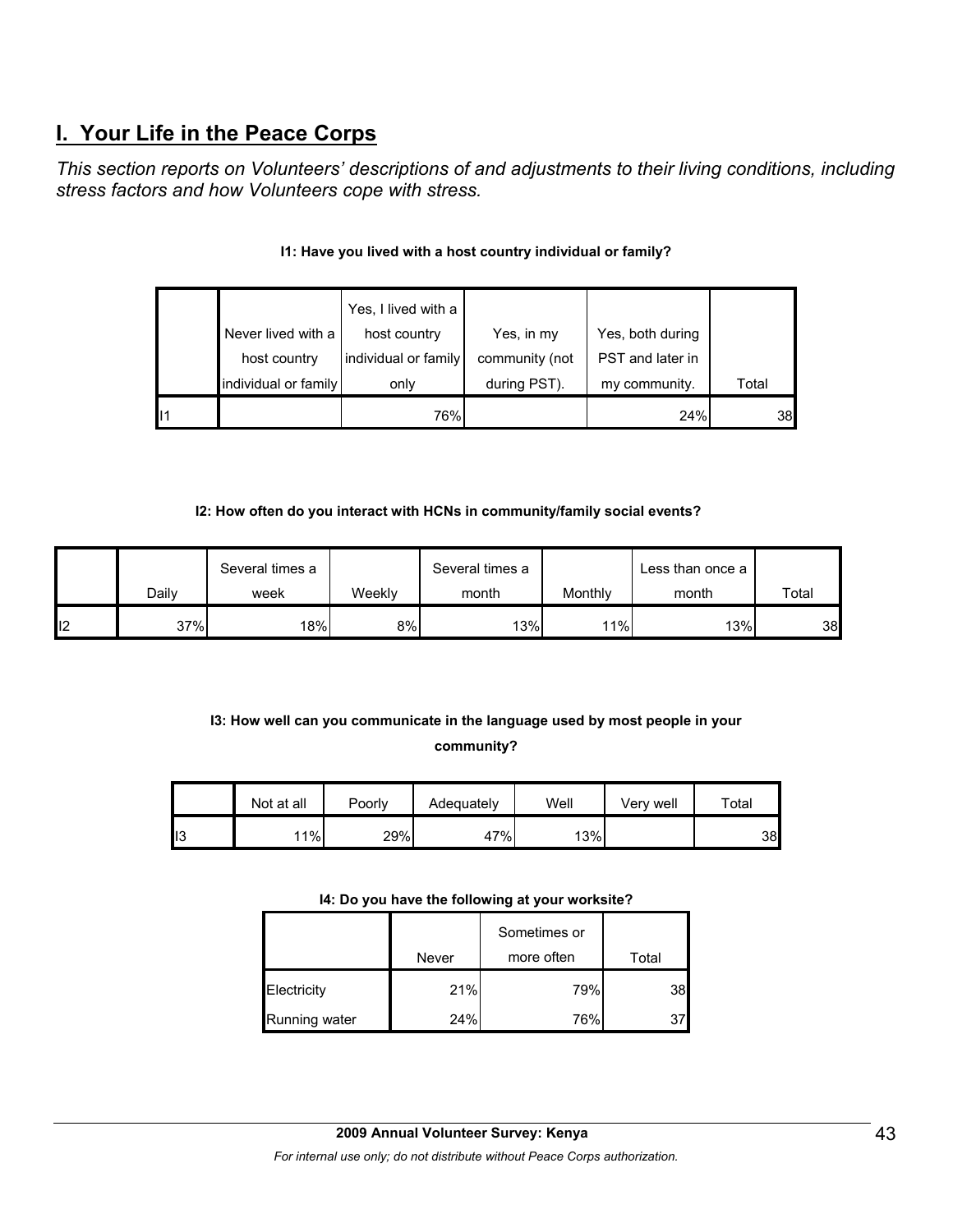## **I4: Do you have the following at your residence?**

|               | Never | Sometimes or more often | Total |
|---------------|-------|-------------------------|-------|
| Electricity   | 16%   | 84%                     | 37    |
| Running water | 35%   | 65%                     | 37    |

#### **I5: How well do your PC experiences match the expectations you had before you became a Volunteer?**

|     | Not at all | Minimally | Moderately | <b>Considerably</b> | Exceptionally | Total |
|-----|------------|-----------|------------|---------------------|---------------|-------|
| ll5 | 3%         | 8%        | 45%        | 37%                 | 8%            | 38    |

## **I7: To what extent do the following create stress and/or emotional health issues for you?**

|                                                                                                        | Not at all<br>stressful 1 | $\overline{2}$ | 3   | 4   | Exceptionally<br>stressful 5 | <b>NA</b> | Total |
|--------------------------------------------------------------------------------------------------------|---------------------------|----------------|-----|-----|------------------------------|-----------|-------|
| <b>Cultural issues</b>                                                                                 | 21%                       | 26%            | 29% | 16% | 8%                           |           | 38    |
| Dealing with violence in<br>country (e.g., civil unrest,<br>domestic violence, corporal<br>punishment) | 13%                       | 29%            | 32% | 21% | 3%                           | 3%        | 38    |
| Health/medical problems                                                                                | 32%                       | 43%            | 24% |     |                              |           | 37    |
| Issues including family,<br>friends, loved ones in U.S.                                                | 18%                       | 34%            | 21% | 21% | 5%                           |           | 38    |
| Isolation/loneliness                                                                                   | 24%                       | 16%            | 39% | 13% | 8%                           |           | 38    |
| Local language                                                                                         | 11%                       | 32%            | 32% | 18% | 5%                           | 3%        | 38    |
| Primary assignment                                                                                     | 13%                       | 24%            | 24% | 24% | 16%                          |           | 38    |
| Romantic relationships in-<br>country                                                                  | 26%                       | 21%            | 13% | 5%  |                              | 34%       | 38    |
| Interactions with other<br><b>Volunteers</b>                                                           | 76%                       | 18%            |     | 3%  |                              | 3%        | 38    |
| Interactions with PC Staff                                                                             | 39%                       | 37%            | 13% | 8%  |                              | 3%        | 38    |
| Safety and security                                                                                    | 32%                       | 39%            | 26% | 3%  |                              |           | 38    |
| Other: Please specify below                                                                            |                           |                | 14% | 14% | 29%                          | 43%       |       |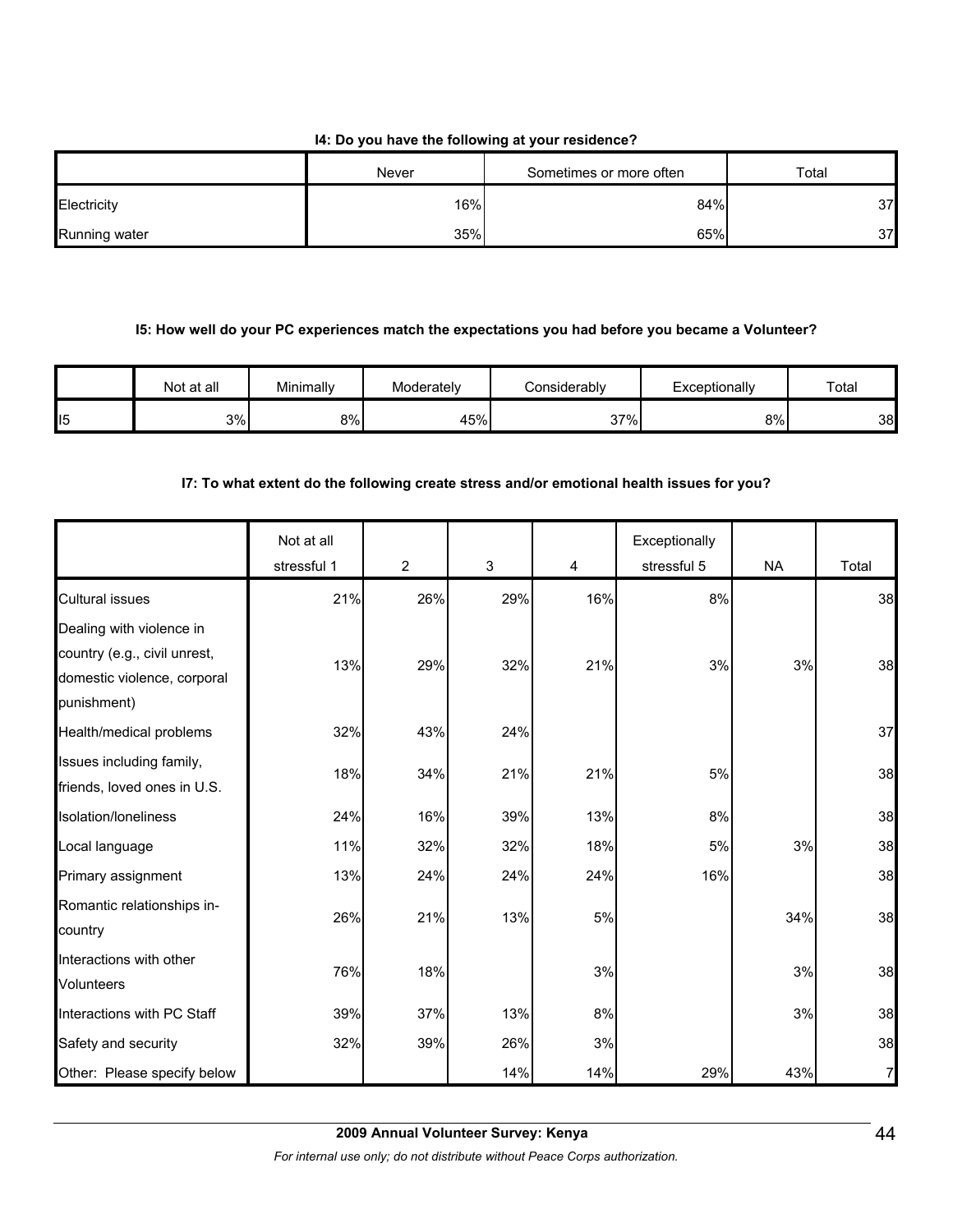|                |                                               | PCV Responses  | % Using This Stress<br>Reducer | <b>Total PCVs</b><br>Responding |
|----------------|-----------------------------------------------|----------------|--------------------------------|---------------------------------|
| \$18LessStress | Talk with friends and family in US            | 30             | 83%                            |                                 |
|                | Pursue personal hobbies                       | 27             | 75%                            |                                 |
|                | Leave the community for a time                | 27             | 75%                            |                                 |
|                | Talk with PCVs outside my community           | 26             | 72%                            |                                 |
|                | Talk with co-workers or friends (not<br>PCVs) | 23             | 64%                            |                                 |
|                | Do sports                                     | 22             | 61%                            |                                 |
|                | Get involved in other projects                | 20             | 56%                            |                                 |
|                | Talk with PCVs in my community                | 14             | 39%                            |                                 |
|                | Meditate                                      | 13             | 36%                            |                                 |
|                | Pray                                          | 8              | 22%                            |                                 |
|                | Talk with PC in-country staff                 | 5 <sub>5</sub> | 14%                            |                                 |
|                | Do other activity (specify)                   | 5 <sub>l</sub> | 14%                            |                                 |
|                | Talk with my host family                      | 3              | 8%                             |                                 |
|                | Talk with Office of Special Services<br>staff |                |                                |                                 |
|                | Total                                         |                |                                | 36                              |

#### **I8: Please mark all of the typical ways in which you cope with stress.**

\*Percents total to more than 100% since Volunteers were asked to "mark all that apply."

#### **I8: Others I talk with to reduce stress**

|                      |                                                | Percent | Number |
|----------------------|------------------------------------------------|---------|--------|
| <b>18.OTHRS.TEXT</b> | Open-ended results. Not responsive to request. |         |        |
|                      | Total                                          | 100%    | 39     |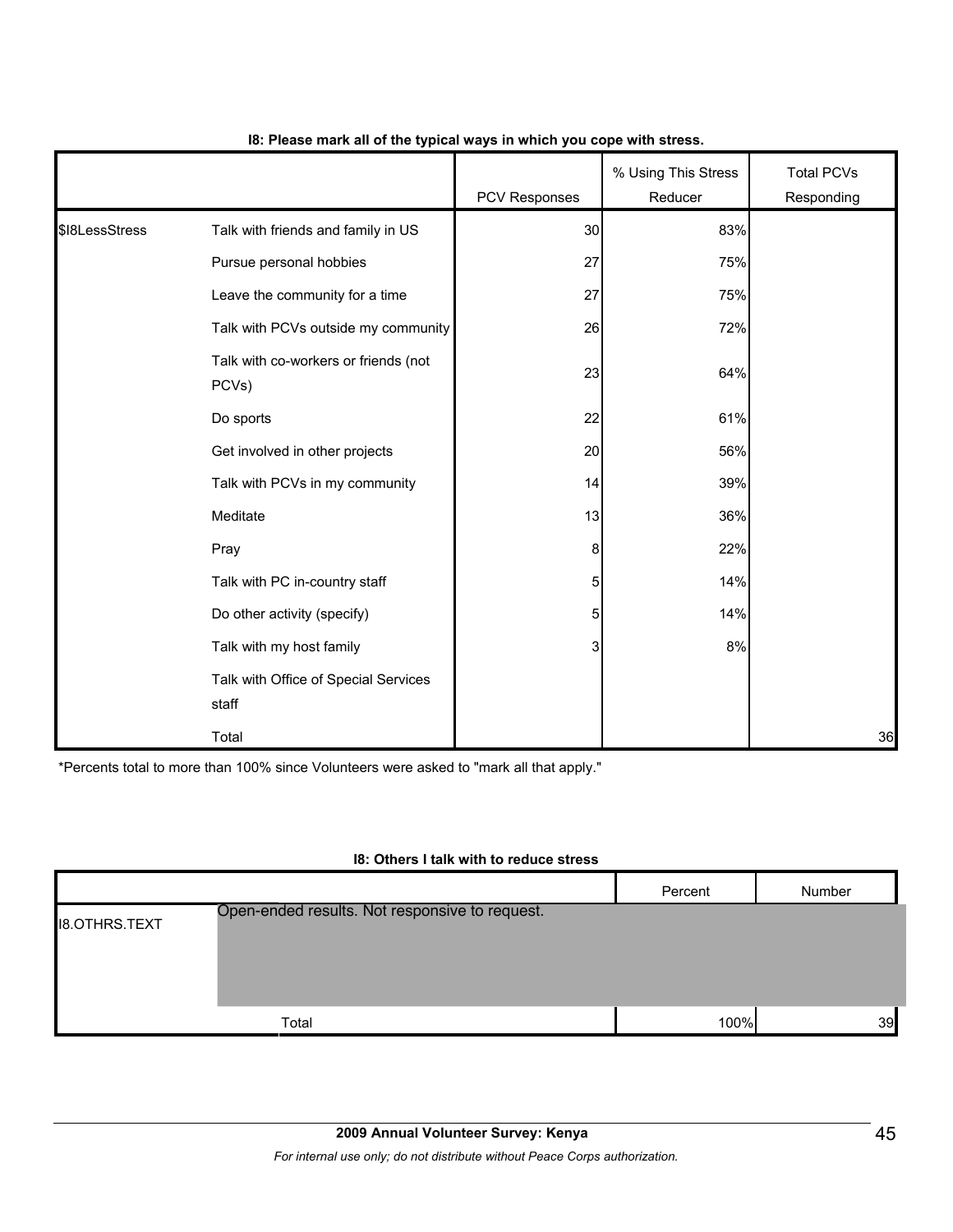|                         |                                                | Percent | Number |
|-------------------------|------------------------------------------------|---------|--------|
| <b>I8.OTHRACT.TEXT2</b> | Open-ended results. Not responsive to request. |         |        |
|                         |                                                |         |        |
|                         |                                                |         |        |
|                         |                                                |         |        |
|                         |                                                |         |        |
|                         |                                                |         |        |
|                         |                                                |         |        |
|                         | Total                                          | 100%    | 39     |

## **I8: Other activities to reduce stress**

## **I8: When asked about ways of coping with stress, Volunteers who answered "No stress"**

|                    | No  | Yes, I have no<br>stress | Total           |
|--------------------|-----|--------------------------|-----------------|
| <b>I8.NOSTRESS</b> | 95% | 5%                       | 39 <sub>l</sub> |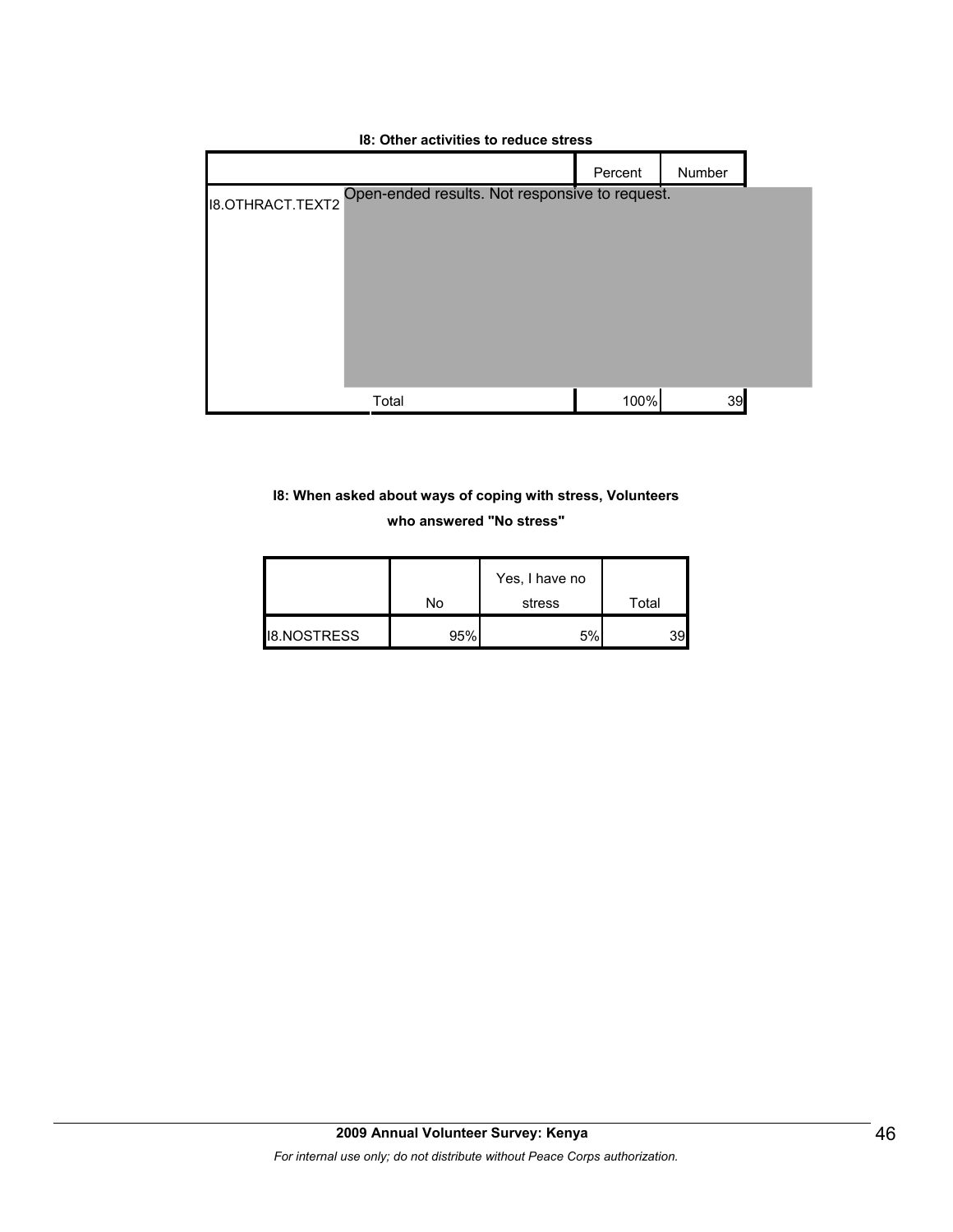## **J. Overall Assessment of Peace Corps Service**

*This section reports Volunteers' level of satisfaction with their Peace Corps service and their expectations about completing their service.* 

|     | Not at all | Minimallv | Moderately | Considerably | Exceptionally | Total |
|-----|------------|-----------|------------|--------------|---------------|-------|
| J1A |            | 5%        | 8%l        | 53%          | 34%           | 38    |

**J1a: How personally rewarding do you find your overall Peace Corps service?**



J1a: How personally rewarding do you find your overall Peace Corps<br>service?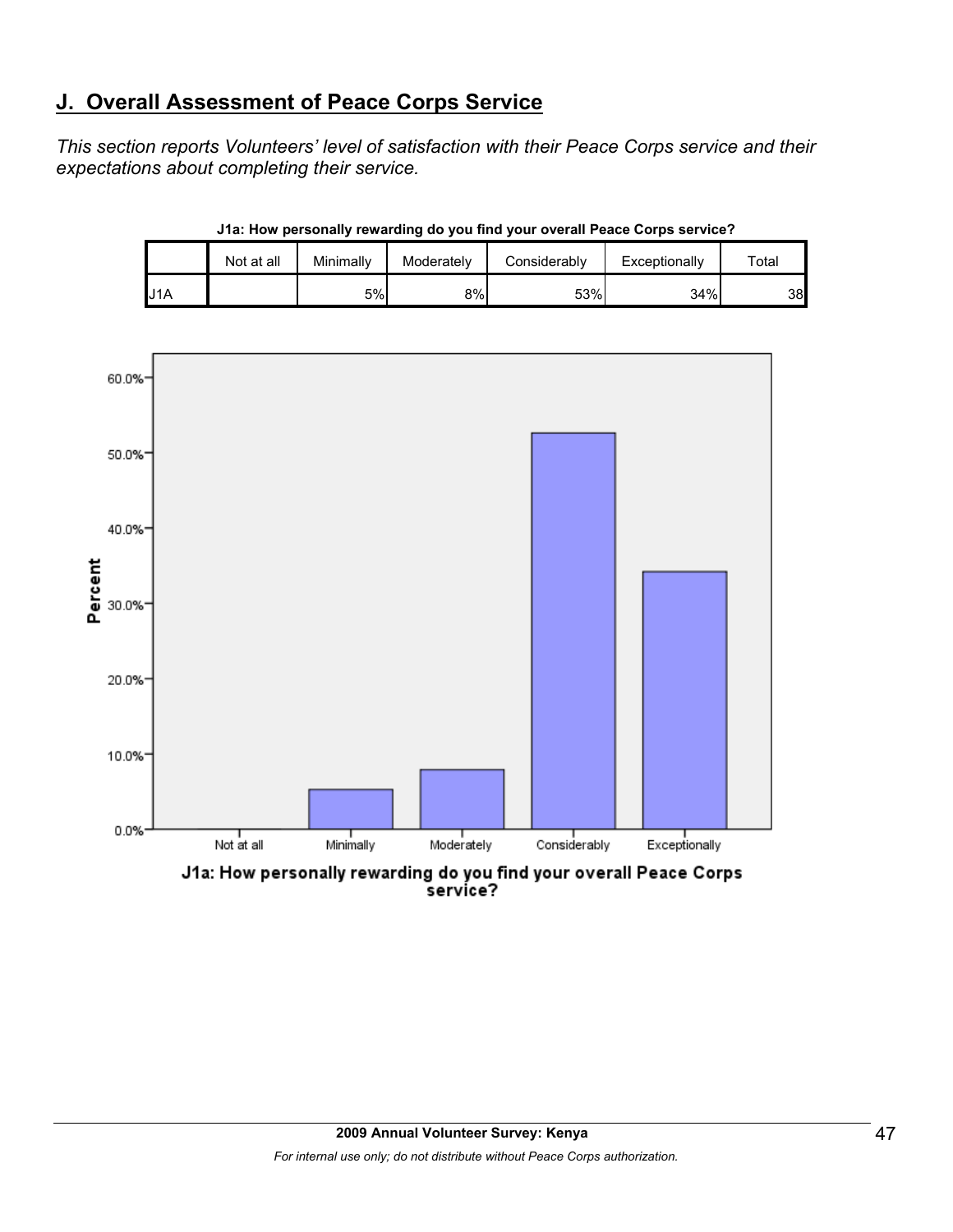

**J1b: How personally rewarding do you find your community involvement?**



J1b: How personally rewarding do you find your community involvement?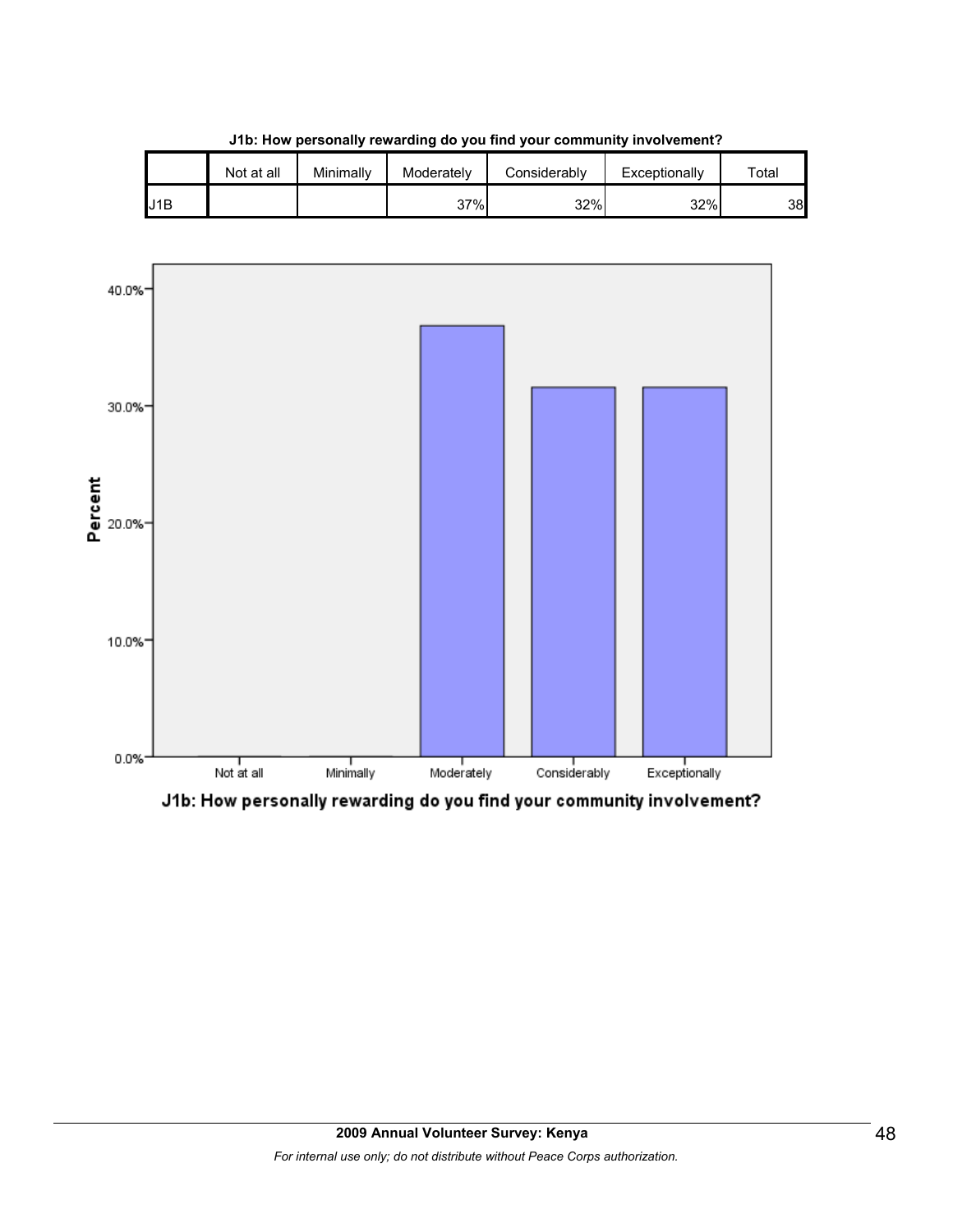|     | Not at all | Minimallv | Moderately | Considerablv | Exceptionally | $\tau$ otal |
|-----|------------|-----------|------------|--------------|---------------|-------------|
| J1C |            | 11%       | 11%        | 32%          | 47%           | 38          |

**J1c: How personally rewarding do you find your experience with other Volunteers?**



J1c: How personally rewarding do you find your experience with other<br>Volunteers?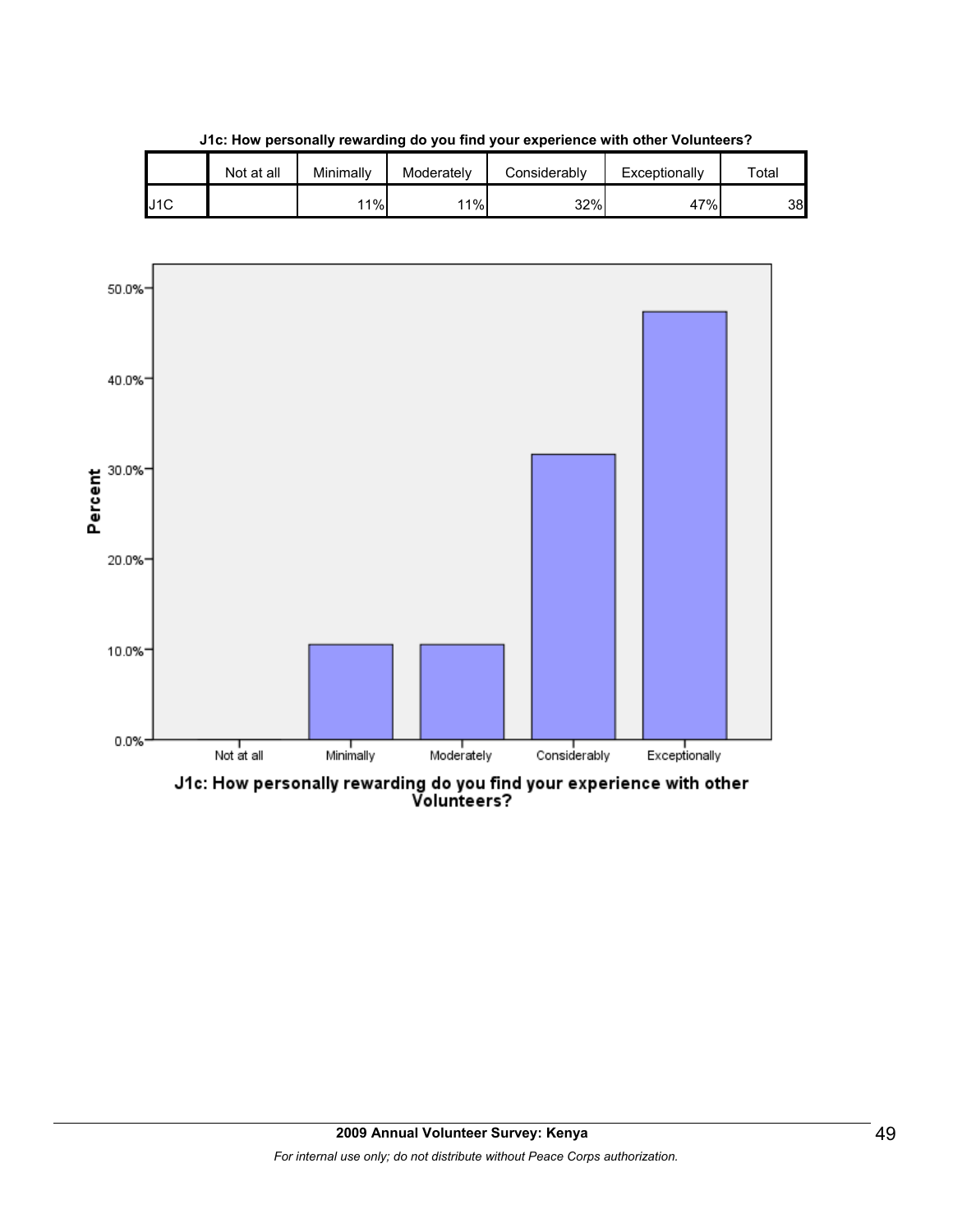

**J1d: How personally rewarding do you find your work with counterparts/community partners?**

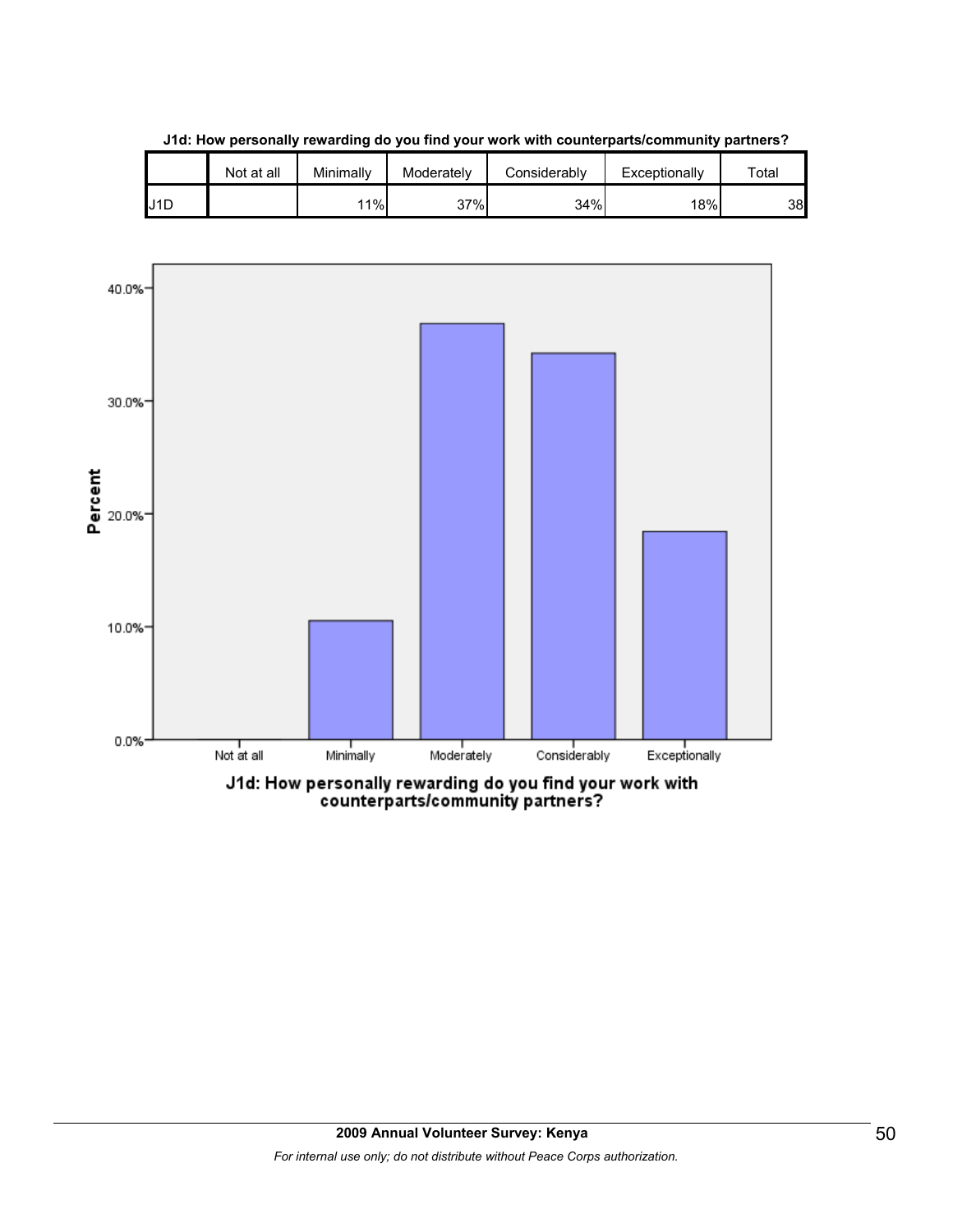|     | Not at all | Minimally | Moderately | Considerably | Exceptionally | $\tau$ otal |
|-----|------------|-----------|------------|--------------|---------------|-------------|
| J1E |            |           | 19%        | 51%          | 30%           | 37          |

**J1e: How personally rewarding do you find your experience with other HCNs?**



J1e: How personally rewarding do you find your experience with other<br>HCNs?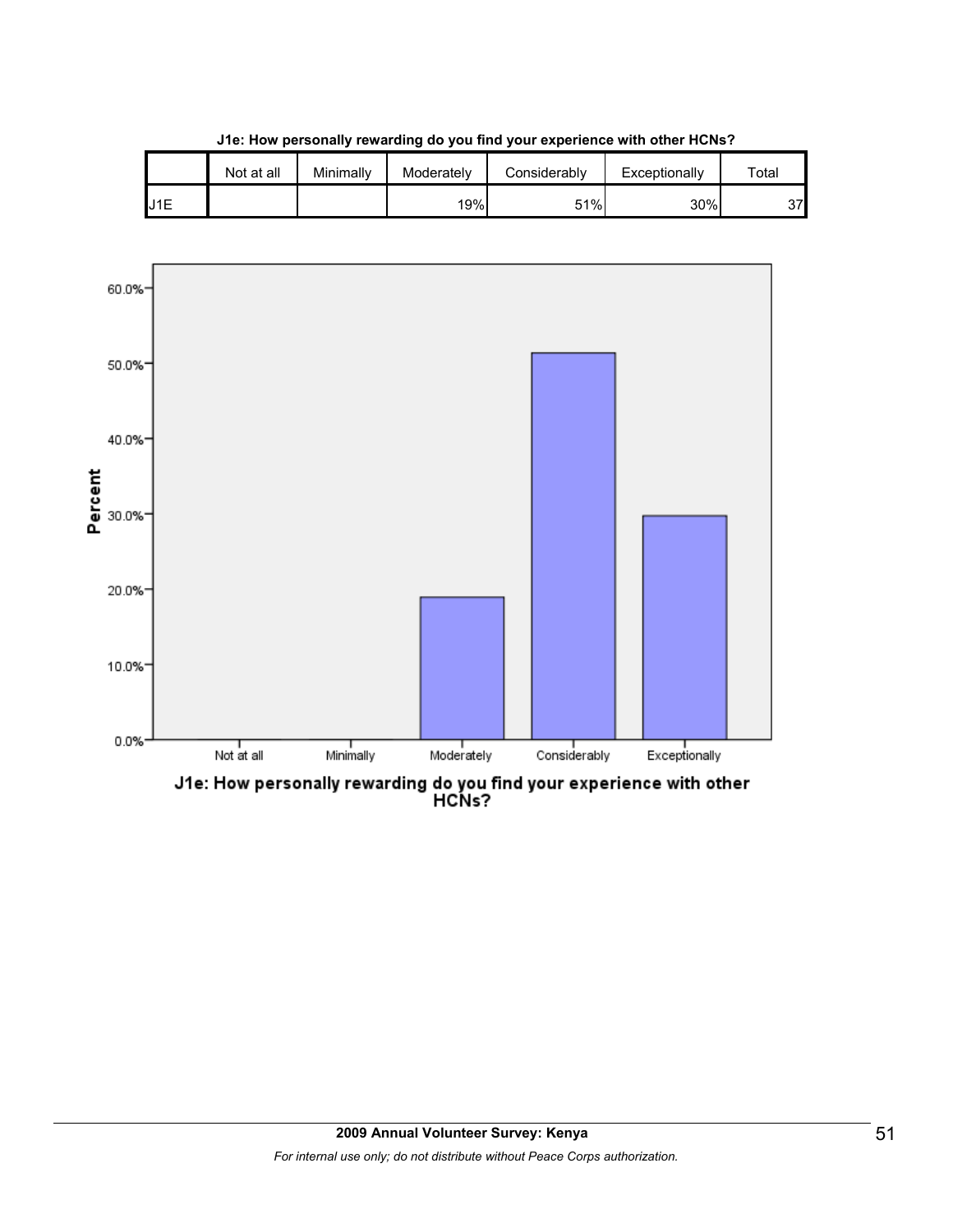

**J2a (PCVs at post 9 months+ months): Please rate how well you think you achieved Goal 1.**

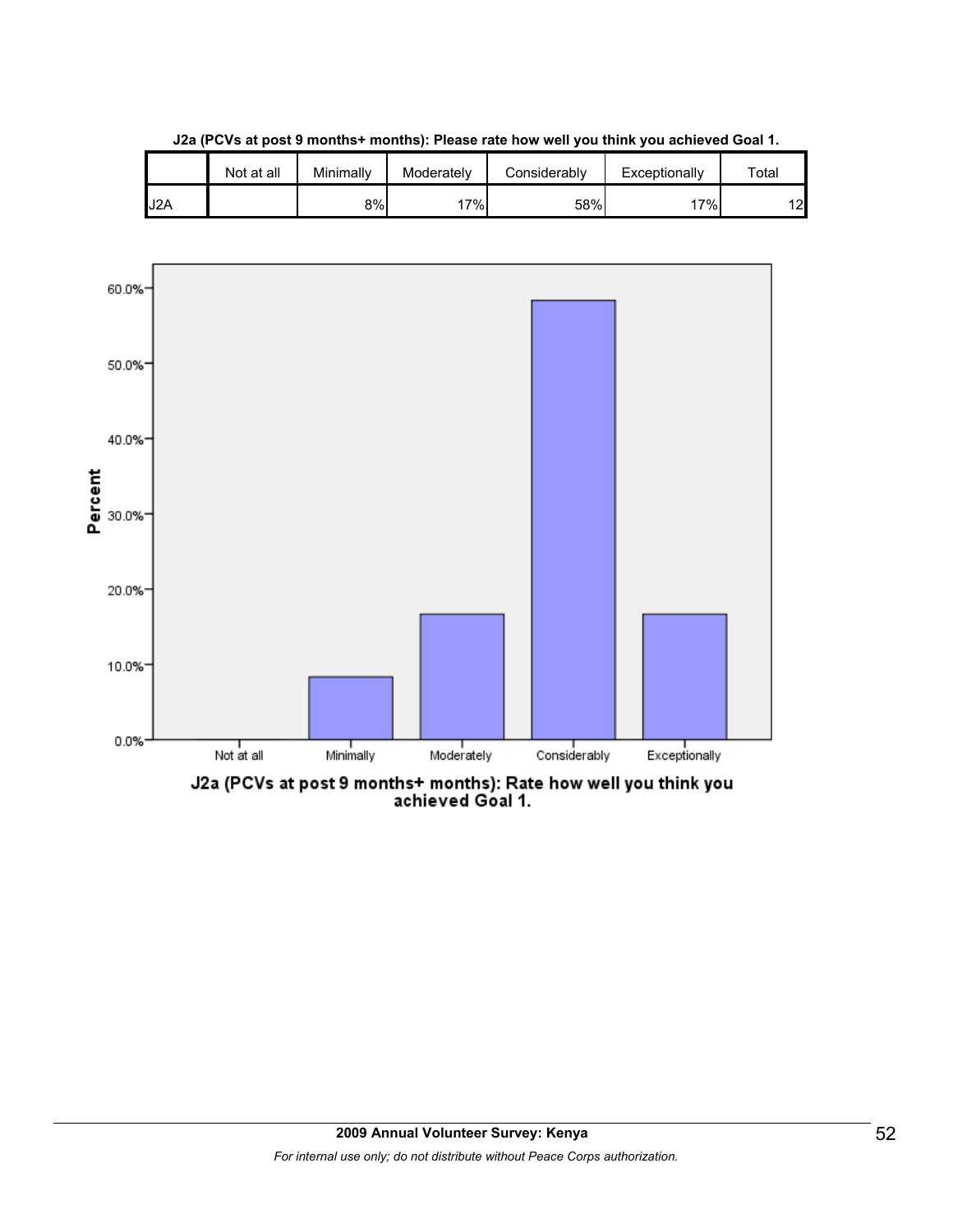|     | Not at all | Minimally | Moderately | Considerably | Exceptionally | $\tau$ otal |
|-----|------------|-----------|------------|--------------|---------------|-------------|
| J2B |            |           | 8%I        | 67%          | 25%           | 12          |

**J2b: (PCVs at post 9 months+ months): Please rate how well you think you achieved Goal 2.**

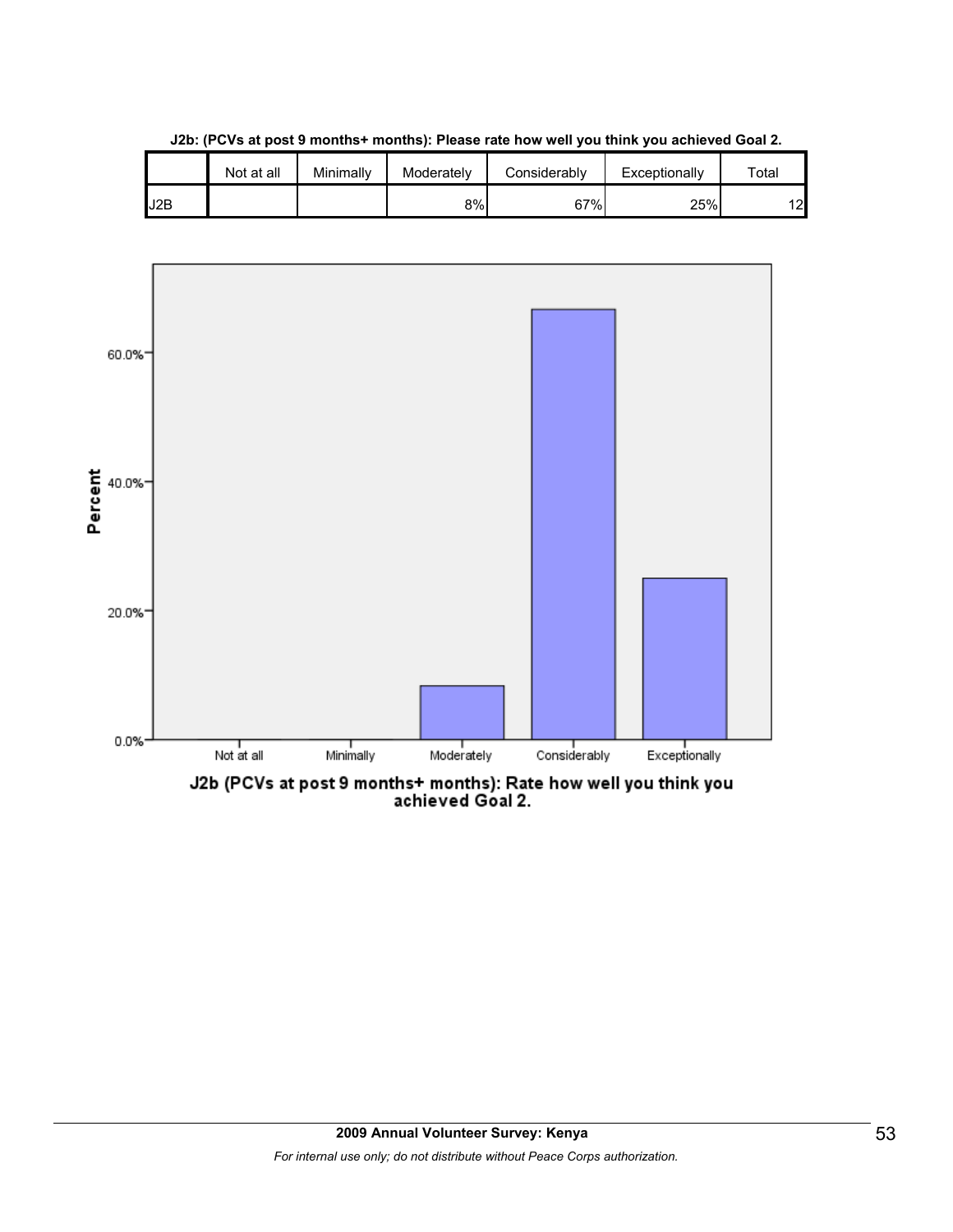|     | Not at all | Minimally | Moderately | Considerably | Exceptionally | $\tau$ otal |
|-----|------------|-----------|------------|--------------|---------------|-------------|
| J2C |            | 8%        |            | 58%          | 33%           | 12          |

**J2c (PCVs at post 9 months+ months): Please rate how well you think you achieved Goal 3.**



J2c (PCVs at post 9 months+ months): Please rate how well you think you<br>achieved Goal 3.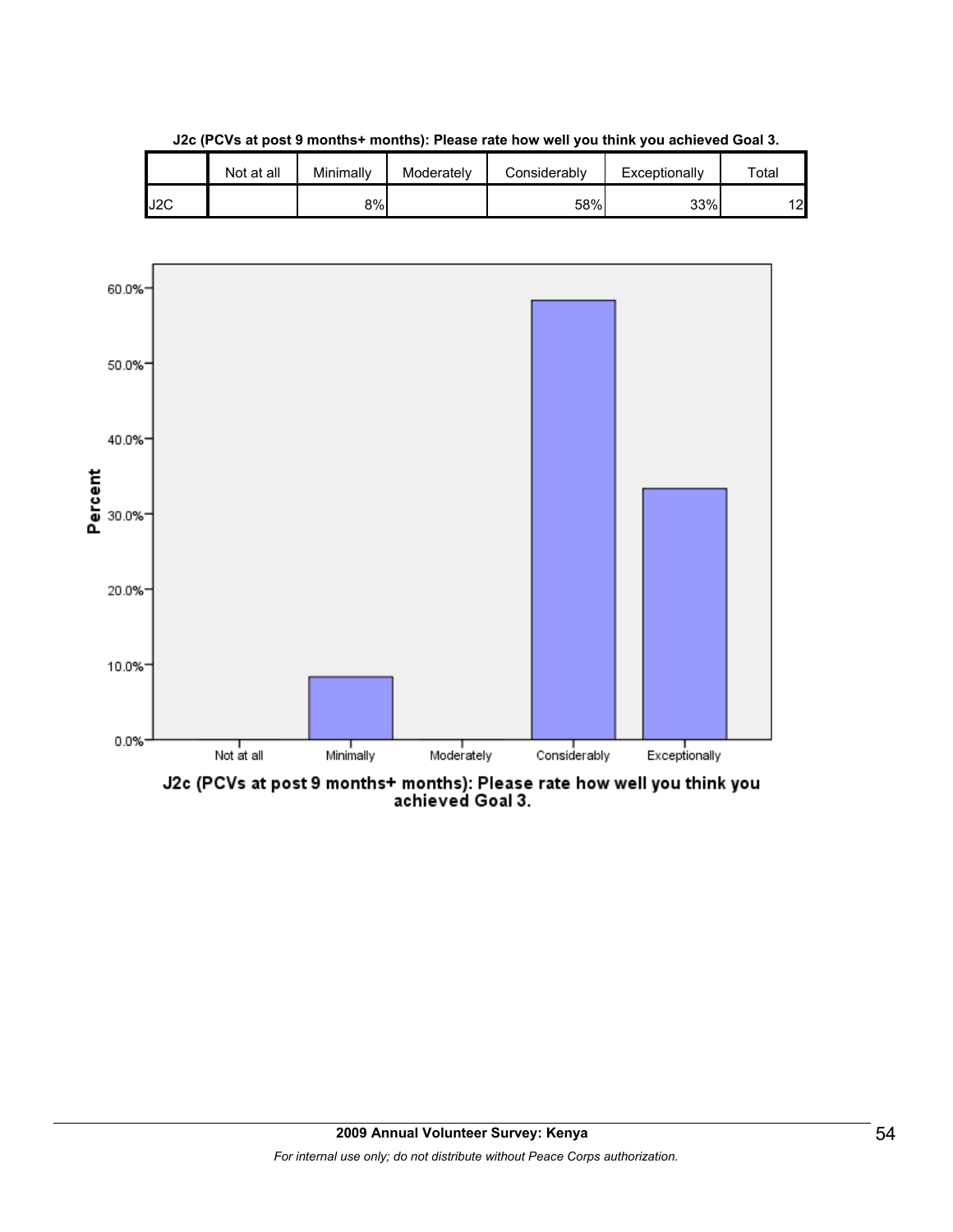**J3: Today, would you make the same decision to join the Peace Corps?**

|     | No | Not likely | Possibly | Probably | Definitely | Total |
|-----|----|------------|----------|----------|------------|-------|
| IJЗ |    |            | 8%       | 21%      | 71%        | 38    |

**J4: Would you recommend Peace Corps service to others you think are qualified?**

|     | No | Not likely | Possibly | Probably | Definitely | $\tau$ otal |
|-----|----|------------|----------|----------|------------|-------------|
| IJ4 |    | 3%         | 5%       | 16%      | 76%        | 38          |

**J5: Do you intend to complete your Peace Corps service?**

|     | No | Not sure | Yes | Might extend | $\tau$ otal |
|-----|----|----------|-----|--------------|-------------|
| IJ5 |    | 5%       | 68% | 26%          | 38          |

**J6: Would your host country benefit most if the Peace Corps program was---?**

|    |              |         | Refocused/redesig |                  |          |       |
|----|--------------|---------|-------------------|------------------|----------|-------|
|    | Discontinued | Reduced | ned               | Maintained as is | Expanded | Total |
| J6 |              |         | 37%               | 21%              | 42%      | 38    |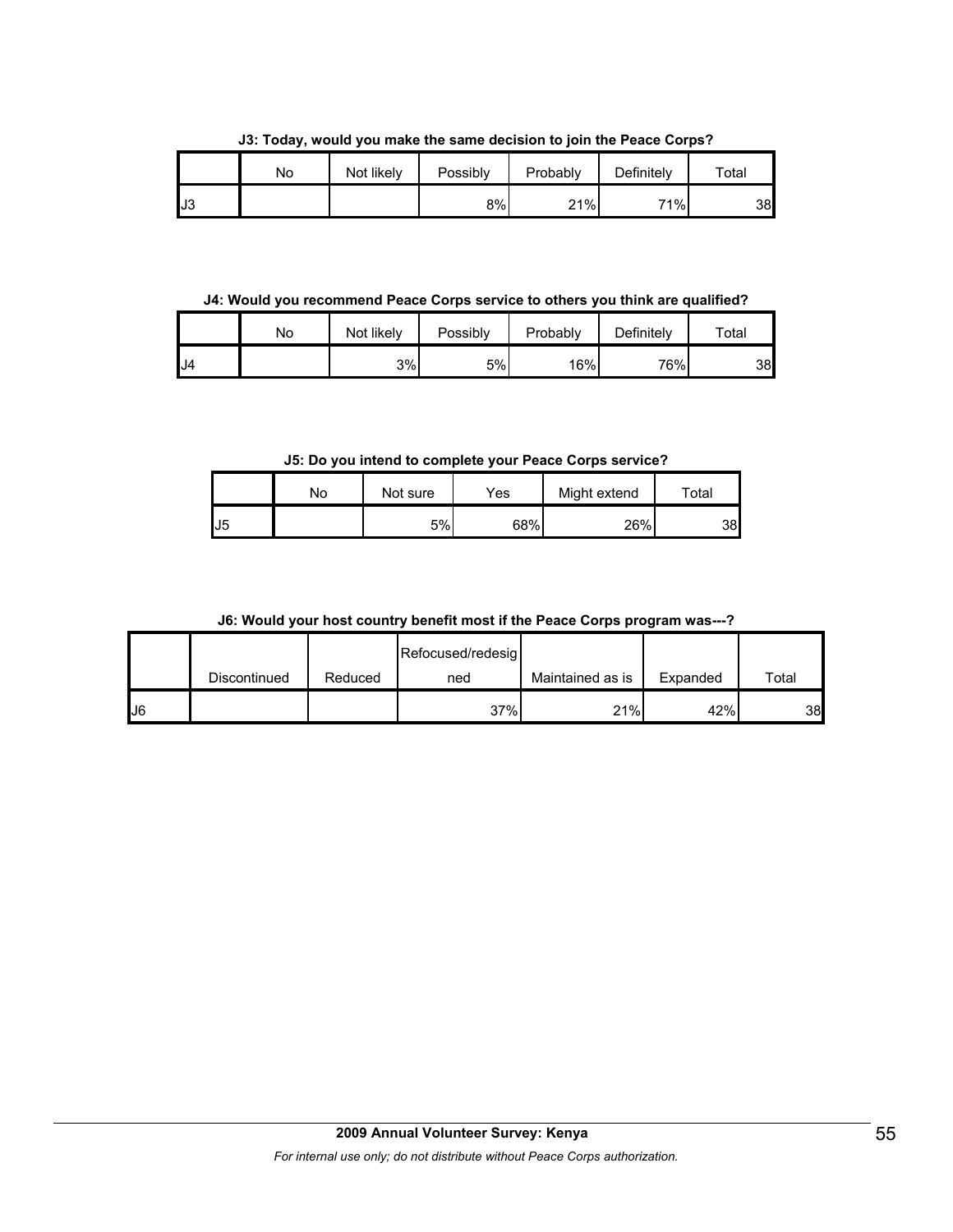## **K. Activities After Peace Corps Service**

*This section reports on Volunteers' plans for after they have completed their Peace Corps Service.*

| government.  |         |                    |  |  |  |  |
|--------------|---------|--------------------|--|--|--|--|
| Government   |         |                    |  |  |  |  |
| In your host |         |                    |  |  |  |  |
| In the U.S.  | country | In another country |  |  |  |  |
| 100%         | 0%      | 0%                 |  |  |  |  |

### **K1a: What are your plans after your Peace Corps service? Work in**

\* Percent of cases was used. Percentages will be greater than 100 since

Volunteers were asked to select all that applied.

#### **K1b: What are your plans after your Peace Corps service? Work in the private sector.**

| <b>Private Sector</b> |                    |    |  |  |  |  |
|-----------------------|--------------------|----|--|--|--|--|
| In the U.S.           | In another country | N  |  |  |  |  |
| 100%                  | $0\%$              | 0% |  |  |  |  |

\* Percent of cases was used. Percentages will be greater than 100 since Volunteers were asked to select all that applied.

#### **K1c: What are your plans after your Peace Corps service? Work for an NGO.**

| <b>NGO</b>    |                      |                    |   |  |  |  |
|---------------|----------------------|--------------------|---|--|--|--|
| In the $U.S.$ | In your host country | In another country | N |  |  |  |
| 100%          | 0%                   | $0\%$              |   |  |  |  |

\* Percent of cases was used. Percentages will be greater than 100 since Volunteers were asked to select all that applied.

#### **K1d: What are your plans after your Peace Corps service? Work for PC Response.**

| Peace Corps Response                                             |    |     |        |  |  |  |
|------------------------------------------------------------------|----|-----|--------|--|--|--|
| In the $U.S.$<br>In another country<br>In your host country<br>N |    |     |        |  |  |  |
| 50%                                                              | 0% | 50% | $\sim$ |  |  |  |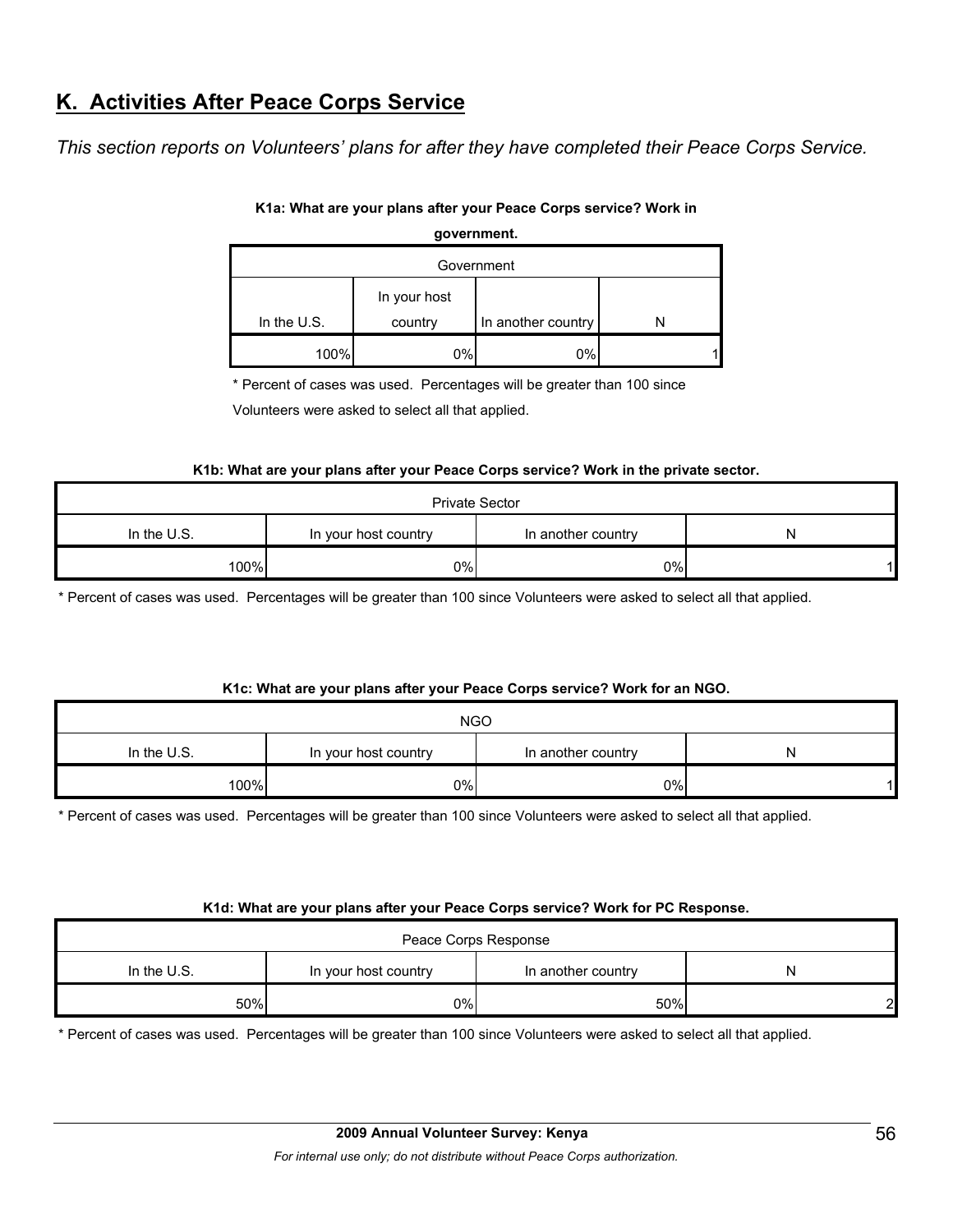## **K1e: What are your plans after your Peace Corps service? Continue to participate in volunteer activities.**

| <b>Volunteer Activities</b>                                      |    |    |   |  |  |  |
|------------------------------------------------------------------|----|----|---|--|--|--|
| In the $U.S.$<br>In another country<br>In your host country<br>N |    |    |   |  |  |  |
| 100%                                                             | 0% | 0% | ി |  |  |  |

\* Percent of cases was used. Percentages will be greater than 100 since Volunteers were asked to select all that applied.

## **K1f: What are your plans after your Peace Corps service? Graduate school/academic credentialing.**

| Graduate School                                                |       |       |   |  |  |  |
|----------------------------------------------------------------|-------|-------|---|--|--|--|
| In the U.S.<br>In another country<br>In your host country<br>N |       |       |   |  |  |  |
| 100%                                                           | $0\%$ | $0\%$ | c |  |  |  |

\* Percent of cases was used. Percentages will be greater than 100 since Volunteers were asked to select all that applied.

## **K1g: What are your plans after your Peace Corps service? Travel.**

| Travel      |                      |                    |    |  |  |  |
|-------------|----------------------|--------------------|----|--|--|--|
| In the U.S. | In your host country | In another country | N  |  |  |  |
| 100%        | 0%                   | $0\%$              | 3І |  |  |  |

\* Percent of cases was used. Percentages will be greater than 100 since Volunteers were asked to select all that applied.

## **K1h: What are your plans after your Peace Corps service? Other.**

| Other       |                    |       |    |  |  |  |
|-------------|--------------------|-------|----|--|--|--|
| In the U.S. | In another country | N     |    |  |  |  |
| $0\%$       | 0%                 | $0\%$ | 01 |  |  |  |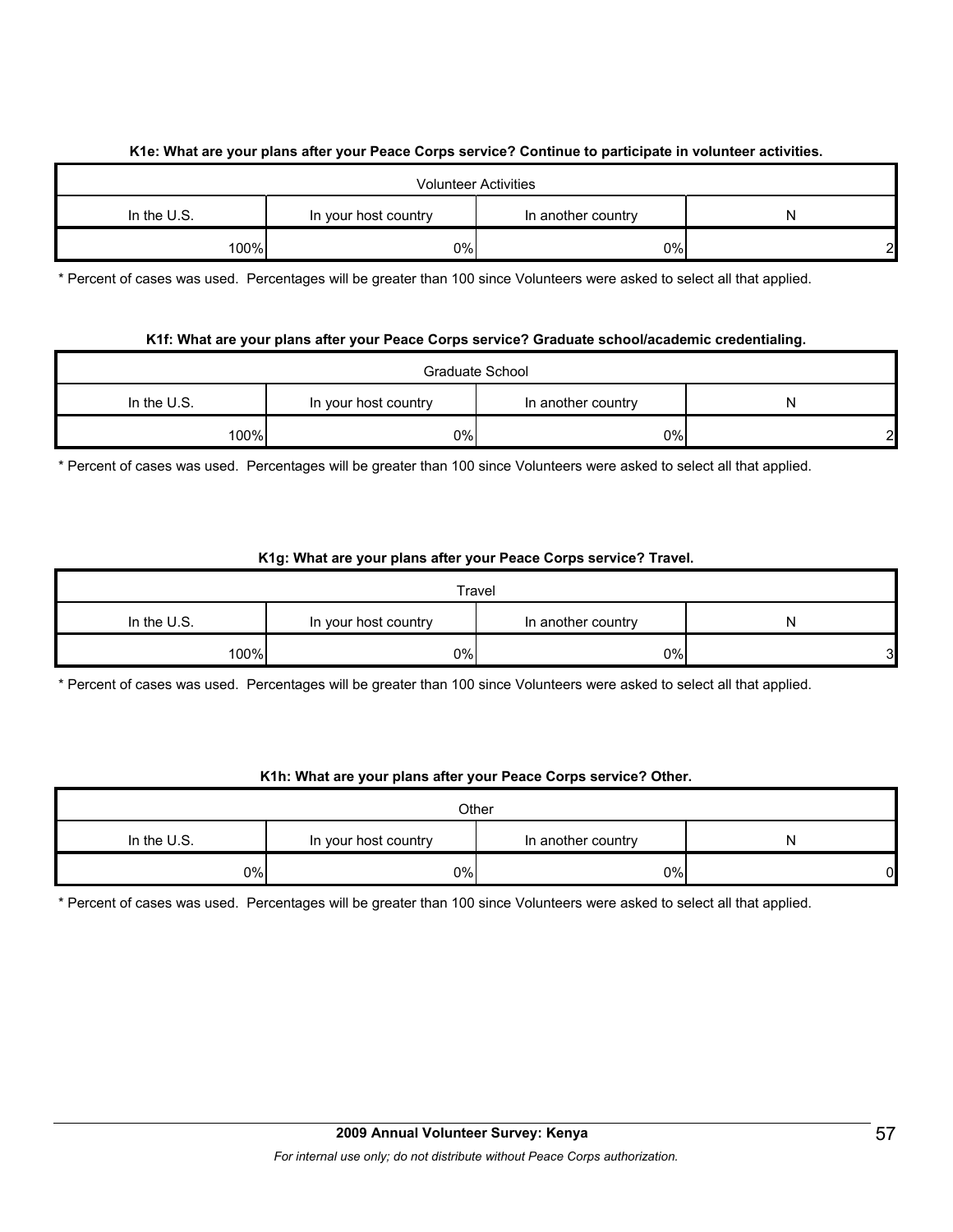## **K2:How prepared do you feel to share your Peace Corps experience and knowledge of your host country with others in the United States when you return?**

|                                        | Not at all | Minimally | Moderately | Considerably | Total |
|----------------------------------------|------------|-----------|------------|--------------|-------|
| How prepared do you feel to share your | 0%         | 0%        | 25%        | 75%          |       |
| Peace Corps experience and             |            |           |            |              |       |
| knowledge of your host country with    |            |           |            |              |       |
| others in the United States when you   |            |           |            |              |       |
| $r$ return?                            |            |           |            |              |       |

## **K3: How well do you feel Peace Corps has prepared you for life in the U. S. after you return?**

|                                    | Not at all | Minimally | Moderately | Considerably | Exceptionally | Total |
|------------------------------------|------------|-----------|------------|--------------|---------------|-------|
| How well do you feel Peace         | 0%l        | 25%       | 25%        | 50%          | 0%I           |       |
| Corps has prepared you for life in |            |           |            |              |               |       |
| the U.S. after your return?        |            |           |            |              |               | 41    |

#### **K6: Have your life/career goals changed because of your Peace Corps service?**

|                                                     | No  | Yes | ⊤otal |
|-----------------------------------------------------|-----|-----|-------|
| Have your life/career goals changed because of your | 50% | 50% |       |
| Peace Corps service?                                |     |     |       |

## **K7: How well informed are you about the following opportunities for returned Volunteers:**

|                                           | Not informed | Somewhat informed | Well informed | N  |
|-------------------------------------------|--------------|-------------------|---------------|----|
| Peace Corps Response                      | 0%           | 67%               | 33%           | 31 |
| Peace Corps' Fellows/USA program          | 0%           | 50%               | 50%           |    |
| Noncompetitive eligibility                | 0%           | 50%               | 50%           |    |
| RPCV Career Center in Washington,<br>D.C. | 25%          | 25%               | 50%           |    |
| Returned Volunteer Services               | 25%          | 50%               | 25%           |    |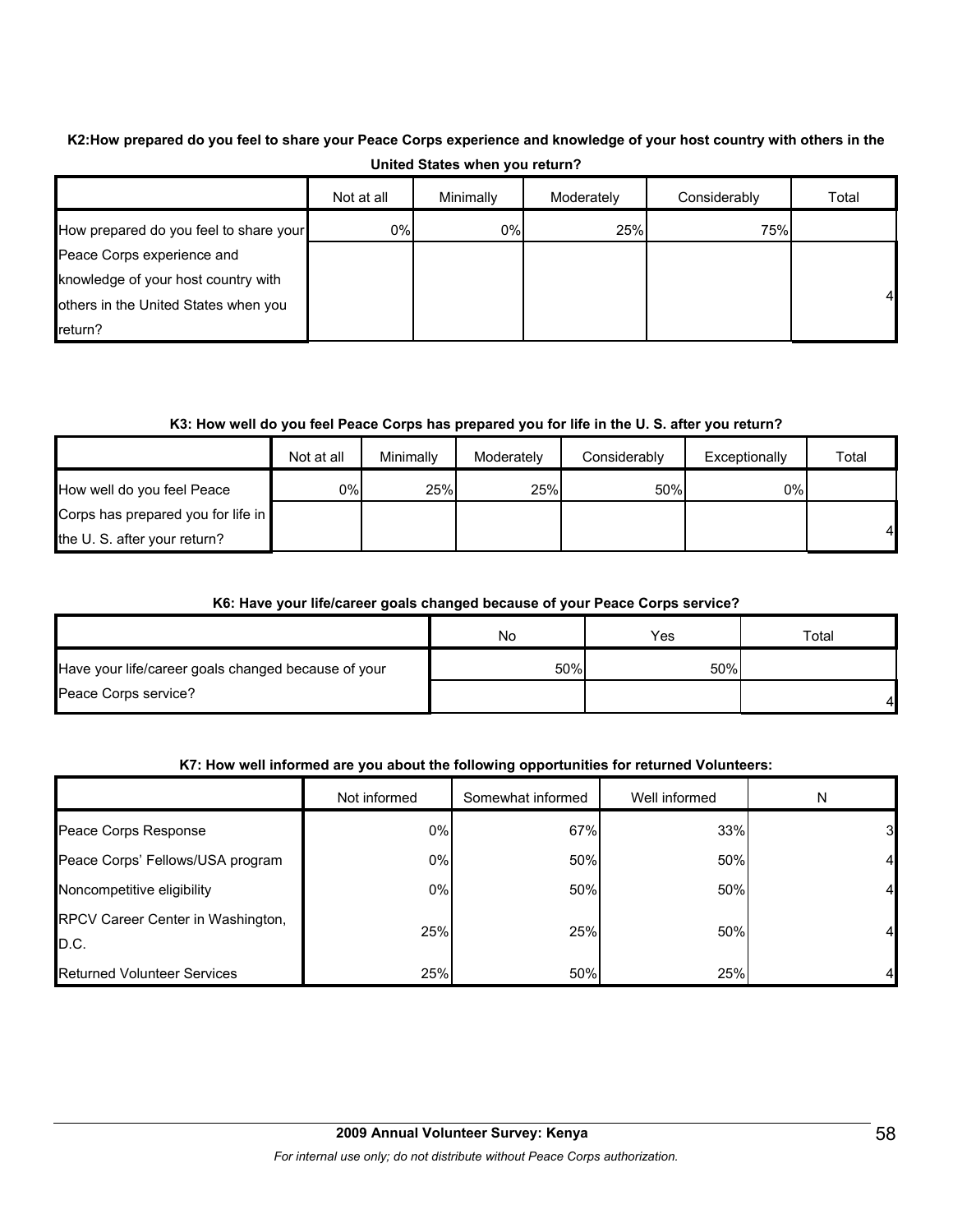| Learn about Fellows/USA program | At COS Conference                          | 50%   |   |
|---------------------------------|--------------------------------------------|-------|---|
|                                 | PC Website                                 | 50%   |   |
|                                 | From a recruiter                           | 25%   |   |
|                                 | Hotline                                    | 25%   |   |
|                                 | Word of mouth                              | 25%   |   |
|                                 | Other                                      | 25%   |   |
|                                 | At PST                                     | 0%    |   |
|                                 | At IST                                     | 0%    |   |
|                                 | Mid-service mailing from PC                | 0%    |   |
|                                 | University website                         | $0\%$ |   |
|                                 | At post's information resource center      | $0\%$ |   |
|                                 | From staff in the host country's PC office | $0\%$ |   |
|                                 | ${\sf N}$                                  |       | 4 |

#### **K8: How did you first learn about the Fellows/USA program?**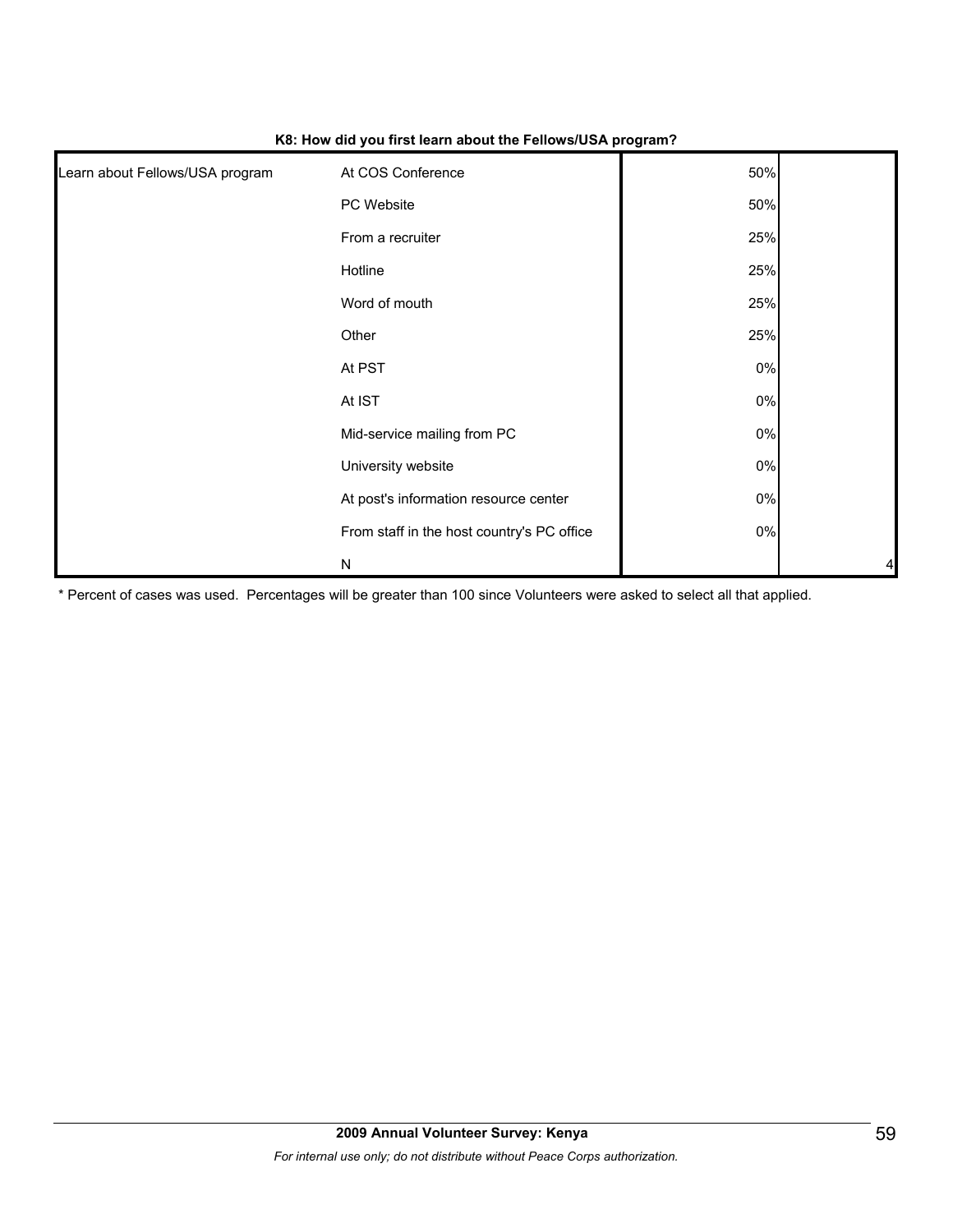| K <sub>9</sub> Resources | Career Resource Manual                                                 | 67% |   |
|--------------------------|------------------------------------------------------------------------|-----|---|
|                          | List of RPCVs willing to talk to me about their<br>careers             | 67% |   |
|                          | Electronic newsletter with job postings and career<br>advice           | 67% |   |
|                          | RPCV career conferences                                                | 67% |   |
|                          | Access to free job bulletins                                           | 67% |   |
|                          | RPCV Handbook                                                          | 33% |   |
|                          | Applying to federal government with RPCV<br>noncompetitive eligibility | 33% |   |
|                          | Guide to speaking about my PC service to others<br>(third goal)        | 33% |   |
|                          | RPCV job search webinars                                               | 33% |   |
|                          | Self-assessment software (SIGI 3)                                      | 33% |   |
|                          | <b>NOT SURE</b>                                                        | 33% |   |
|                          | Connection with RPCVs through a mentoring<br>program                   | 0%  |   |
|                          | Other                                                                  | 0%  |   |
|                          | ${\sf N}$                                                              |     | 3 |

#### **K9: Which of the following resources do you think will be helpful as you exit Peace Corps service?**